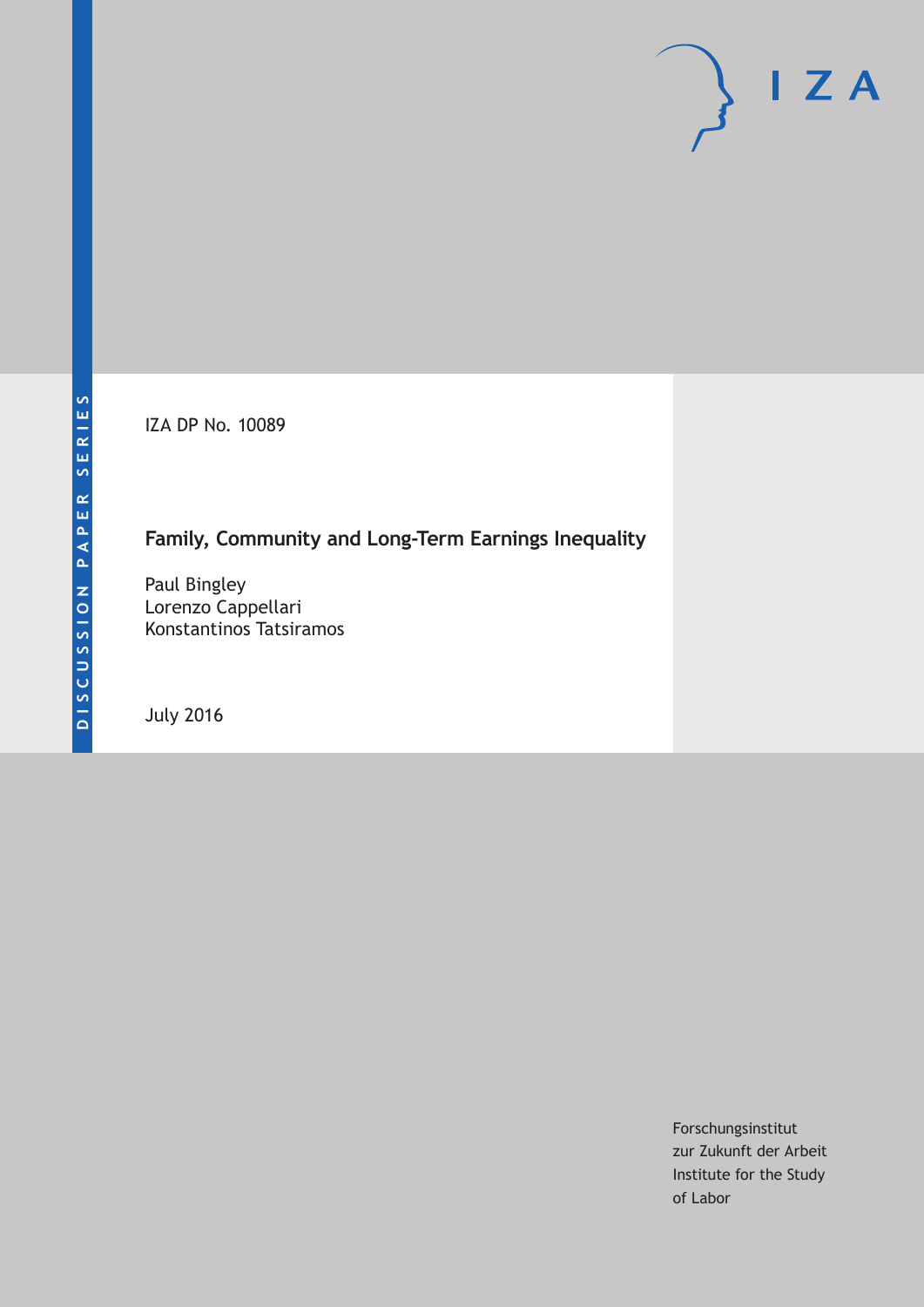# **Family, Community and Long-Term Earnings Inequality**

## **Paul Bingley**

*SFI Copenhagen* 

# **Lorenzo Cappellari**

*Università Cattolica Milano and IZA* 

## **Konstantinos Tatsiramos**

*University of Nottingham and IZA*

## Discussion Paper No. 10089 July 2016

IZA

P.O. Box 7240 53072 Bonn Germany

Phone: +49-228-3894-0 Fax: +49-228-3894-180 E-mail: iza@iza.org

Any opinions expressed here are those of the author(s) and not those of IZA. Research published in this series may include views on policy, but the institute itself takes no institutional policy positions. The IZA research network is committed to the IZA Guiding Principles of Research Integrity.

The Institute for the Study of Labor (IZA) in Bonn is a local and virtual international research center and a place of communication between science, politics and business. IZA is an independent nonprofit organization supported by Deutsche Post Foundation. The center is associated with the University of Bonn and offers a stimulating research environment through its international network, workshops and conferences, data service, project support, research visits and doctoral program. IZA engages in (i) original and internationally competitive research in all fields of labor economics, (ii) development of policy concepts, and (iii) dissemination of research results and concepts to the interested public.

IZA Discussion Papers often represent preliminary work and are circulated to encourage discussion. Citation of such a paper should account for its provisional character. A revised version may be available directly from the author.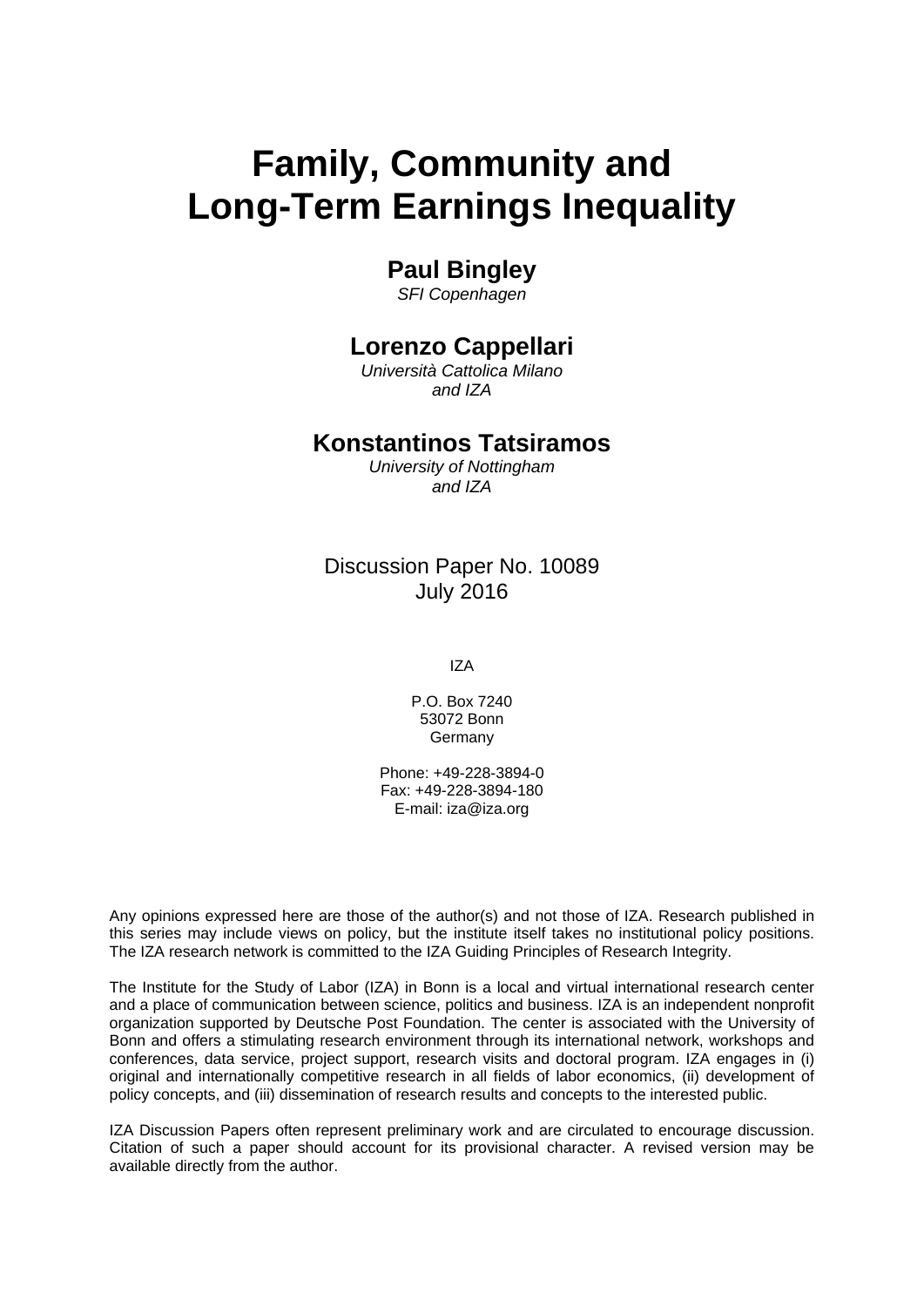IZA Discussion Paper No. 10089 July 2016

# **ABSTRACT**

# **Family, Community and Long-Term Earnings Inequality\***

This paper studies the influence of family, schools and neighborhoods on life-cycle earnings inequality. We develop an earnings dynamics model linking brothers, schoolmates and teenage parish neighbors using population register data for Denmark. We exploit differences in the timing of family mobility and the partial overlap of schools and neighborhoods to separately identify sorting from community and family effects. We find that family is far more important than community in influencing earnings inequality over the life cycle. Neighborhoods and schools influence earnings only early in the working life and this influence falls rapidly and becomes negligible after age 30.

JEL Classification: D31, J62

Keywords: sibling correlations, neighborhoods, schools, life-cycle earnings, inequality

Corresponding author:

 $\overline{a}$ 

Lorenzo Cappellari Department of Economics and Finance Università Cattolica Milano Largo Gemelli 1 20123 Milano Italy E-mail: lorenzo.cappellari@unicatt.it

<sup>\*</sup> We thank Anders Björklund, Stephen Gibbons, Markus Jännti, Bash Mazumder, Andreas Peichl, Josef Zweimüller, seminar audiences at IZA in Bonn, SOFI in Stockholm, Lund University, Paris School of Economics, JRC in Ispra, University of Padua, University of Venice, ZEW in Mannheim, European University Institute in Florence, IAB in Nuremberg, and conferences audiences at Royal Economic Society in Manchester, European Society of Population Economics in Braga, 16*th* IZA/CEPR European Symposium in Labour Economics (ESSLE), Fourth SOLE/EALE World Conference in Montreal, DynIPer in Marseille and the Intergenerational Mobility workshop in Madrid for their comments. The usual disclaimer applies. The research for this paper was supported by a British Academy Research Grant (award no. SG113192) and by Danish Strategic Research Council Grants (codes DSF-09-070295 and DSF-10- 093105).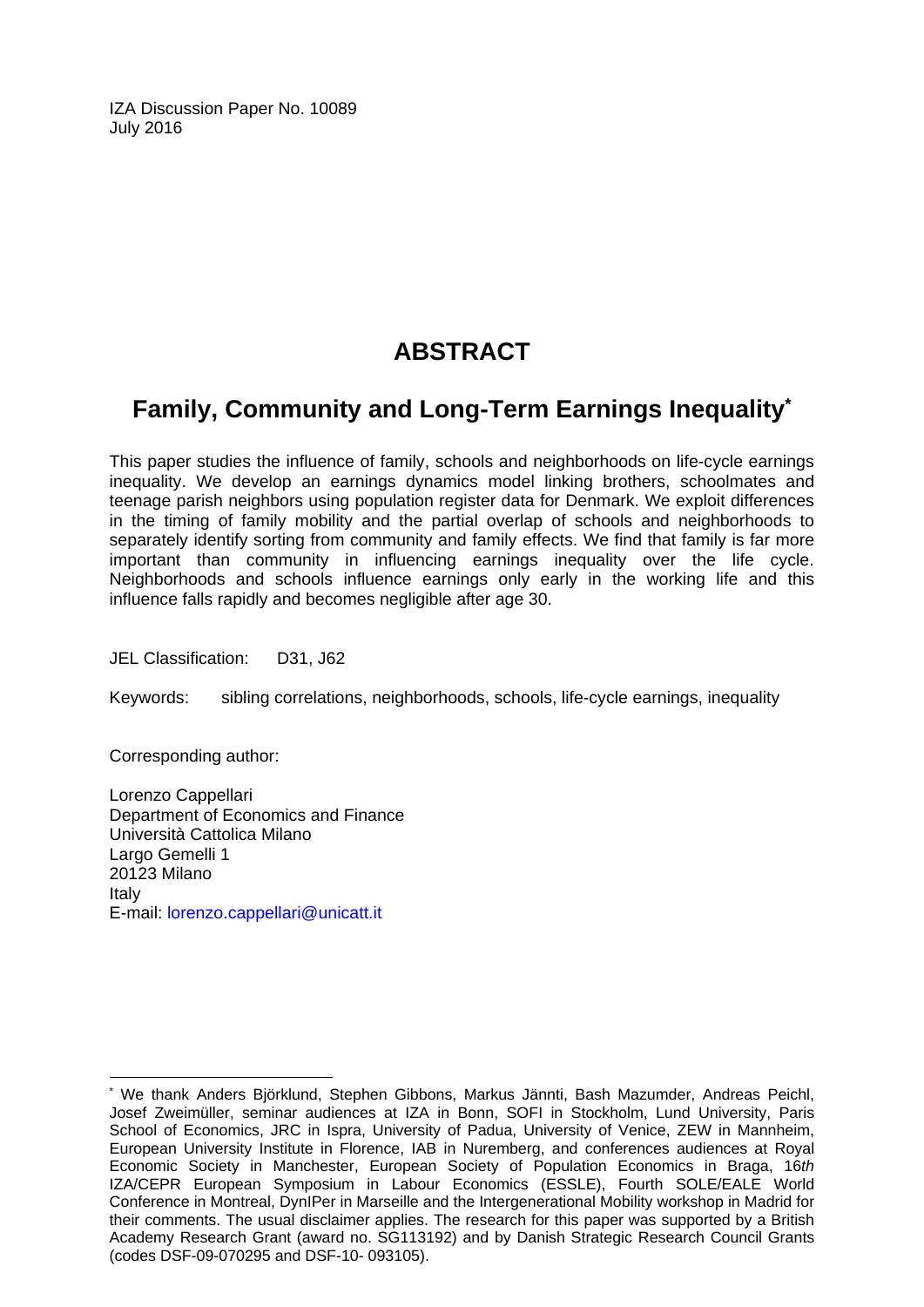#### **1. Introduction**

That the environment in which persons grow up and live in the early stages of their life is an important determinant of lifetime socioeconomic outcomes has been well established in the recent economic literature. Francesconi and Heckman (2016) report that at least 50% of the variability of lifetime earnings across persons is due to differences in attributes determined by age 18. Family and community background, which includes the neighborhood where children grow up and the school they attend, are considered important attributes determining later outcomes (e.g. Page and Solon, 2003; Raaum, Sørensen and Salvanes, 2006; Chetty and Hendren, 2015). Families can determine earnings by transmitting abilities, preference and resources, while communities can influence earnings through neighborhood quality, school quality and peers.

In this paper, we study the relative influence of family, schools and neighborhoods on earnings inequality over the life cycle. While there is a large and growing body of evidence on the influence of each of these attributes on adult outcomes, very little is known about their *relative* influence on earnings and how it evolves over the *life cycle*. Understanding the relative magnitude of these initial conditions on earnings throughout the life cycle is important for identifying the driving forces of existing inequalities and for interventions that aim to reduce them, especially because some early influences may be longer lasting than others.

There are two important challenges to consider in this analysis. The first challenge is related to data availability, since tracing the relative influence of these attributes on earnings over the life cycle requires almost complete earnings trajectories. We address this first challenge by using data from administrative registers of the Danish population, which due to their longitudinal dimension allow us to create individual earning histories based on tax records up to age 51 and avoid the well-known measurement error and life cycle biases. Long earnings histories enable us to assess the importance of families and communities in shaping the inequality of *permanent*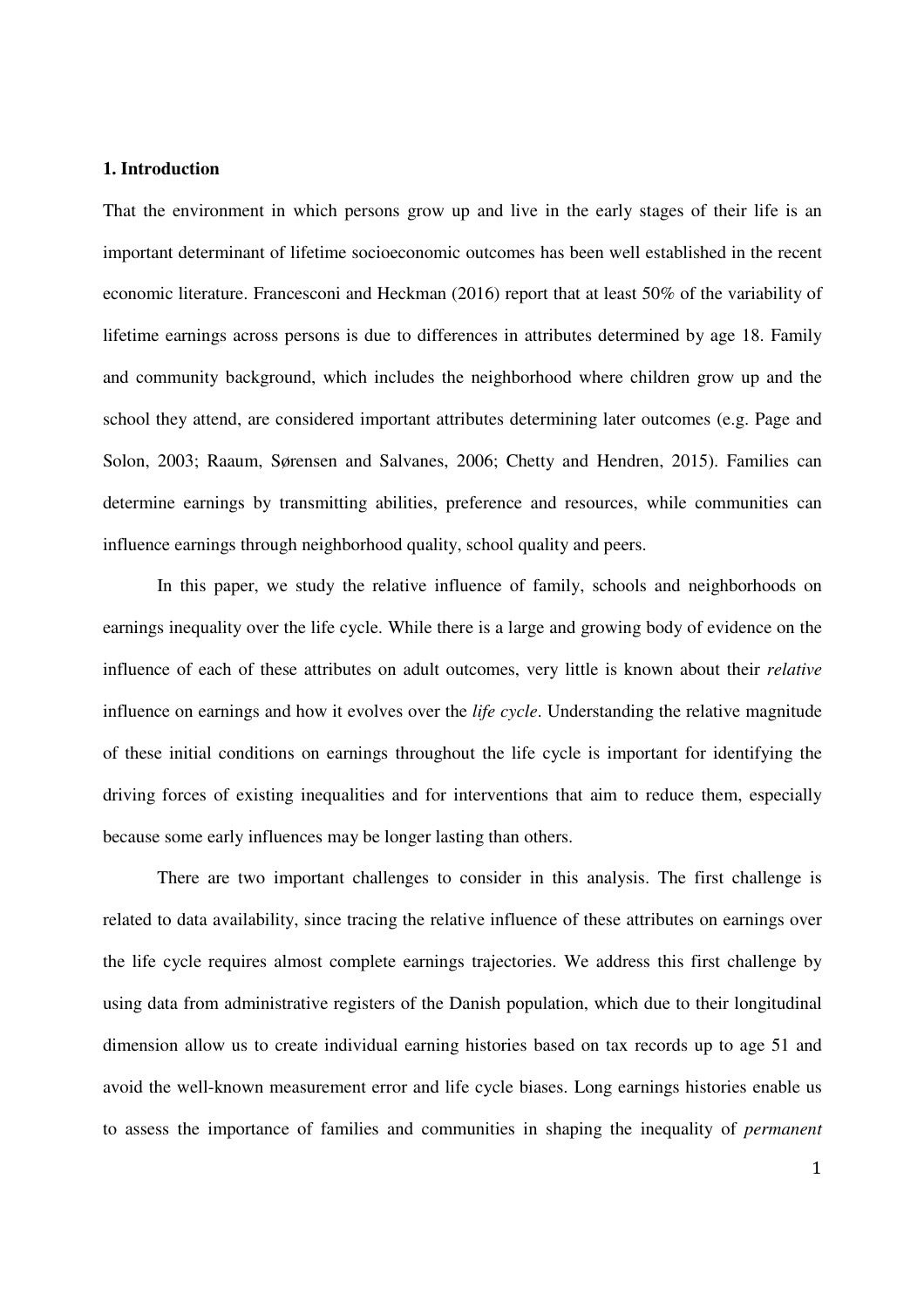earnings, which are generally considered to be the most relevant for individual welfare because *transitory* earnings shocks are more insurable (Blundell, Pistaferri and Preston, 2008).

The second challenge is that families with better resources or abilities tend to select better schools and neighborhoods. Because of sorting, separating the influences of family and community requires variation of the community environment that is exogenous to the outcome. We address this second challenge by observing siblings, their schoolmates and their close neighbors – sharing the same parish of residence – in the year they turn 15, which is the last year of compulsory education in Denmark.<sup>1</sup> In our research design, since communities are defined on the basis of individual year of birth, siblings can be exposed to different communities (school, neighborhood or both) because of family mobility in the time window between the years each sibling turns 15. Specifically, variation in community exposure is coming from families who move after the year the older sibling turns 15 and before the year the younger sibling turns 15, so they do not reside in the same community at age 15. This variation in community exposure due to family mobility within a specific time window allows separating community effects from family effects.<sup>2</sup>

However, it could be argued that this variation in community exposure may be subject to selection due to underlying unobserved differences between moving and staying families, where the latter are families for which siblings are in the same community at age 15. To support the validity of the identifying assumption we also exploit plausibly exogenous variation in community exposure coming from differences in the *timing of mobility* among only moving families. These are all families who move, so it is only the difference in the timing of mobility that exposes siblings to different environments. In this case, the comparison is between families who move after

 $\overline{a}$ 

<sup>1</sup> By defining community exposure at a specific age we consider closer neighbors and schoolmates since, all else equal, peers of the same age are more likely to interact than peers of different ages. In sensitivity checks we show robustness to defining neighborhood exposure at a specific age down to age 10.

<sup>&</sup>lt;sup>2</sup> In the analysis we consider only males by sampling brother pairs, their male neighbors and male schoolmates. As we discuss in detail in Section 3, in our sample each male aged 15 has on average 19.5 male schoolmates born in the same year, and 14.6 male neighbors living in the same parish born in the same year.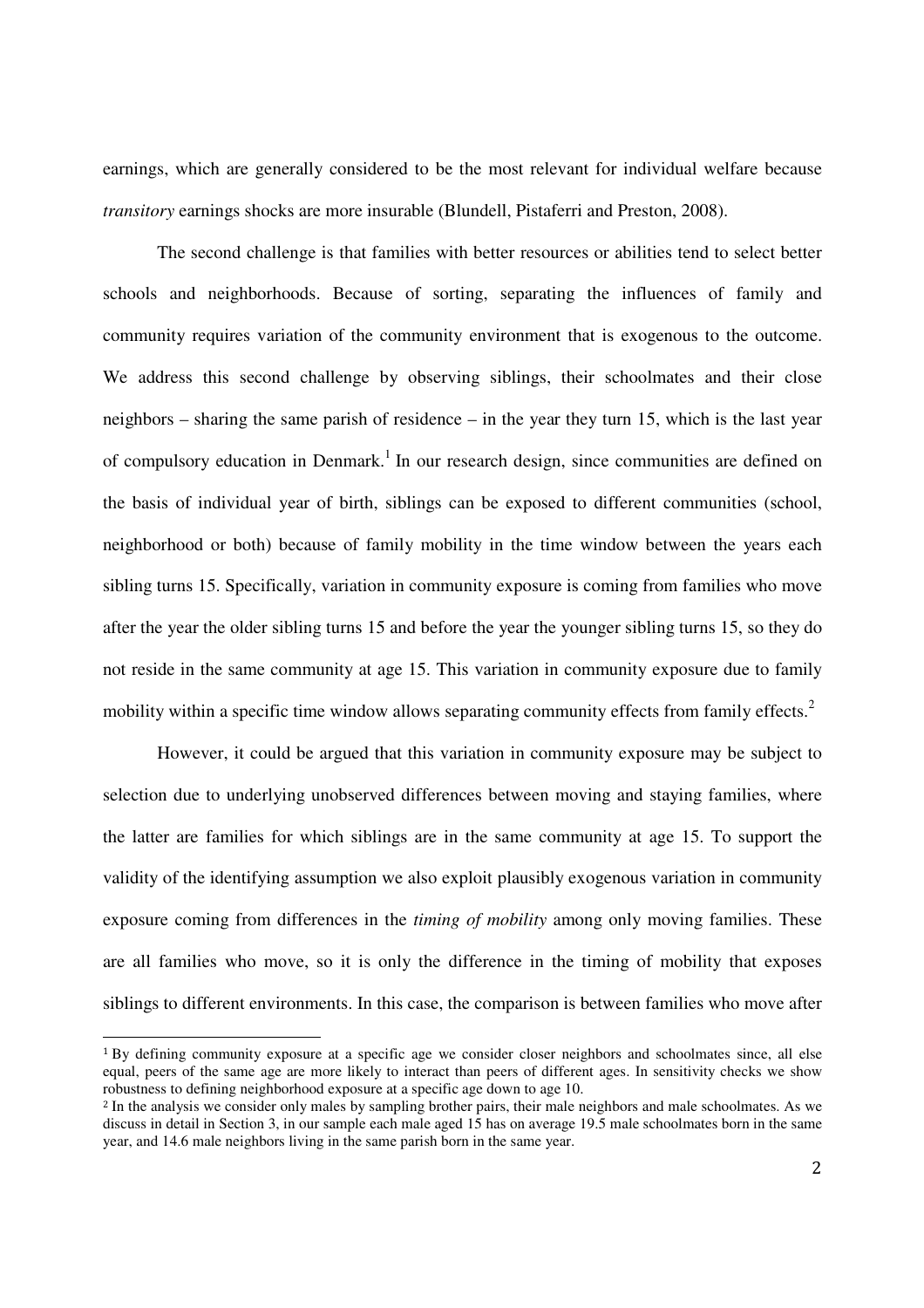the year the older sibling turns 15 – inducing within-family variation in community exposure – and families who move after the older sibling turns 10 but before turning 15 – so both siblings are in the same community at age 15. We can also separate neighborhood from school effects because in Denmark an important institutional feature is that public school catchment areas do not completely overlap with parishes. This implies that neighbors may be enrolled in different schools and schoolmates may come from different parishes.<sup>3</sup>

For estimation, we exploit the linked earnings records of siblings, neighbors and schoolmates and develop a model of individual earnings dynamics in the spirit of Baker and Solon (2003), which we extend to account for the joint earnings dynamics of multiple groups of individuals.<sup>4</sup> We consider time series of individual earnings from age 24 and up to age 51. Our model features life-cycle profiles, representing the long-term or permanent component of earnings, and transitory shocks. We allow the inequality of long-term earnings to depend on inequality in initial earnings, which reflects heterogeneous human capital investments, and inequality in earnings growth rates, capturing heterogeneous returns to investments. We allow these two sources of inequality in long-term earnings to depend on heterogeneity among families and heterogeneity among youth communities, consistent with the idea that, by affecting human capital investments and their returns, circumstances early in life may have long lasting effects. We also allow for purely idiosyncratic unit root shocks over the life cycle which permanently shift individual earnings trajectories. We use the estimated parameters of the model to decompose for the first time the sibling correlation of earnings into the three components of interest – family, neighborhood and school – allowing for life cycle dynamics.

 $\overline{a}$ 

<sup>3</sup> Among schools 89.5 percent have individuals from more than one parish, and amongst parishes 60.1 percent have individuals from more than one school. See Section 3 for details.

<sup>4</sup> Bingley and Cappellari (2013) extended Baker and Solon (2003) to account for dynamics within a three-person family, i.e. three pairwise relationships. With respect to Bingley and Cappellari (2013) we account for dynamics within three *groups* (family, school and neighborhood), i.e. three types of relationships, but each type of relationship could have arbitrarily many pairwise relationships, depending on how many individuals belong to each group.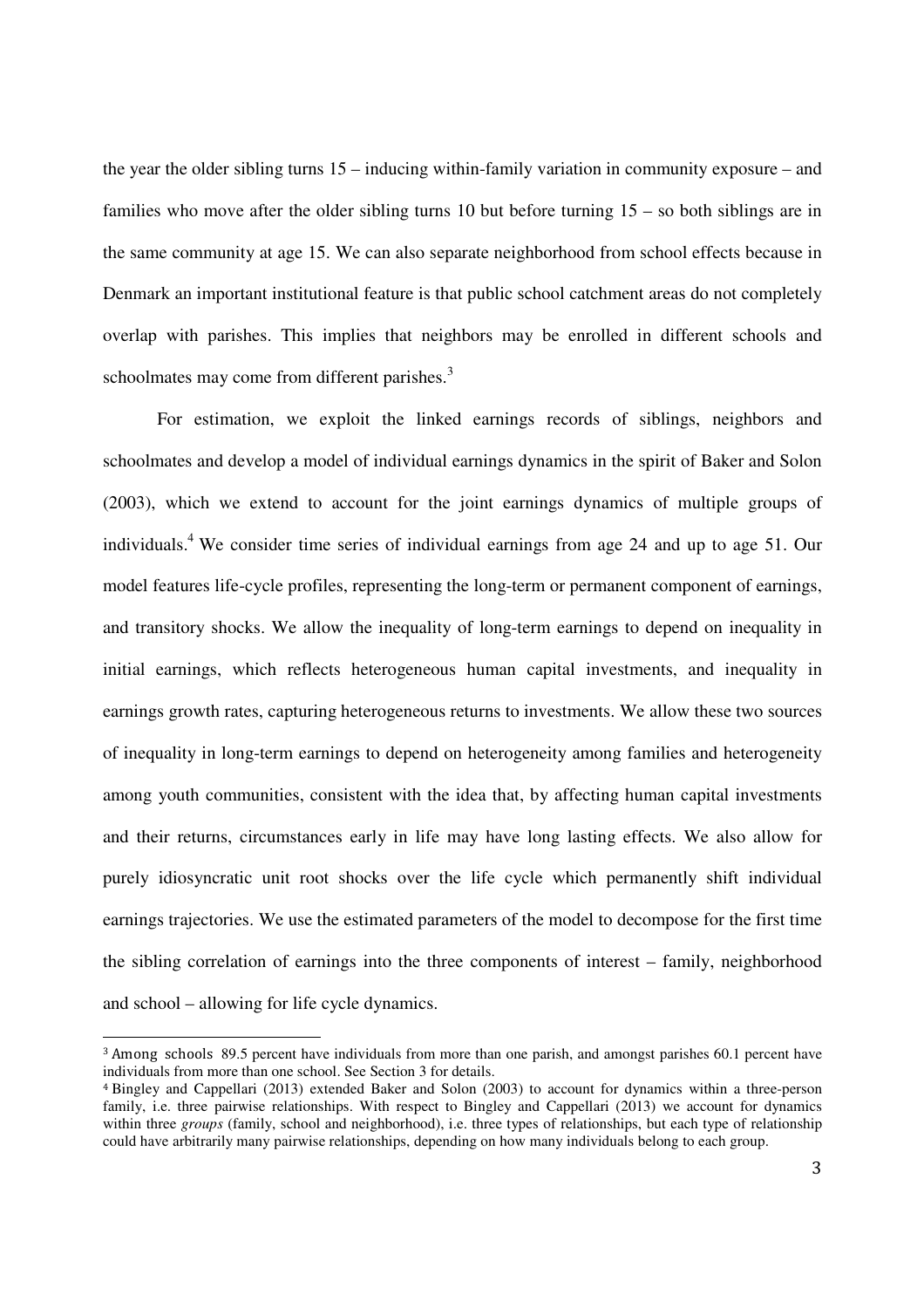We find that family is far more important than community in influencing earnings inequality over the life cycle. There is an almost equal positive influence of neighborhoods and schools on earnings only early in the working life, which falls rapidly becoming insignificant after age 30. This implies that measuring earnings at relatively young ages leads to overstate the long term relevance of community effects. In particular, the share of sibling correlation accounted for by community effects is 27 percent if incomes are measured up to age 25, it drops to 19 percent if incomes are measured up to age 30, but it is only 6 percent if we consider the entire available life cycle profile of earnings up to age 49. This implies on average over the life cycle a limited influence of community background because any community effects early in life are not long lasting. These findings highlight the importance of considering the long-term effects of community background on earnings beyond the first years of the working life. These results are robust to the definition of youth communities, the degree of exposure to communities and various sample selection choices.

Generally speaking, this paper contributes to the literature on the influence of family and community background on earnings. The correlation of sibling earnings, which measures the fraction of the variation in permanent earnings that can be attributed to both observed and unobserved factors shared by siblings during childhood, has been widely used as an omnibus measure of the influence of *both* family and community background (for reviews see Solon, 1999; Björklund and Jännti, 2009; Black and Devereux, 2011). To disentangle family from community effects, a common approach followed in this literature is to compare the correlation of sibling earnings with the correlation of earnings among unrelated neighbors (e.g. Page and Solon, 2003; Raaum, Sørensen and Salvanes, 2006). The idea is that while siblings share both the family and the neighborhood, unrelated neighbors share only the neighborhood but not the family. The findings from this approach suggest a substantial effect of neighborhoods on earnings. However,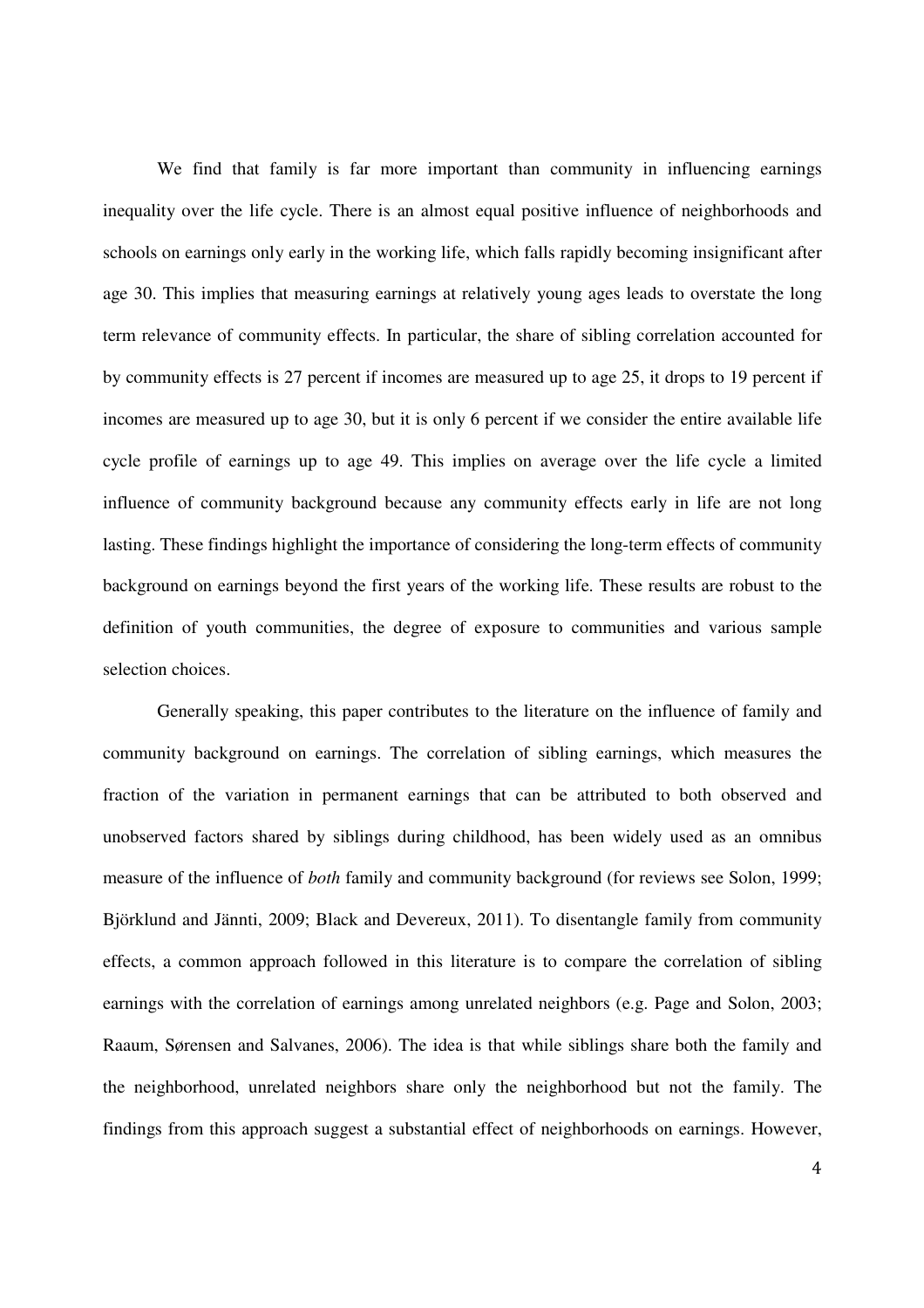the estimated neighborhood effect is recognized to be an upper bound because of non-random sorting of families into neighborhoods, which leads to a positive correlation between the two factors. Dealing with sorting by exploiting quasi-random assignment of families to public housing projects in Toronto, Oreopoulos (2003) finds a zero influence of neighborhood quality in the total variance of income and wages.

We contribute to this literature by developing a unified framework that allows us to measure the relative influence of family and community background on earnings over the life cycle, and also by distinguishing between the influence of neighborhoods and schools. The key difference between our research design and the one common in the sibling correlation literature is that, by defining communities on the basis of individual year of birth, we can separately identify sorting from neighborhood, school and family effects by exploiting arguably exogenous family mobility across communities and the partial overlap of schools and neighborhoods. We show that without exploiting the variation in community exposure that allows identifying sorting, the influence of neighborhoods and schools are found to be persistent throughout the life cycle and upward biased by a factor of three. This highlights the importance of sorting and also that, despite Denmark being generally considered a more equitable society, there are still important community differences that families tend to react to similarly to other countries.

Outside the sibling correlation literature, this paper relates to the large and growing literature on the impact of neighborhoods on children and adult outcomes. The evidence from social experiments such as the Moving to Opportunity program (MTO), in which families living in high poverty neighborhoods in five U.S. cities were randomly assigned vouchers to move to less impoverished neighborhoods, suggests that changes in neighborhood quality had on average little impact on economic outcomes (e.g. Ludwig et al., 2013). Recently, Chetty, Hendren and Katz (2016) complement MTO data with administrative information from tax returns and find that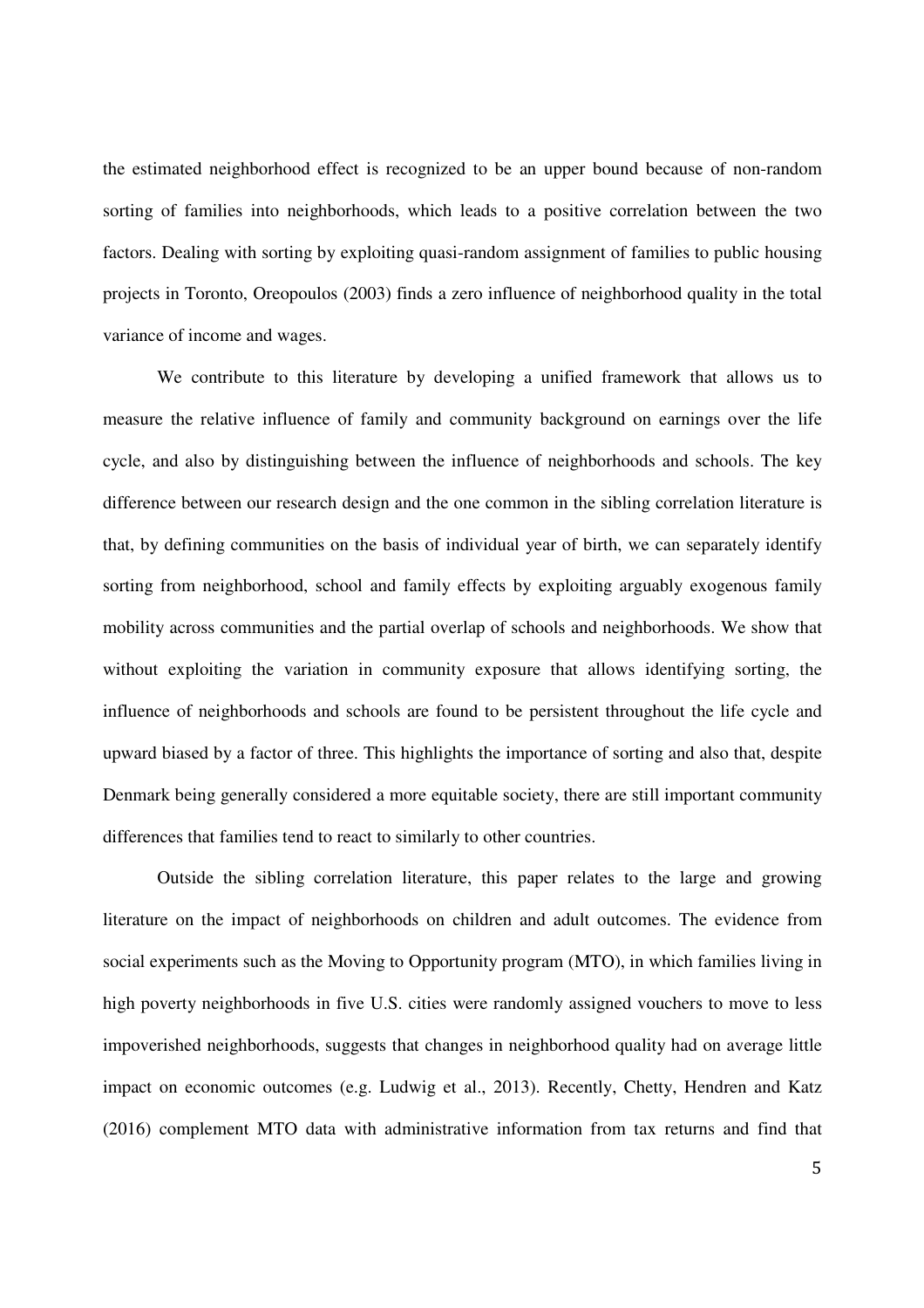moving to a higher income neighborhood is associated with increased earnings in the mid-twenties for children who were below age 13 when their families moved. Using tax records for the general U.S. population, Chetty and Hendren (2015) exploit differences in the timing of mobility during childhood to show that moving to a better neighborhood has positive effects on earnings during early adulthood up to age 30, and the effect is greater with longer childhood exposure.

In our study, we exploit variation in community exposure for Denmark – due to differences in the timing of mobility – which is similar to the variation exploited by Chetty and Hendren (2015) for the U.S. We find similar positive youth neighborhood effects on earnings during early adulthood and up to age 30, but these effects are not persistent later in the working life. This evidence of no effects in the very long run is consistent with the evidence by Gould, Lavy and Paserman (2011) who use the airlift of Yemenite immigrants as a natural experiment and find that there are no very long run effects of early childhood environment on economic outcomes.<sup>5</sup>

Finally, this paper relates to the literature on the effect of school quality and peers on earnings. Early studies measuring school quality with the pupil/teacher ratio report a positive effect on the rate of return to schooling and earnings (Card and Krueger, 1992) whereas others find no impact at all (Dearden, Ferri and Meghir, 2002). More recently the focus has shifted to long run earnings. Black, Devereux and Salvanes (2013) correlate characteristics of 9th grade Norwegian schoolmates with outcomes at age 33-44 and find a strong relation between focal pupil earnings and peer fathers' earnings. Another branch of this literature exploits (quasi-) random variation of class size with most studies finding no effects (Leuven and Kokken, 2015; Falch, Strom and Sandsor, 2015 for Norway, Chetty et al., 2011 for the US), while Fredriksson, Öckert and Oosterbeek (2013) find a significant (at the 10 percent level) effect of smaller classes on long-term

 $\overline{a}$ 

<sup>5</sup> Studies focusing on educational achievement outside the sibling correlation framework but using quasi-experimental variation of neighborhood quality have also found no impact of neighborhoods (e.g. Jacob, 2004; Gibbons, Silva and Weinhardt, 2013).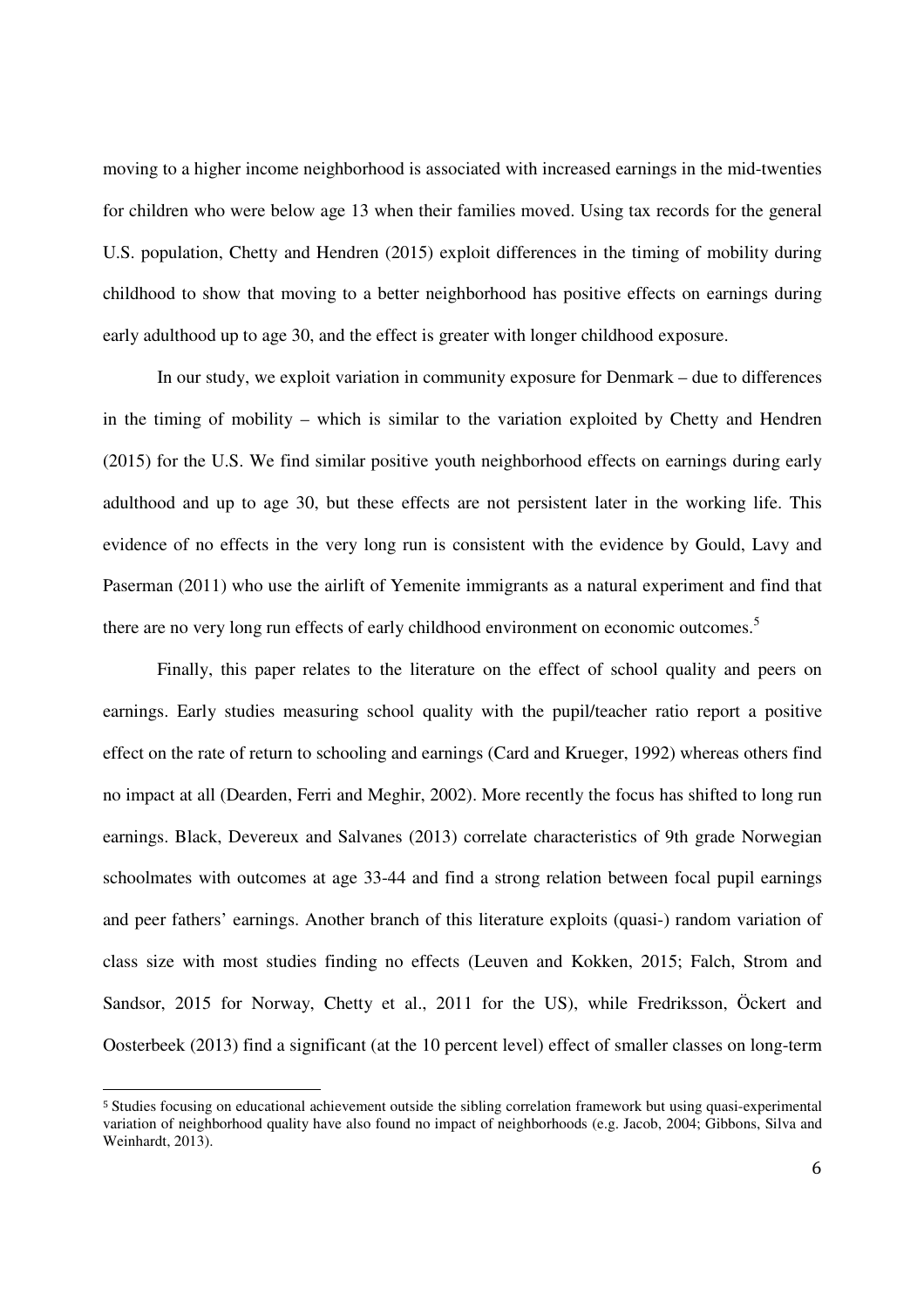earnings. In summary, long run school effects on earnings are often found to be zero or borderline significant. In our study, we measure the long-term effects of any school attribute shared between schoolmates, finding – similar to neighborhood effects – a positive effect on earnings only in the beginning of the working life and not in the very long run.

The paper is structured as follows. In Section 2 we develop the econometric model based on the joint analysis of life-cycle earnings for brothers, neighbors and schoolmates. In Section 3 we describe the data and contrast our neighborhood definition with that used in comparable studies. In Section 4 we present descriptive statistics on earnings of siblings and peers over the life cycle. In Section 5 we present the main results comparing our findings to the previous literature, robustness to the identification assumption and detailed sensitivity analysis. We conclude in the last section.

#### **2. Econometric Model**

The aim of this paper is to identify the determinants of long-term earnings and, in particular, the extent to which earnings inequality can be explained by differences in family and social background. To estimate the contributions of family and community background on permanent earnings we exploit the linked earnings records of siblings, teenage neighbors and schoolmates within a model of multi-person earnings dynamics, distinguishing permanent from transitory earnings and allowing for heterogeneous earnings growth.

We separate life cycle effects from calendar time trends by considering the distribution of earnings within two-year birth cohorts. In particular, the residual log earnings – after regressing log real gross annual earnings on year dummies and a quadratic age trend by birth cohort group – denoted by *w*, are assumed to be the sum of two components, which are orthogonal by definition: (i) a permanent component denoted by *y* and (ii) a transitory component denoted by *v*,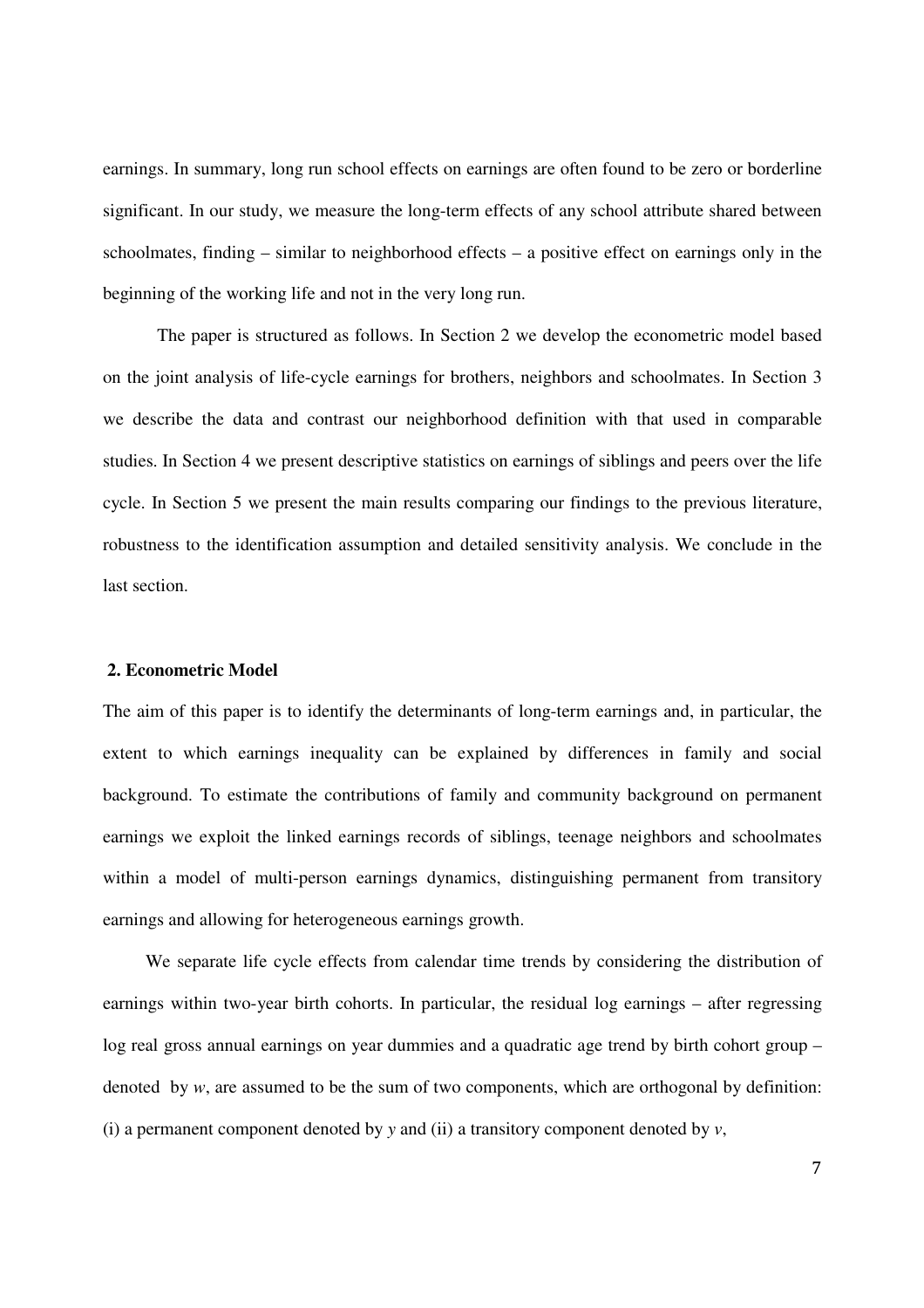$$
w_{ifsna} = y_{ifsna} + v_{ifsna} ; E(y_{ifsna}v_{ifsna}) = 0,
$$
\n(1)

where the indices *i, f, s, n* and *a* stand for individual, family, school, neighborhood and age, respectively.<sup>6</sup> Schools and neighborhoods are defined as the school attended at age 15 and the parish of residence at age 15. In Section 3 we provide details on sample construction and community definition.

The model extends the joint earnings dynamics model of Bingley and Cappellari (2013) for three persons (a father and two sons) to several multi-person groups. The model also tackles the two measurement error biases in the estimation of correlations in permanent earnings between persons which are highlighted in the literature of earnings correlation between family members, particularly fathers and sons. The first source of bias addressed by the model is related to transitory income shocks, which make current earnings a poor measure of permanent earnings (Solon, 1992; Mazumder, 2005). Separate identification of permanent and transitory earnings is granted by the availability of individual level panel data. The second source of bias addressed by the model is related to life-cycle bias due to age differences between family members and the heterogeneous earnings variation over individual life cycles (Jenkins, 1997; Haider and Solon, 2006; Bohlmark and Lindquist, 2006; Nybom and Stuhler, 2016).

#### **2.1 Specification of permanent earnings**

We allow permanent earnings (*y*) in equation (1) to depend on both *shared* and *idiosyncratic* components. Shared components capture those determinants of permanent earnings that are common between siblings, schoolmates and neighbors. The idiosyncratic component represents individual-specific sources of variation in permanent earnings. We model life-cycle dynamics of shared components using a specification based on *heterogeneous income profiles* (HIP), which is

<sup>&</sup>lt;sup>6</sup> Age is measured in deviation from the life cycle starting point, which is set at 24.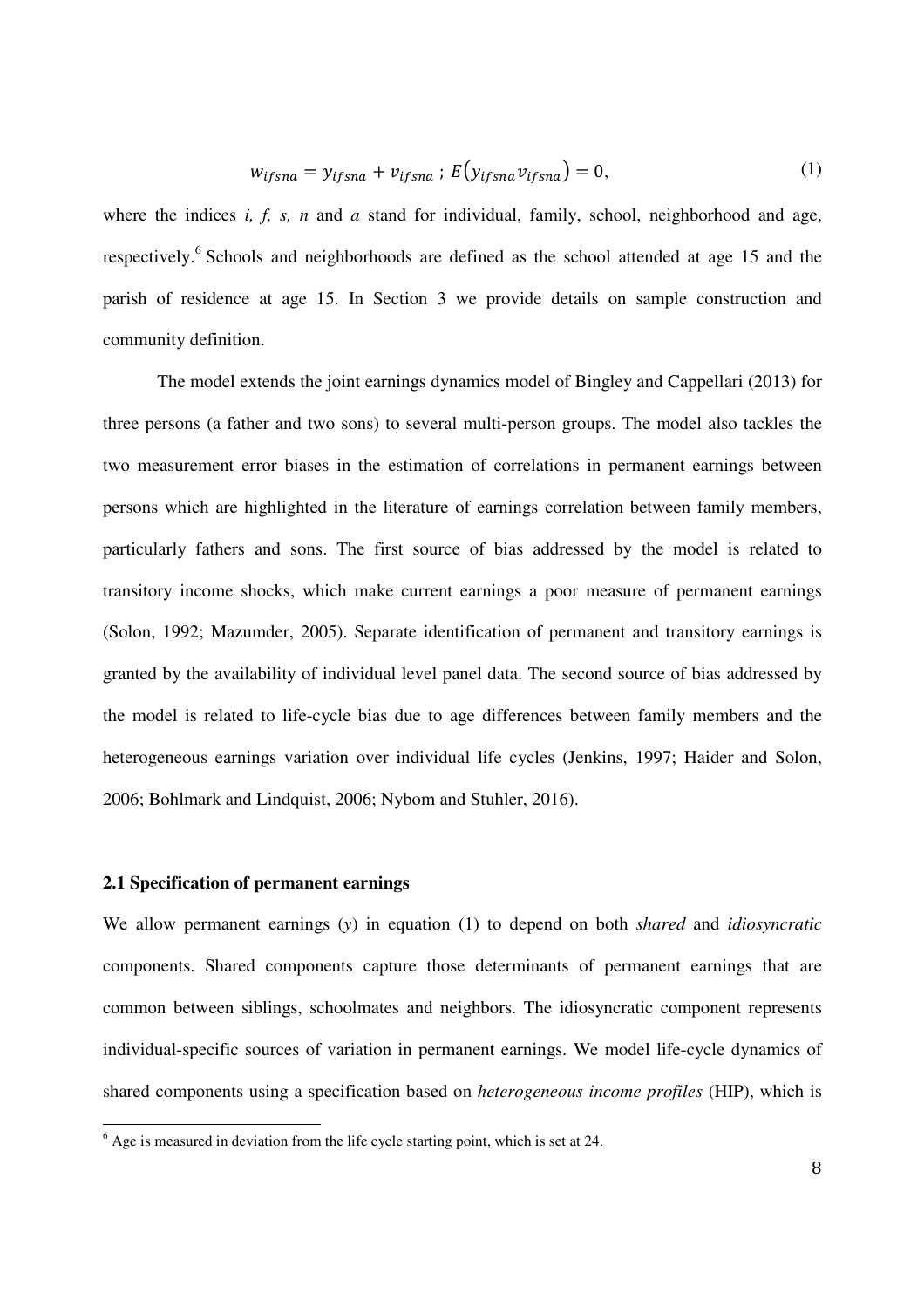also known as a *random growth* model. We augment this with a *restricted income profile* (RIP) process for individual-specific components, which is an idiosyncratic unit root (*random walk*) shock.

The heterogeneous income profile specification is inspired by human capital models in which heterogeneity of initial earnings and heterogeneous earnings growth are generated by differential investments (Mincer, 1958; Ben-Porath, 1967). Based on the analysis of Becker and Tomes (1979), parents can influence the human capital of their offspring by transmitting abilities, preferences and resources, and thereby affect offspring earnings. Community background can also influence individual outcomes through institutions such as the school and its quality (e.g. Hanushek, 2006), or through the quality of neighborhood, or peer influences, social norms and role models in the neighborhood (e.g. Wilson, 1987).

Differences between families in the availability of these traits, resources and exposure to the community environment would lead to differences in human capital accumulation. Human capital models predict that heterogeneous investments in human capital induce an inverse relationship between initial earnings and earnings growth rates, because investors trade off initial earnings against earnings growth throughout the life cycle. The resulting negative covariance of initial earnings and growth rates would generate a *U-shaped* evolution of earnings dispersion by age due to the 'Mincerian cross-overs' of earnings profiles. These observations motivate our specification choice for shared earnings determinants, which reflects the idea that the across persons resemblance of earnings stems from similarities in social background and human capital investments. We show in Section 4 that the life-cycle patterns of earnings correlations between siblings and peers are consistent with these mechanisms.

Besides the earnings profile shared by siblings, neighbors and schoolmates, we assume permanent earnings to follow a restricted income profile, which is modeled as a unit root in age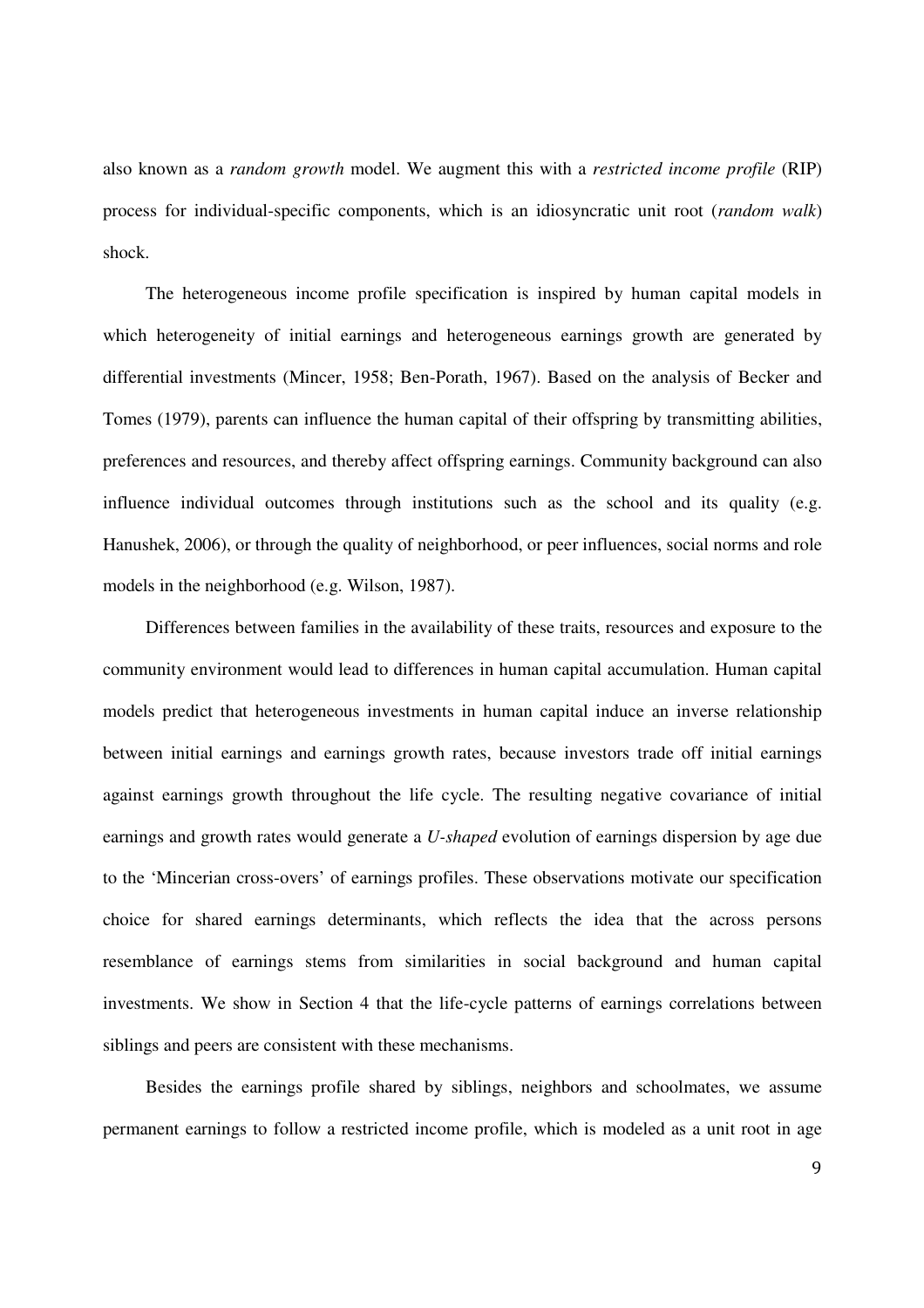$(\omega_{ia})$  and captures long-term individual deviations from the shared profile. This represents idiosyncratic ability revealed over time, either to the labor market or to individuals themselves. Overall, our permanent earnings model is specified as follows:

$$
y_{ifsna} = \delta_c \pi_t [(\mu_f + \mu_s + \mu_n) + (\gamma_f + \gamma_s + \gamma_n)a + \omega_{ia}];
$$
  
\n
$$
\omega_{ia} = \omega_{i(a-1)} + \xi_{ia}; \ t = c(i) + 24 + a,
$$
\n(2)

where  $c(i)$  is the birth cohort of person *i*,  $\delta_c$  is a birth cohort effect and  $\pi_t$  is a calendar time shifter allowing for the possibility of aggregate changes of the permanent earnings process over time. The intercept and the slope of the individual-specific linear profile of earnings are factored into three zero-mean components, with their variances capturing family (*f*), school (*s*) and neighborhood (*n*) heterogeneity in *initial earnings* (denoted by  $\mu_f$ ,  $\mu_s$ ,  $\mu_n$ ) and life-cycle *earnings growth* (denoted by  $\gamma_f$ ,  $\gamma_s$ ,  $\gamma_n$ ).

The assumptions on the variance-covariance structure of permanent earnings are as follows:

$$
(\omega_{i24}, \xi_{ia}) \sim (0,0; \sigma_{\omega_{24}b}^2, \sigma_{\xi b}^2), b = 1,2; \tag{3.1}
$$

$$
\left(\mu_f, \gamma_f\right) \sim \left(0, 0; \sigma_{\mu\Phi}^2, \sigma_{\gamma\Phi}^2, \sigma_{\mu\gamma\Phi}\right);\tag{3.b}
$$

$$
(\mu_s, \gamma_s) \sim (0, 0; \sigma_{\mu\Sigma}^2, \sigma_{\gamma\Sigma}^2, \sigma_{\mu\gamma\Sigma});
$$
\n(3.c)

$$
(\mu_n, \gamma_n) \sim (0.0; \sigma_{\mu N}^2, \sigma_{\gamma N}^2, \sigma_{\mu \gamma N}), \tag{3. d}
$$

where the specific dimensions of heterogeneity of the variance-covariance parameters are denoted by  $\Phi$  (for family),  $\Sigma$  (for school) and N(for neighborhood).

Assumption (3a) allows the idiosyncratic parameters to vary by siblings' birth order, which we denote by *b*. We include singletons among the first born. Assumptions (3.b-3.d) specify the distribution of the shared components and allow for unrestricted covariance (denoted by  $\sigma_{\mu\gamma\Phi}$ ,  $\sigma_{\mu\gamma\Sigma}$ ,  $\sigma_{\mu\gamma N}$ ) of initial heterogeneity and growth rate heterogeneity within each component.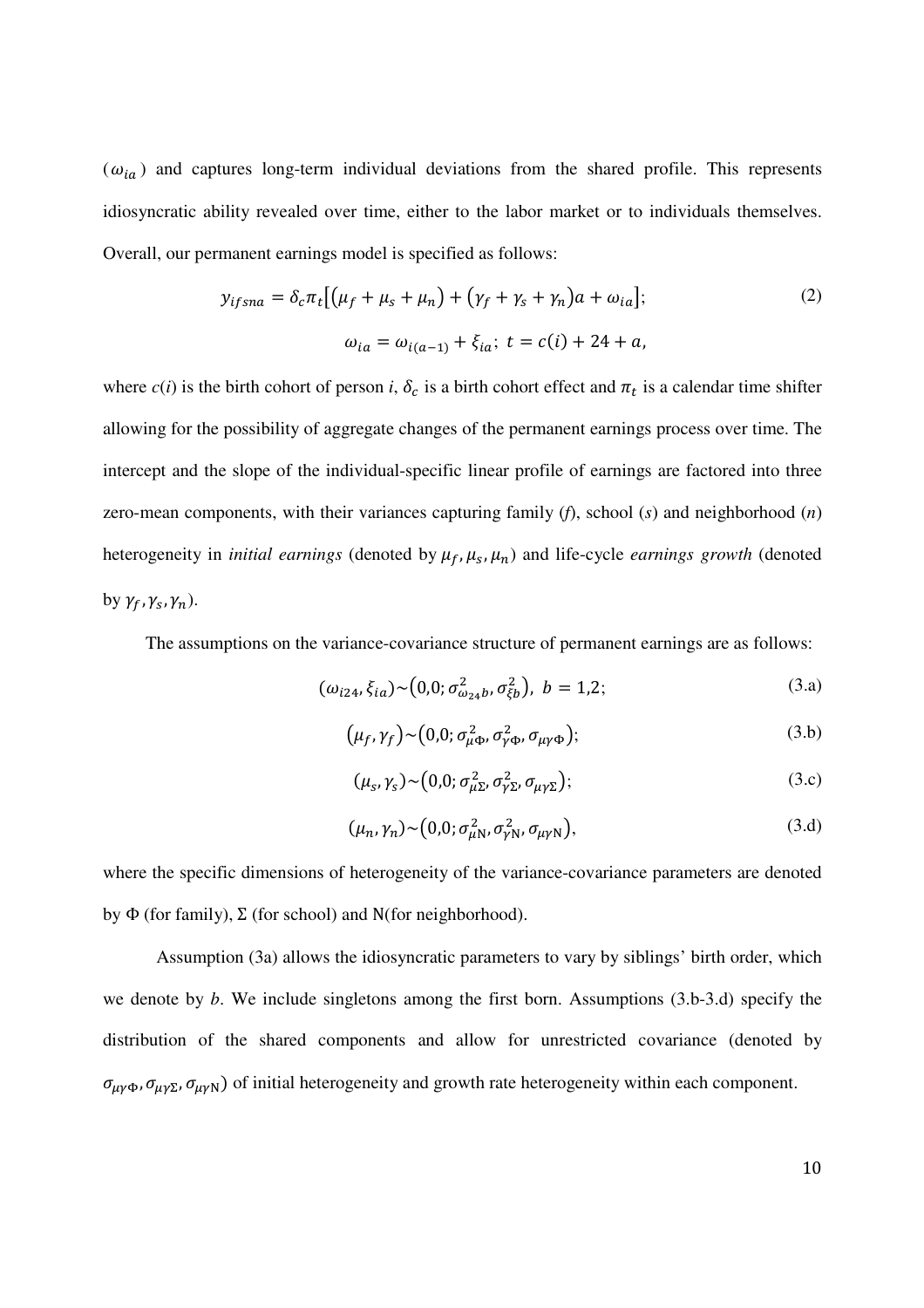We also model the sorting of families across communities by allowing for the covariance between family and community effects, as well as for the covariance of school and neighborhood effects between families that share the community:

$$
cov(\mu_f, \mu_s) = \sigma_{\Phi\Sigma}; \ cov(\mu_f, \mu_n) = \sigma_{\Phi N}; \ cov(\mu_s, \mu_n) = \sigma_{\Sigma N}.
$$
 (3.e)

Correlation across family and community effects is allowed through the intercepts of the individual-specific profiles. This choice is made because empirically most of the community effects vanish after two or three years (see Figure 4), and in order not to overcrowd the parameter space.<sup>7</sup> The first two covariances ( $\sigma_{\Phi\Sigma}$  and  $\sigma_{\Phi N}$ ) are non-zero if families sort themselves across communities. The third parameter  $(\sigma_{\Sigma N})$  is a contextual term capturing the similarity of family characteristics in the community, which induce a positive covariance between school and neighborhood effects.

#### **2.2 Specification of transitory earnings**

<u>.</u>

We model transitory earnings (*v*) in equation (1) to capture any serial correlation of transitory shocks using an AR(1) process. We allow siblings to draw shocks from birth-order-specific distributions and we account for age effects in the variance of these shocks through an exponential spline. Our model for transitory earnings can be summarized as follows:

$$
v_{ifsna} = \eta_t u_{ifsna}; \ u_{ifsna} = \rho_b u_{ifsna-1} + \varepsilon_{ifsna};
$$
  
\n
$$
\varepsilon_{ifsna} \sim (0, \sigma_{\varepsilon b}^2 \exp(g_b(a))), \qquad u_{ifsna} \sim (0, \psi_c \sigma_{u_{24}b}^2),
$$
\n(4)

where  $\eta_t$  is a time loading factor and  $u_{ifsna}$  is the birth-order-specific AR(1) process with birth order denoted by the index *b*. The autoregressive process begins at age 24 and we specify the

<sup>7</sup> Allowing for sorting effects also in the slopes of the HIP model resulted in some negatively estimated variances for the slopes, indicating lack of identification for that parameterization in our data. We could estimate sorting effects of both intercepts and slopes without identification issues in simpler models that consider one dimension of community, either school or neighborhood. Including sorting effects in the slopes of the HIP model did not alter our substantive conclusions.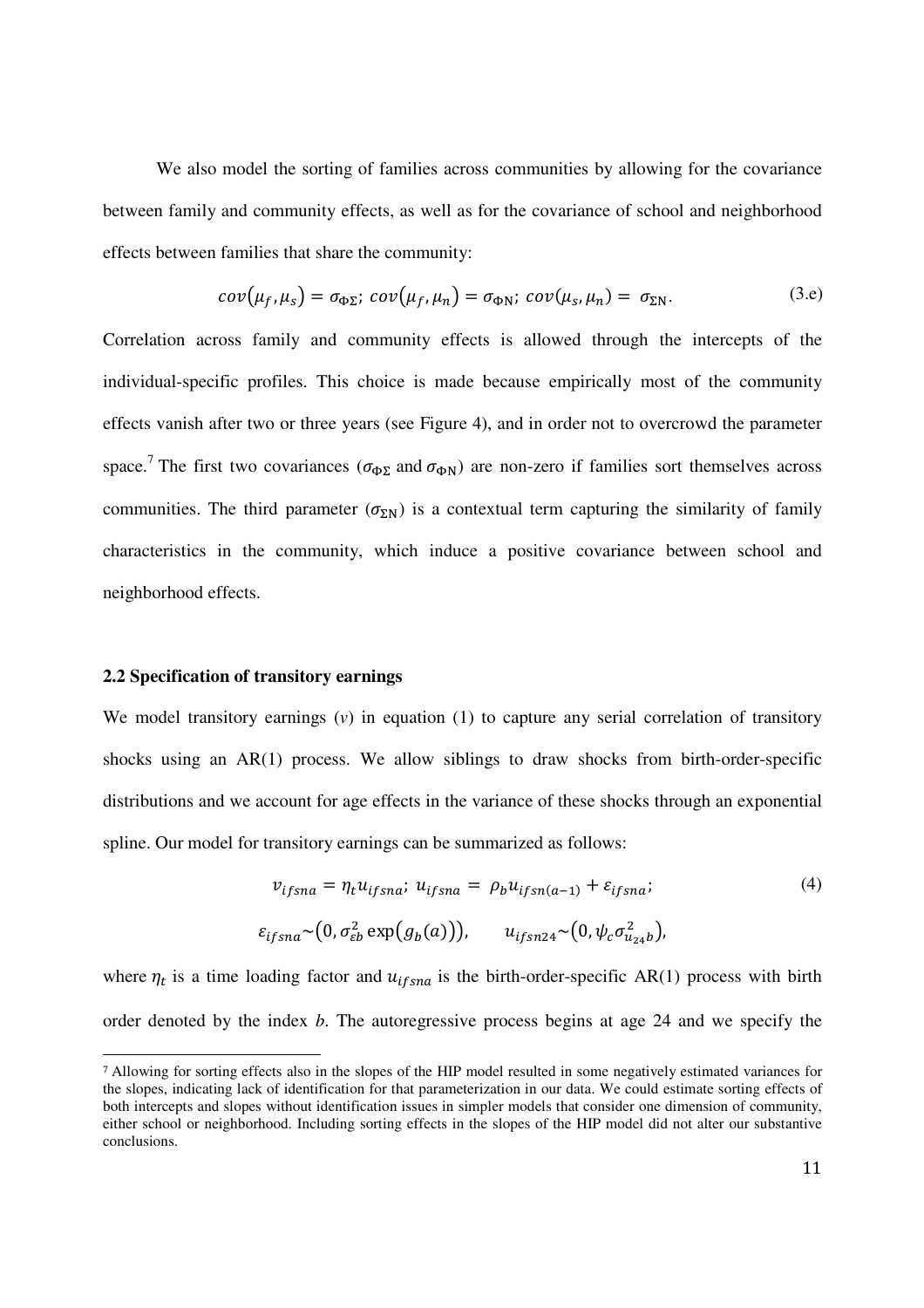variance of the initial condition, denoted by  $\sigma_{u_{24}b}^2$ , to be birth-cohort-specific with parameter  $\psi_c$ . The process evolves through the arrival of white noise shocks (denoted by  $\varepsilon$ ) whose variance is age-and-birth-order-specific  $(\sigma_{\varepsilon b}^2 \exp(g_b(a))$ , with  $g_b(a)$  denoting a linear spline in age with knots at 28, 33, 38 and 43.

We allow transitory earnings to be correlated across individuals. The specific way in which we model such correlation depends on the type of relationship between individuals. For siblings, the use of birth-order-specific distributions of shocks enables identifying the contemporaneous correlation of  $AR(1)$  innovations. Let i and i' index two individuals; the sibling covariance of AR(1) innovations is specified as follows:

$$
E\big(\varepsilon_{ifsna}\varepsilon_{i'fs'n'a'}\big)=\sigma_f, \ \ \forall \ s,s',n,n',a=a'\pm|c(i)-c(i')|.\tag{5}
$$

That is, when the two individuals belong to the same family and when their age difference is such that the two shocks belong to the same time period, then these shocks are allowed to covary with parameter  $\sigma_f$ . This covariance of shocks between siblings does not depend on whether they attended the same school, or lived in the same parish and is transmitted to later time periods through the autoregressive structure of the model.

Due to the high dimensionality that would result from parameterizing the covariance of shocks between numerous community members belonging to different families ( $f$  and  $f'$ ), we follow a different approach to that used for pairs of siblings. We allow for catch-all "mass-point" covariances  $(\lambda)$  collapsing all the parameters of the underlying stochastic processes, and allow such covariances to fade away over time. For any two non-necessarily different age levels  $a$  and a', covariances of transitory shock across non-sibling peers are specified as follows: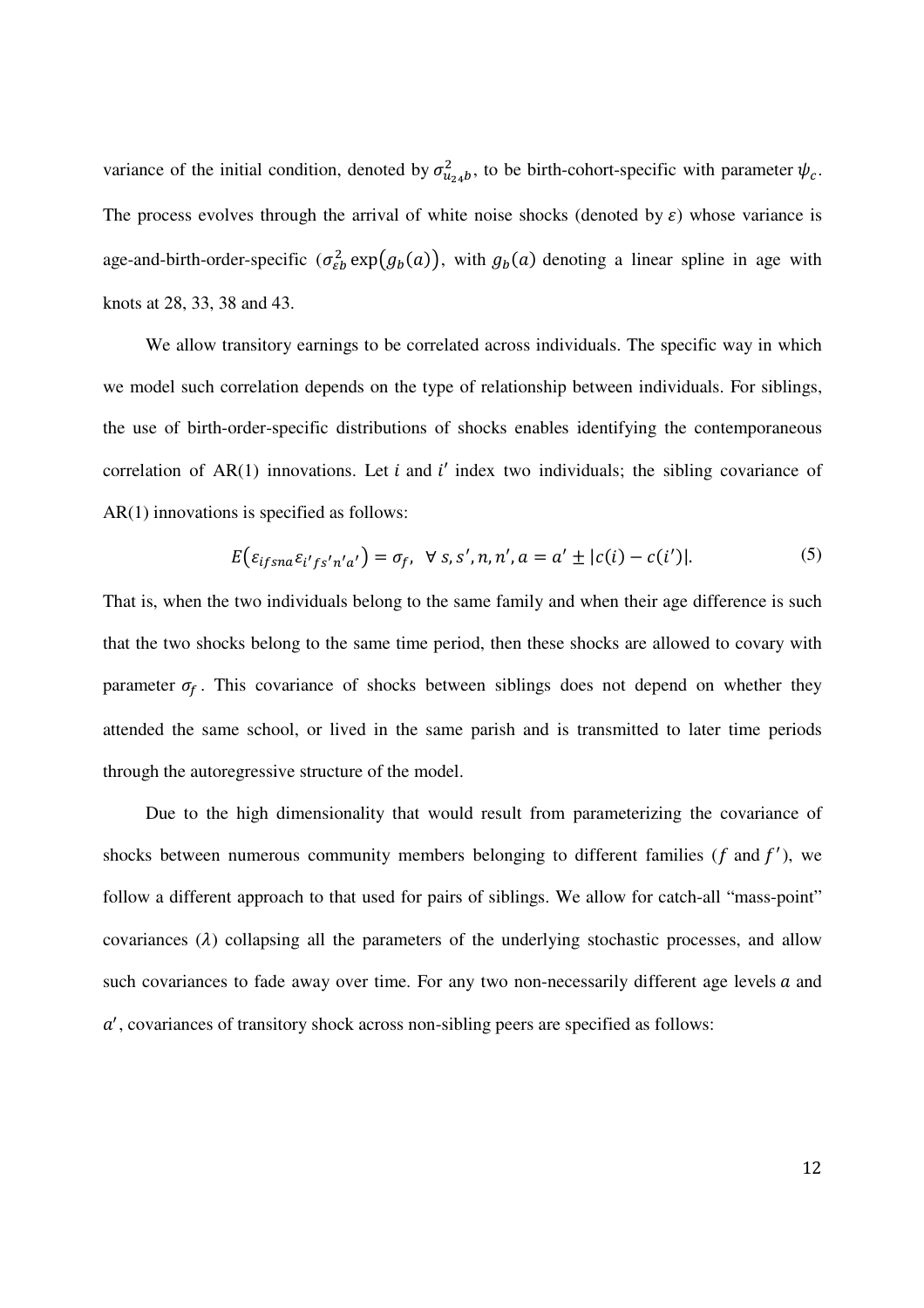$$
E(u_{ifsna} u_{i'f'sna'}) = \lambda_{sn}^{1+|t-t'|}, E(u_{ifsna} u_{i'f'sna'} ) = \lambda_{s}^{1+|t-t'|}
$$
(6)  

$$
E(u_{ifsna} u_{i'f's'na'}) = \lambda_{n}^{1+|t-t'|}, |\lambda_{j}| < 1, j = sn, s, n.
$$

#### **2.3 Identification of permanent earnings components**

In this sub-section, we discuss the identification of the *permanent* earnings components, which besides time and cohort effects, includes three sets of parameters: i) family effects, ii) community effects and iii) sorting effects. Assumptions  $(3.a) - (3.e)$  fully specify the intertemporal and interpersonal distribution of permanent earnings. Identification of parameters is achieved by exploiting three different types of moment restrictions (earnings covariances) generated by the model: i) for siblings who share the community, ii) for siblings who do not share the community and iii) for non-sibling peers.

For a given individual, earnings covariances between two time periods are a function of all sources of earnings heterogeneity, which include the idiosyncratic component, as well as the components due to the influences from the family, the school and the neighborhood. The moment restrictions for a single individual for two non-necessarily different age levels  $a$  and  $a'$  can be written as follows:

$$
E(y_{ifsna}, y_{ifsna'}) =
$$
  
\n
$$
\{\sigma_{\mu\Phi}^2 + \sigma_{\mu\Sigma}^2 + \sigma_{\mu\mathrm{N}}^2 + (\sigma_{\gamma\Phi}^2 + \sigma_{\gamma\Sigma}^2 + \sigma_{\gamma\mathrm{N}}^2)aa' +
$$
  
\n
$$
(\sigma_{\mu\gamma\Phi} + \sigma_{\mu\gamma\Sigma} + \sigma_{\mu\gamma\mathrm{N}})(a + a') + 2\sigma_{\Phi\Sigma} + 2\sigma_{\Phi\mathrm{N}} + 2\sigma_{\Sigma\mathrm{N}} +
$$
  
\n
$$
\sigma_{\omega_{24}b}^2 + \sigma_{\xi b}^2 min(a, a')\}\delta_c^2 \pi_t \pi_t.
$$
\n(7)

Cross-person moments (between siblings, neighbors, or schoolmates) do not depend on idiosyncratic heterogeneity. Moment restrictions between siblings (different *i* but same *f*) depend on the family effects and sorting effects. Moreover, they are also functions of school effects,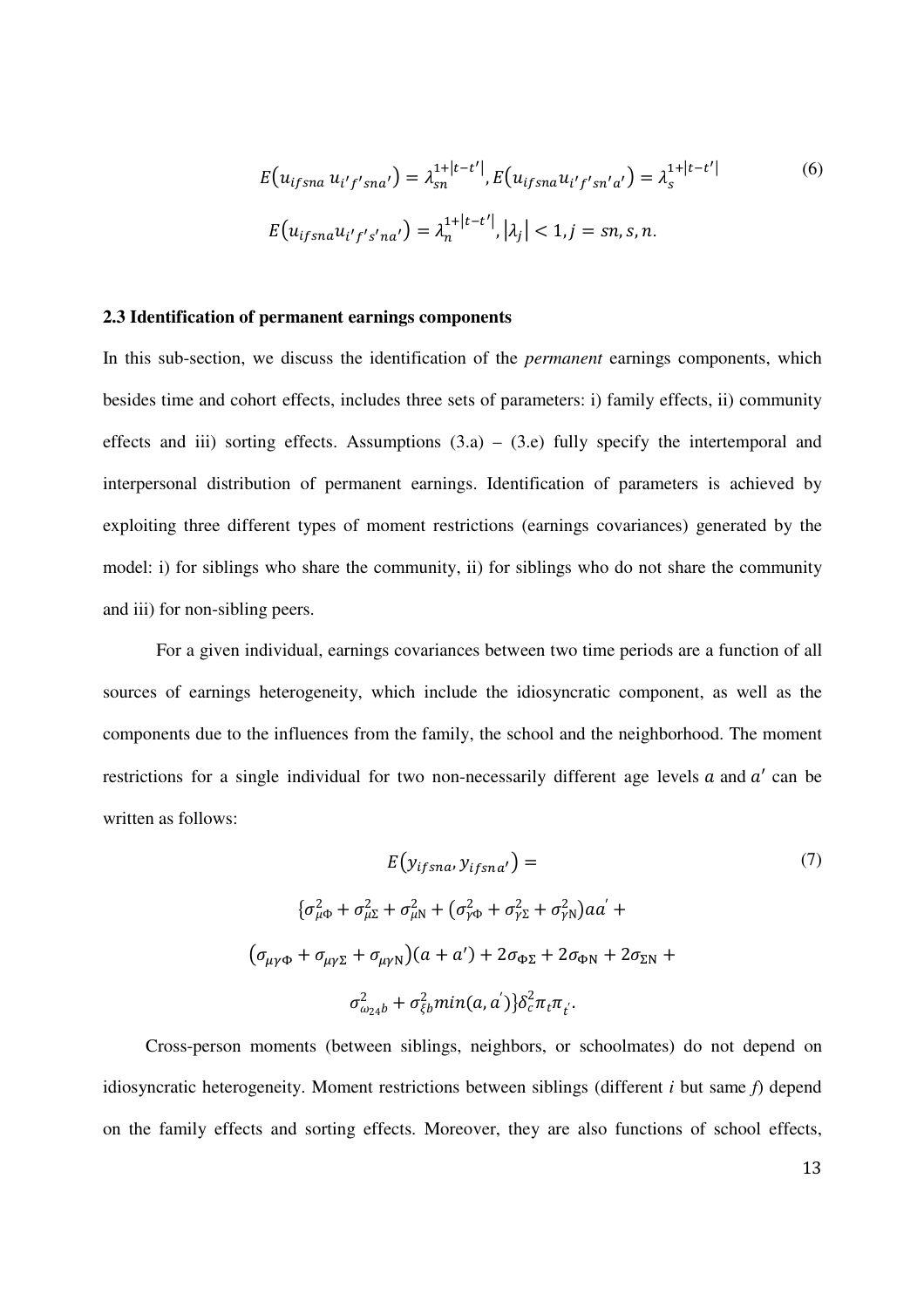neighborhood effects, both, or neither, depending on the extent to which siblings share schools and/or neighborhoods. Moment restrictions for siblings can be written as follows:

$$
E(y_{ifsna}, y_{i'fs'n'a'}) =
$$
\n
$$
\{\sigma_{\mu\Phi}^2 + \sigma_{\gamma\Phi}^2 aa' + \sigma_{\mu\gamma\Phi}(a + a') +
$$
\n
$$
I(s = s')[\sigma_{\mu\Sigma}^2 + \sigma_{\gamma\Sigma}^2 aa' + \sigma_{\mu\gamma\Sigma}(a + a')] +
$$
\n
$$
I(n = n')[\sigma_{\mu N}^2 + \sigma_{\gamma N}^2 aa' + \sigma_{\mu\gamma N}(a + a')] +
$$
\n
$$
2\sigma_{\Phi\Sigma} + 2\sigma_{\Phi N} + 2\sigma_{\Sigma N}\}\delta_c\delta_{c'}\pi_t\pi_{t'},
$$
\n(8)

where  $I(.)$  is an indicator function.

Equation (8) nests moments restrictions for four types of siblings who: (1) share both the school and the neighborhood, i.e.  $I(s = s') = 1$  and  $I(n = n') = 1$ ; (2) share only the school, i.e.  $I(s = s') = 1$  and  $I(n = n') = 0$ ; (3) share only the neighborhood, i.e.  $I(s = s') = 0$  and  $I(n = n') = 1$ ; and (4) share only the family but neither the school nor the neighborhood, i.e.  $I(s = s') = 0$  and  $I(n = n') = 0$ .

The above moment conditions permit the identification of community effects separately from family and sorting because not all sibling pairs share the community (school and neighborhood). Since communities are defined on the basis of individual year of birth, siblings can be exposed to different communities (school, neighborhood or both) because of family mobility in the time window between the years each sibling turned 15, where age 15 is the year we use to define communities. This variation in community exposure due to family mobility within a specific time window – after the year the older sibling turned 15 and before the year the younger sibling turned 15 – allows separating community effects from family effects. Within-family variation in communities represents the key source of variation for our identification strategy.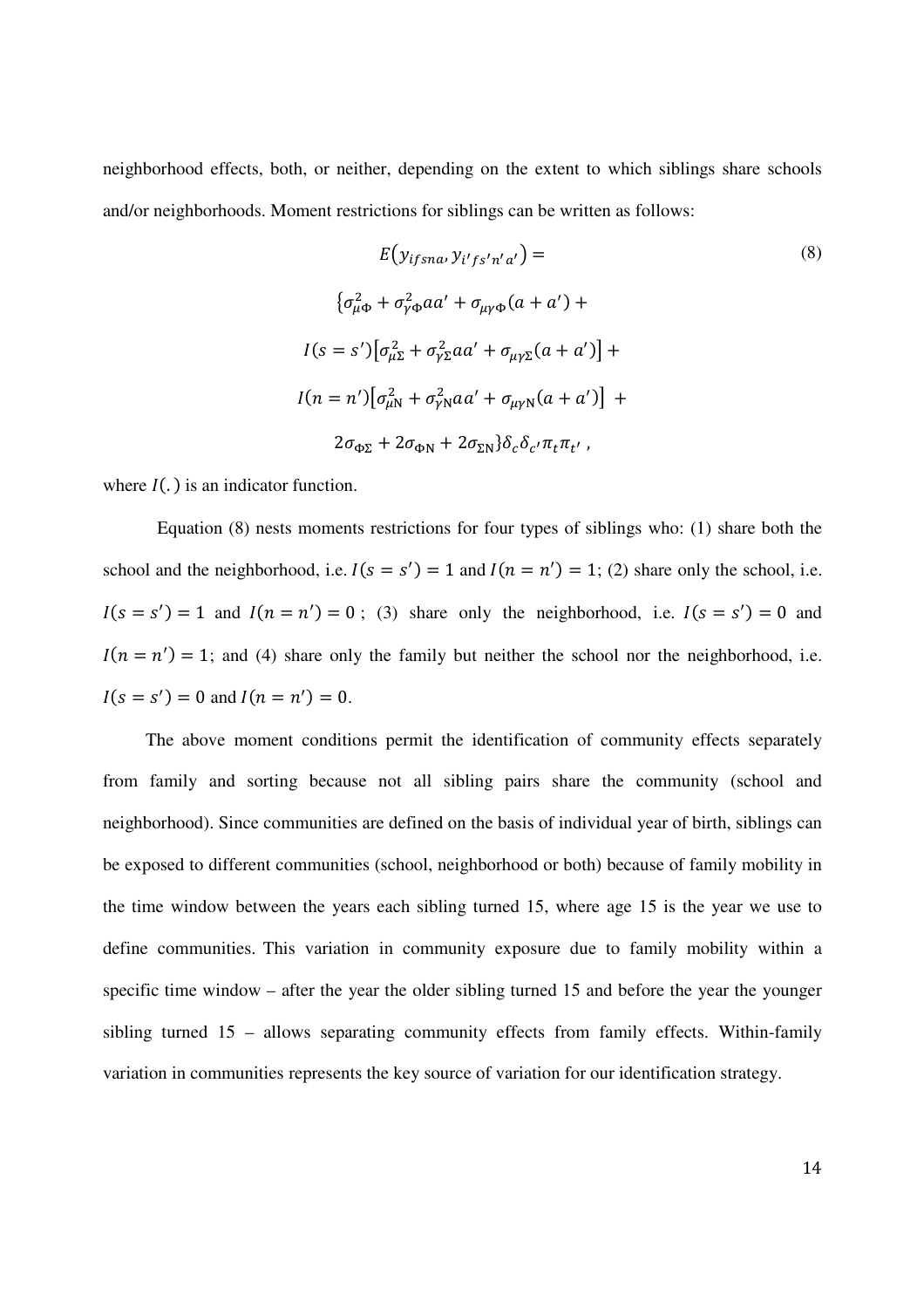To see this in equation (8), for siblings that share both components of the community, i.e.  $I(s = s') = 1$  *and*  $I(n = n') = 1$ , the covariance function depends on family, sorting, and community effects. For siblings that do not share the community, i.e.  $I(s = s') = 0$  and  $I(n = s')$  $n'$ ) = 0, the covariance function depends only on family and sorting effects. This is the case in which siblings attended different schools at age 15 and lived in different neighborhoods because the family moved in the time window between the years each sibling turned 15. The difference in covariance functions between these two types of siblings identifies the *sum* of school and neighborhood effects.

We can further disentangle school from neighborhood effects using siblings that share only one component of the community effect, i.e.  $I(s = s') = 1$  or  $I(n = n') = 1$ . For them, the covariance function depends on family and sorting, plus the common community component. This is the case in which siblings attended different schools at age 15 but lived in the same neighborhood, or lived in different neighborhoods at age 15 because of family mobility between the years each sibling turned 15, but attended the same school. The difference in covariances between families sharing both community dimensions and those sharing only one dimension identifies heterogeneity in the non-shared dimension.

The within-family variation in community exposure that we exploit for identifying community effects rests on the assumption that families changing community in this specific time window are not selected and can be compared with families in which siblings reside in the same community in the year they turn 15. However, these two types of families may be different due to underlying unobserved characteristics that also affect earnings. To support the validity of the identifying assumption, we also exploit differences in the *timing of family mobility* and perform the analysis focusing only on families who moved.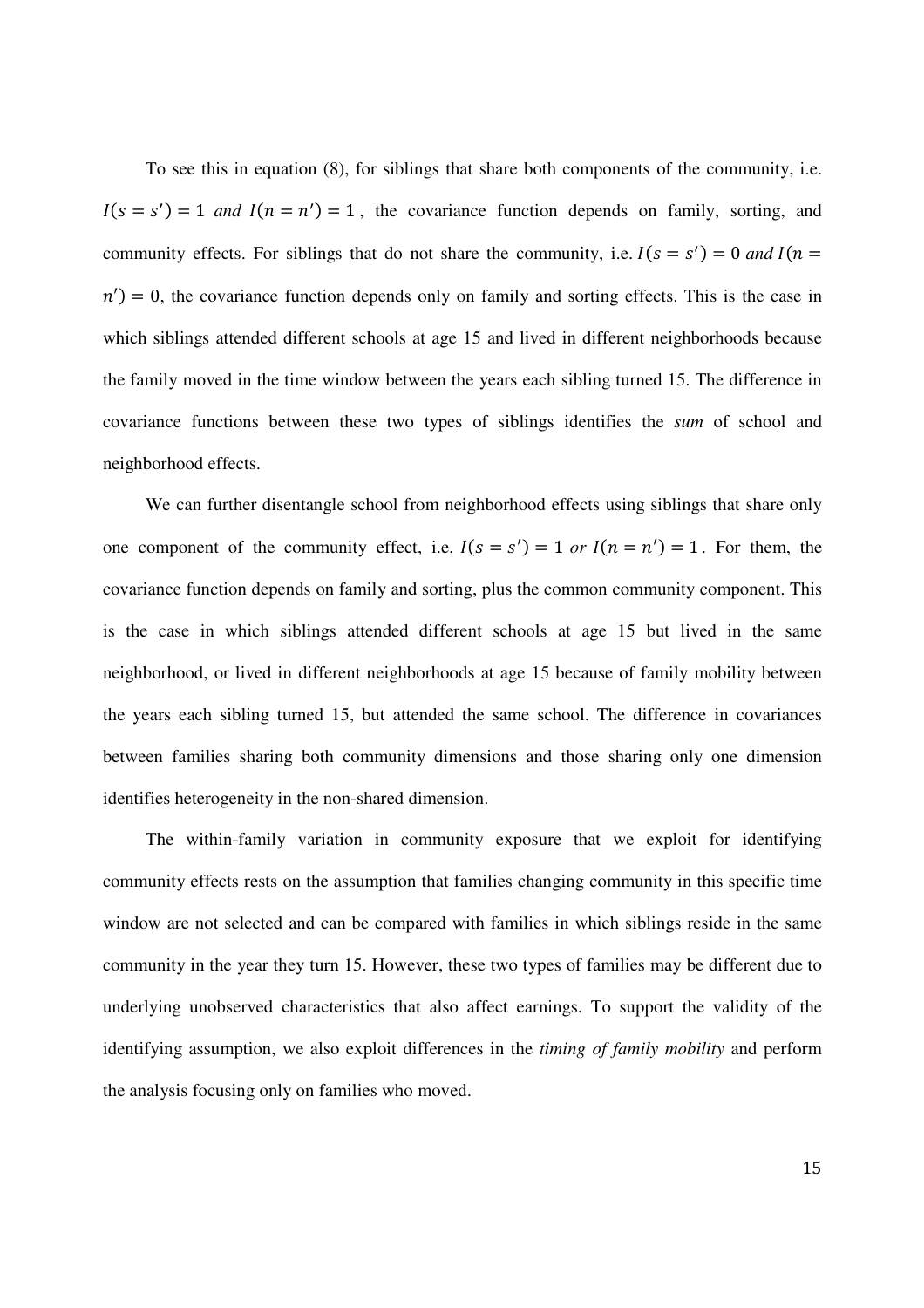Siblings who share the community in the year they turn 15 belong to two different types of families: i) families who never moved, and ii) families who moved before the older sibling turned 15. Therefore, instead of comparing moving to staying families, we can compare families who moved after the older sibling turned 15 with families who moved before the older sibling turned 15. These are all families who move, so it is only the difference in the timing of mobility that exposes siblings to different environments. This is plausibly exogenous variation which can be argued to be less prone to selection than contrasting movers and stayers. We show in Section 5.3 that our results are robust when variation is restricted only to movers exploiting differences in the timing of family mobility.

Although moment conditions for siblings can identify community effects, they are not sufficient to separate family effects from sorting. This is evident from the fact that the term  $2\sigma_{\Phi\Sigma} + 2\sigma_{\Phi N} + 2\sigma_{\Sigma N}$  enters equation (8) irrespective of whether siblings went to the same school or lived in the same parish. Because families sort across schools and neighborhoods, school and neighborhood effects are always correlated between siblings, and such covariance is not separable from the variance of family effects in equation (8). To separately identify the sorting parameters  $\sigma_{\Phi\Sigma}$ ,  $\sigma_{\Phi N}$  and  $\sigma_{\Sigma N}$  from the family effects, we exploit moment restrictions for non-sibling peers (neighbors and schoolmates) that by definition *do not* share the family  $(f \neq f')$ :

$$
E(y_{ifsna}, y_{i'f's'n'a'}) =
$$
  
\n
$$
\{I(s=s')[\sigma_{\mu\Sigma}^2 + \sigma_{\gamma\Sigma}^2 aa' + \sigma_{\mu\gamma\Sigma}(a+a') + 2\sigma_{\Phi\Sigma}\} +
$$
  
\n
$$
I(n=n')[\sigma_{\mu N}^2 + \sigma_{\gamma N}^2 aa' + \sigma_{\mu\gamma N}(a+a') + 2\sigma_{\Phi N}\} + 2\sigma_{\Sigma N}\delta_c^2 \pi_t \pi_{t'}.
$$
\n(9)

For non-sibling peers, the covariance function depends on community and sorting effects. Because community effects are already identified by the moment restrictions for siblings, moment restrictions in (9) effectively identify sorting of families across communities. Equation (9) nests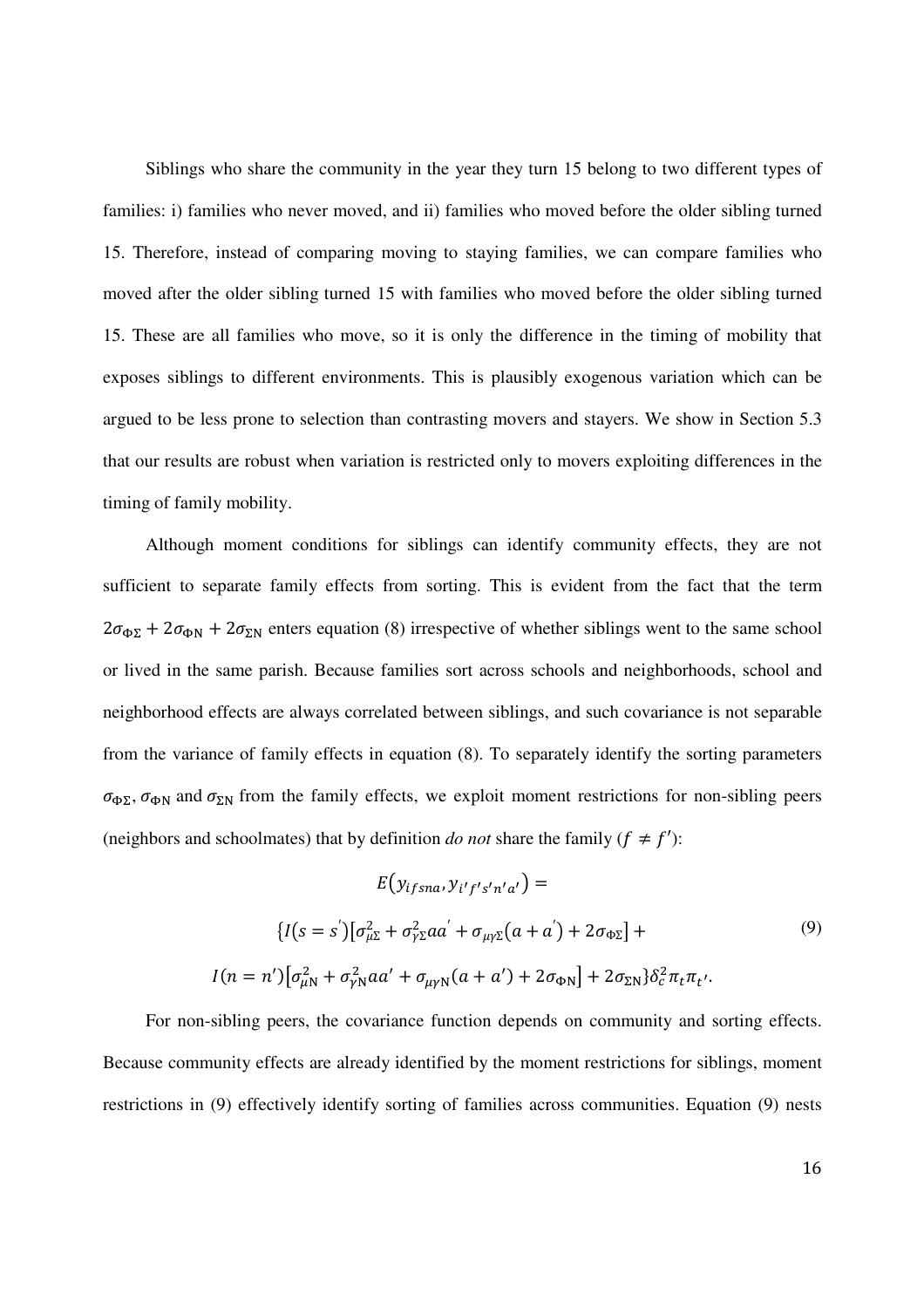three moment restrictions (for peers sharing both school and neighborhood and for peers sharing either school or neighborhood) which provide identification for the three parameters  $\sigma_{\Phi\Sigma}$ ,  $\sigma_{\Phi N}$  and  $\sigma_{\Sigma N}$ . Identification is achieved thanks to the partial overlapping of peer groups, which depends on the design of school catchment areas across parishes (see Section 3).

Finally, combining the moment restriction of equation (8) – which provides both the total sibling effect and the identification of community effects – with those of equation  $(9)$  – which provides identification of sorting effects – we identify family effects.

The key difference between our research design and that of the sibling correlation literature is that by defining communities on the basis of individual year of birth we can separately identify sorting from neighborhood, school and family effects by exploiting arguably exogenous family mobility across communities based on differences in the timing of mobility and the partial overlap of schools and neighborhoods. Earlier research could not separate community from sorting effects because – due to the sampling design – siblings always shared the community. We are the first to estimate both the sorting and contextual covariances within sibling covariances.<sup>8</sup>

#### **2.4 Estimation and decomposition of the sibling correlation**

 $\overline{a}$ 

The model is estimated by Minimum Distance matching moment restrictions implied by the model to the empirical moments derived from the data. $<sup>9</sup>$  As mentioned earlier, the empirical moments are</sup> based on the residuals, after regressing log real gross annual earnings on year dummies and a quadratic age trend by birth cohort. There are three types of empirical moments entering into the estimation. First, there are *individual moments*, which include the variances and intertemporal

<sup>8</sup> Raaum, Sørensen and Salvanes (2006) use a linear projection of earnings on neighborhood characteristics and neighborhood fixed effects to derive an approximation for the contextual term.

<sup>9</sup> Moment restrictions for transitory earnings are given in the Appendix. The orthogonality assumption between permanent and transitory earnings in equation (1) implies that moment restrictions of the full model are the sum of moment restrictions for permanent and transitory earnings. We use Equally-Weighted Minimum Distance (see, for example, Haider, 2001).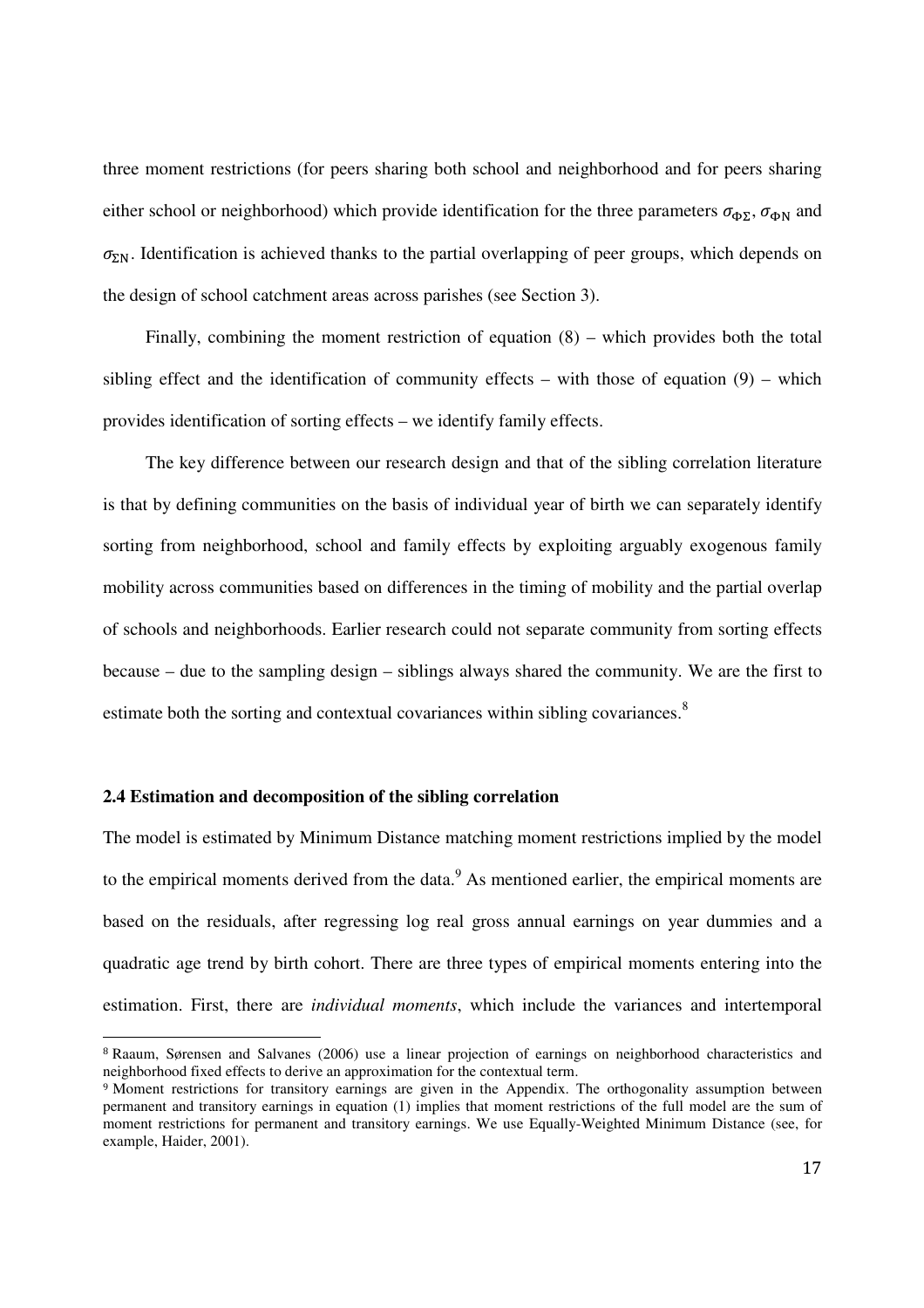covariances of individual earnings. Second, there are *sibling moments*, which are defined only in families where there are at least two brothers. This implies that each family contributes at most once in the estimation of sibling empirical moments, but families with only one son do not contribute. We estimate separate empirical moments for siblings depending on whether they shared the school, the neighborhood, both or neither, so as to match the four different moment restrictions that are nested in equation (8). Finally, there are empirical moments for *non-sibling peers* who shared the community. In contrast to families, the number of peers varies within community clusters. We account for such varying importance of community clusters using the weighting scheme proposed by Page and Solon (2003, pp. 841). In particular, we first estimate the within-cluster covariances and then we take the between-cluster weighted average of withincluster covariances using weights that are proportional to the number of individuals in that cluster. Similar to the case for siblings, we estimate empirical moments distinguishing whether peers shared the school, the neighborhood, or both.

Using parameter estimates from the model we can predict the contributions of family and community to the sibling correlation of permanent earnings over the life cycle. For this purpose, we can use moment conditions (8) and (9) and attribute sorting parameters, whose allocation to either factor is inherently ambiguous, in equal parts to family and to communities:

$$
r^{F}(a) = \frac{E(y_{ifsna}, y_{i'fs'n'a}) - \delta_{c}\delta_{c'}\pi_{t}\pi_{t'}(\sigma_{\Phi\Sigma} + \sigma_{\Phi N})}{E(y_{ifsna}, y_{ifsna})} \forall s \neq s' and n \neq n',
$$
  

$$
r^{S}(a) = \frac{E(y_{ifsna}, y_{i'f'sn'a}) - \delta_{c}^{2}\pi_{t}\pi_{t'}(\sigma_{\Phi\Sigma} + \sigma_{\Sigma N})}{E(y_{ifsna}, y_{ifsna})} \forall f \neq f' and n \neq n',
$$
  

$$
r^{N}(a) = \frac{E(y_{ifsna}, y_{i'f's'na}) - \delta_{c}^{2}\pi_{t}\pi_{t'}(\sigma_{\Phi N} + \sigma_{\Sigma N})}{E(y_{ifsna}, y_{ifsna})} \forall f \neq f' and s \neq s',
$$
 (10)

18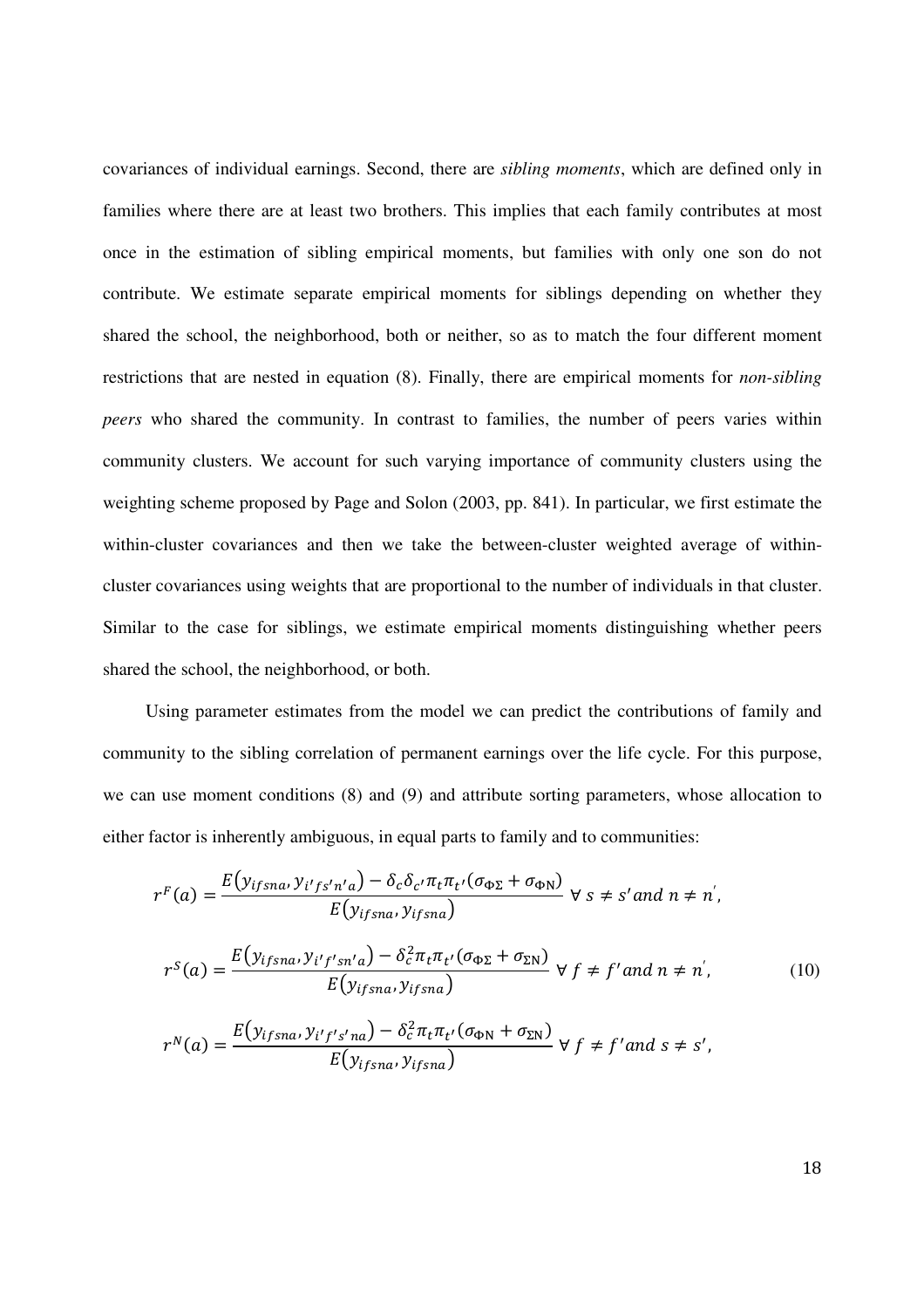where *r* denotes correlation coefficients of permanent earnings, while *F*, *S* and *N* denote the three relevant dimensions of heterogeneity (family, school, neighborhood). It should be emphasized that correlations vary with age because they are estimated from a model of life-cycle earnings. Given the model assumptions, the sibling correlation of permanent earnings  $(r^B(a))$  for brothers sharing the community is the sum of the three components:

$$
r^{B}(a) = r^{F}(a) + r^{S}(a) + r^{N}(a)
$$
\n(11)

#### **3. Data**

 $\overline{\phantom{a}}$ 

#### **3.1 Sample Selection**

We use data from administrative registers of the Danish population. The civil registration system was established in 1968 and everyone resident in Denmark then and since has been registered with a unique personal identification number, which has subsequently been used in all national registers enabling accurate linkage. In our analysis we consider only males and we construct our dataset as follows. First we create a sample of brothers by sampling fathers and finding their first and second born sons. Second we link sons to their teenage communities of neighbors and schoolmates. In order to create our dataset of brothers we consider men born in the years 1960-1983 and select first and second sons who share both legal parents from registration at birth and are not adopted. The year of birth selection starts in 1960 because of prior incompleteness of registered parentage and stops in 1983 to allow observation of individual earnings up to the late 20s for younger cohorts (earnings data described later in the Section are available until  $2011$ ).<sup>10</sup> We exclude from the sample sons who are also observed as fathers, brothers born less than 12 months apart and brothers who are born more than 12 years apart. In this way we obtain 122,652 sibling pairs. Following the

 $10$  Subsequent sons beyond the first two are very few (4 percent) and are not considered in the analysis. The son birth order is determined irrespective of daughters present in the family.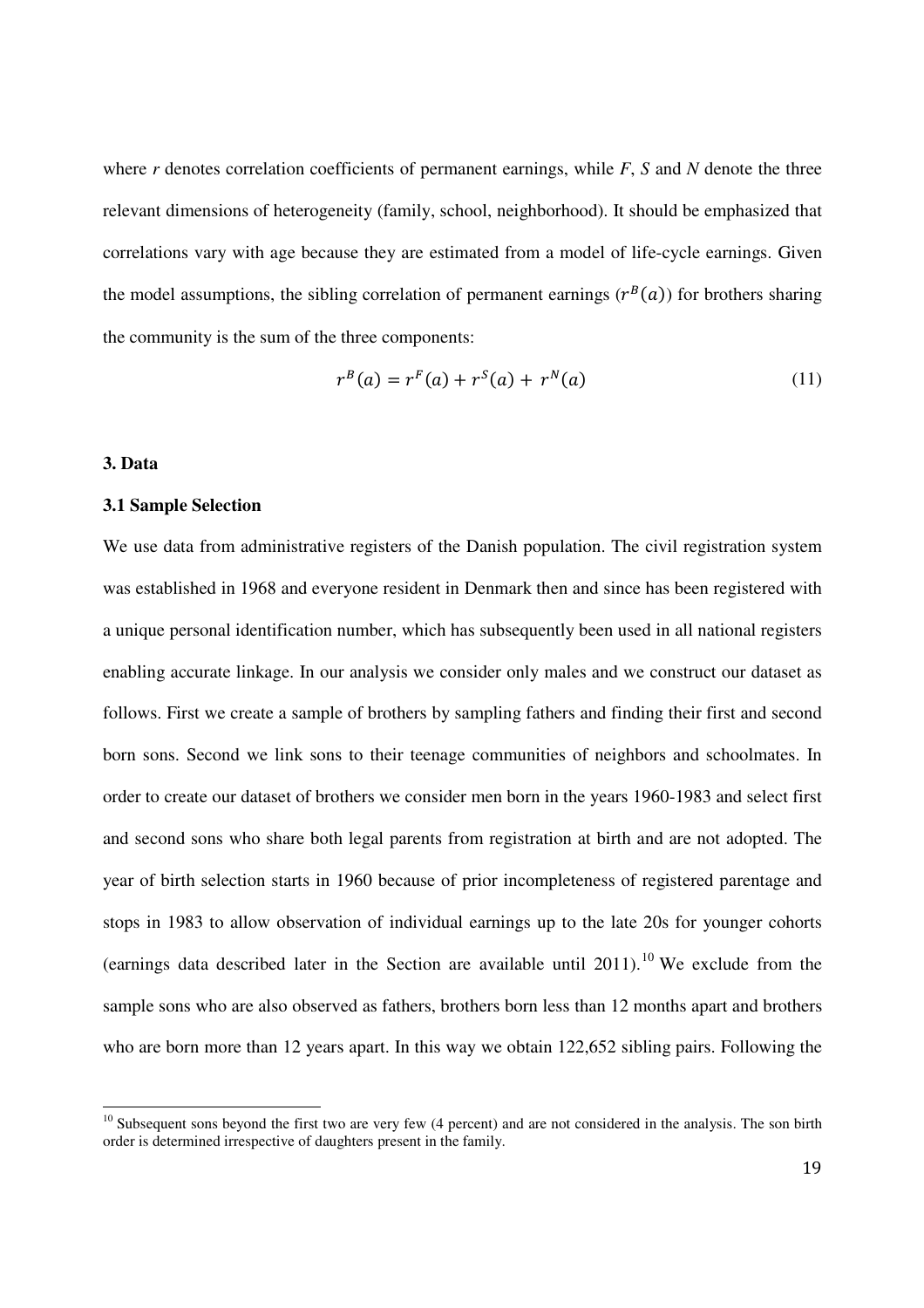tradition in the sibling literature we keep singletons (men without a younger brother) in the sample; there are 380,948 singletons in the sample. The robustness analysis in Section 5 shows that excluding singletons does not affect our findings.

Next we link our sampled brothers (and singletons) to all other males who are born in the same year and share their youth communities (schools or neighborhoods). In contrast to our treatment of siblings, peers are included in the analysis irrespective of birth order and age spacing from their own brothers, which adds 69,708 individuals to the analysis. Using information from the educational register, we link pupils to schoolmates on 31 October of the calendar year they turn 15, which is in the academic year they would normally attend 9th grade.<sup>11</sup> Our sample contains 1,858 schools with males aged 15. They have on average 19.5 male schoolmates born in the same calendar year. Using information on individual addresses obtained from the central person register, we define neighborhoods as the parish of residence. Individuals are required to report changes of address to the municipality within five days. As with schools, our census point is 31 October of the calendar year a male turns 15. There are 2,123 parishes in our sample containing on average 14.6 males turning 15 in the same year.<sup>12</sup>

School enrolment rules were such that pupils should start in first grade in the August of the calendar year they turn 7. The national pupil database was established to monitor compliance with the 1972 school reform, which made 8th and 9th grade schooling compulsory in 1972/3 and 1973/4 respectively. Beginning in August 1973, the database links pupils to the schools they are

 $\overline{\phantom{a}}$ 

 $11$  In 1980, 95 percent of pupils began 9th grade during the year they turned 15. In recent years delays have been more common – in 2007, 13 percent of pupils delayed their school start by a year and 4 percent repeated the same grade the following year.

<sup>&</sup>lt;sup>12</sup> Complete information on municipality of residence is available from 1971 and full addresses are complete from 1977 (see Pedersen, et al. 2006 for details). We use an intermediate aggregation of locality as our neighborhood indicator – parish of residence – which is available from 1973.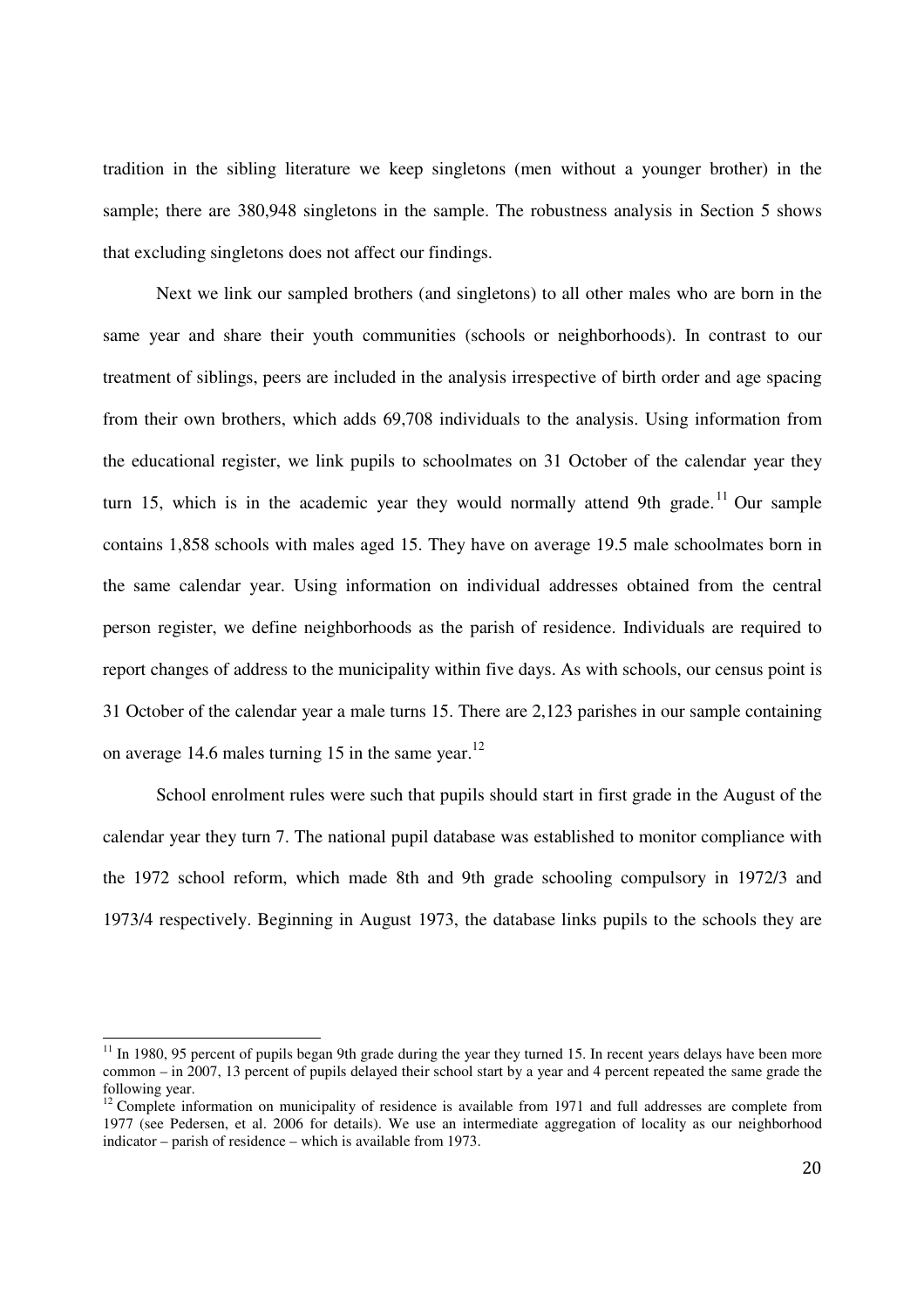enrolled from 8th grade and above.<sup>13</sup> School identifiers are consistent over time and schools are classified according to whether they are publicly run (77% of schools and 89% of pupils in our estimation sample) or privately run, and whether they are exclusively for pupils with special educational needs (10% of schools and 1% of pupils in our gross sample).<sup>14</sup>

During our sample period, pupils were assigned to public schools on a catchment area basis according to place of residence. Primary and lower secondary education usually takes place in the same school and most pupils attend the same school for all grades. From 2007 we can see that 92% of pupils in grades 1-8 were enrolled in the same school the following year. Due to the organization of primary and secondary schools largely as a single unit, there is likely to be less pupil mobility between schools than in other countries. This institutional setting makes Denmark a good place to look for school effects, because of the coherence of the schoolmate group.

Also, an important Danish institutional feature is that parishes and public school catchment areas do not completely overlap. As a consequence, neighbors may attend different schools, and schoolmates may come from different neighborhoods. Amongst school-birth-cohort clusters, 89.5 percent have individuals from more than one parish, and amongst parish-birth-cohort clusters 60.1 percent have individuals from more than one school.

Because communities are defined on the basis of individual year of birth, not all brothers will share the community. Among our 122,652 brother pairs, 70 percent share both schools and neighborhoods at age 15, 5 percent share only the school, 16 percent share only the neighborhood, while the remaining 9 percent do not share either component of the youth community.

 $\overline{\phantom{a}}$ 

<sup>&</sup>lt;sup>13</sup> In anticipation of grade K enrolment being made compulsory from August 2009, the national pupil database was extended to cover grades K-7 from August 2007. Hence, we are unable to match pupils to schoolmates in earlier grades to look at long run outcomes.

 $I<sup>4</sup>$  We exclude from our estimation sample individuals enrolled at schools which are exclusively for pupils with special educational needs. Private schools are smaller on average than public schools, are primarily in urban areas and are heavily subsidized, with municipalities covering 85 percent of expenditure. In sensitivity analysis we show that results are robust to private school exclusion.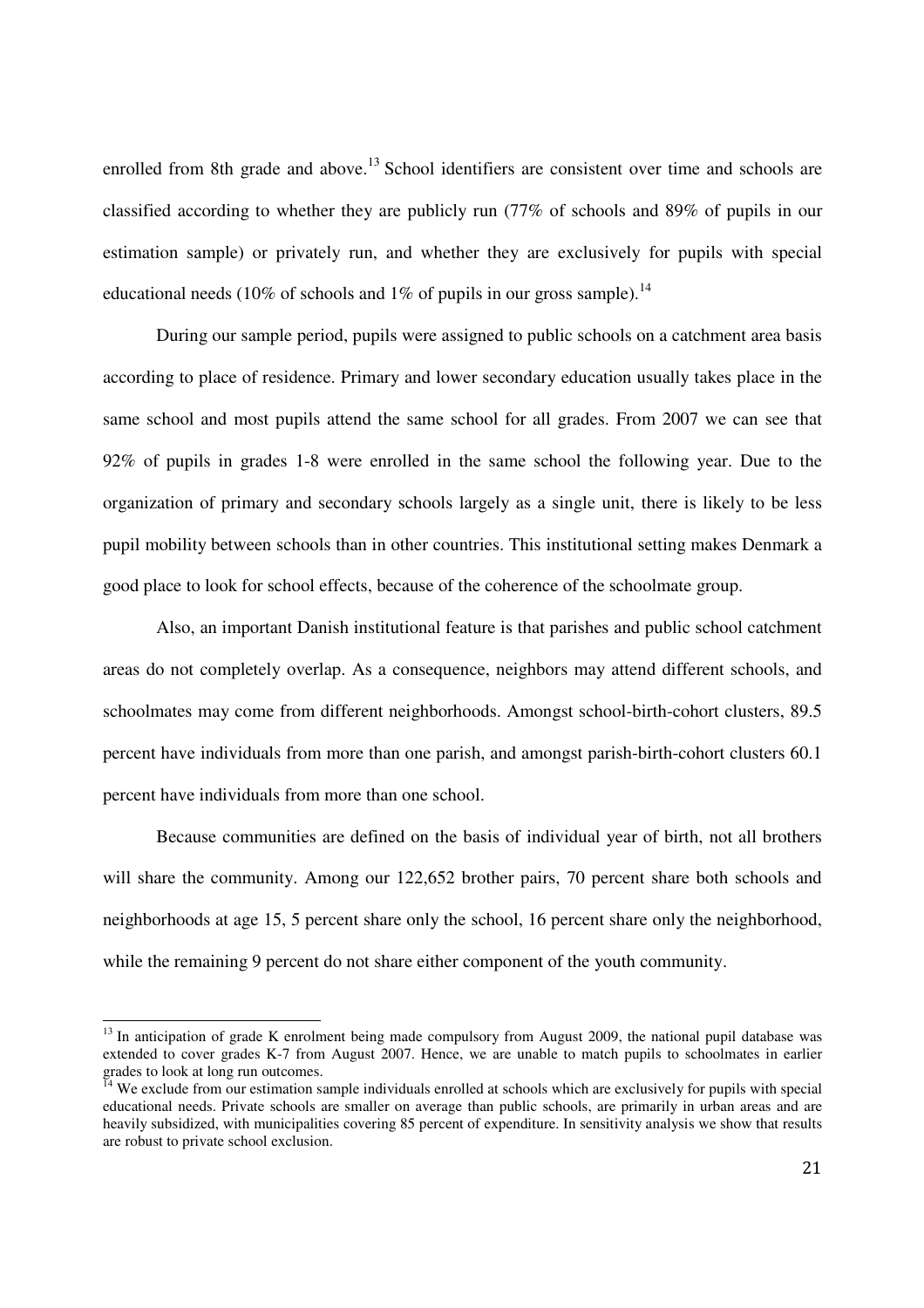For both brothers and for peers we use pre-tax annual labor earnings between 1984 and 2011, measured in 2005 prices. We select all valid observations on earnings and exclude zeroearnings observations. The exclusion of zero-earnings observations is common with most of the earnings dynamics literature assuming that earnings are missing at random, and is also applied in the sibling correlation literature by Björklund et al (2009). We 'trim' a quarter of a percentile from each tail of the annual earnings distribution and require at least three consecutive earnings observations for an individual to be included in the sample, a selection rule that is intermediate between the one used by Baker and Solon (2003), i.e. continuous earnings strings for each individual within a cohort, and the approach of Haider (2001), who allows individuals to move in and out of the sample only requiring two positive but not necessarily consecutive valid observations on earnings.

Table 1 presents the cohorts we include in the sample, the years for which we observe earnings and sample sizes in various dimensions. Following Baker and Solon (2003), we group data in two-year birth cohorts, as shown in column 1, and we compute age by imputing each cohort with its first year of birth. The selection of birth cohorts and time window ensures that each cohort is observed starting at age 24 for at least 6 years (last cohort 1982) and for as long as 28 years (first cohort 1960). Columns 5 and 6 present the number of earnings observations and number of men used in estimation. The number of community cohorts into which men are grouped is shown in columns 7 and 8, totaling 33,907 school cohorts and 47,622 parish cohorts.

Half of earnings observations are from the first third of birth cohorts. Cohort size peaks in 1966-7 and falls by 44 percent by the last cohorts in 1982-3. Number of school cohorts and parish cohorts is quite stable, reflecting an absence of administrative unit reform. Population demographics dictate birth cohort sizes and the falling number of earnings observations by birth cohort is due to later cohorts having less time to accumulate earnings histories.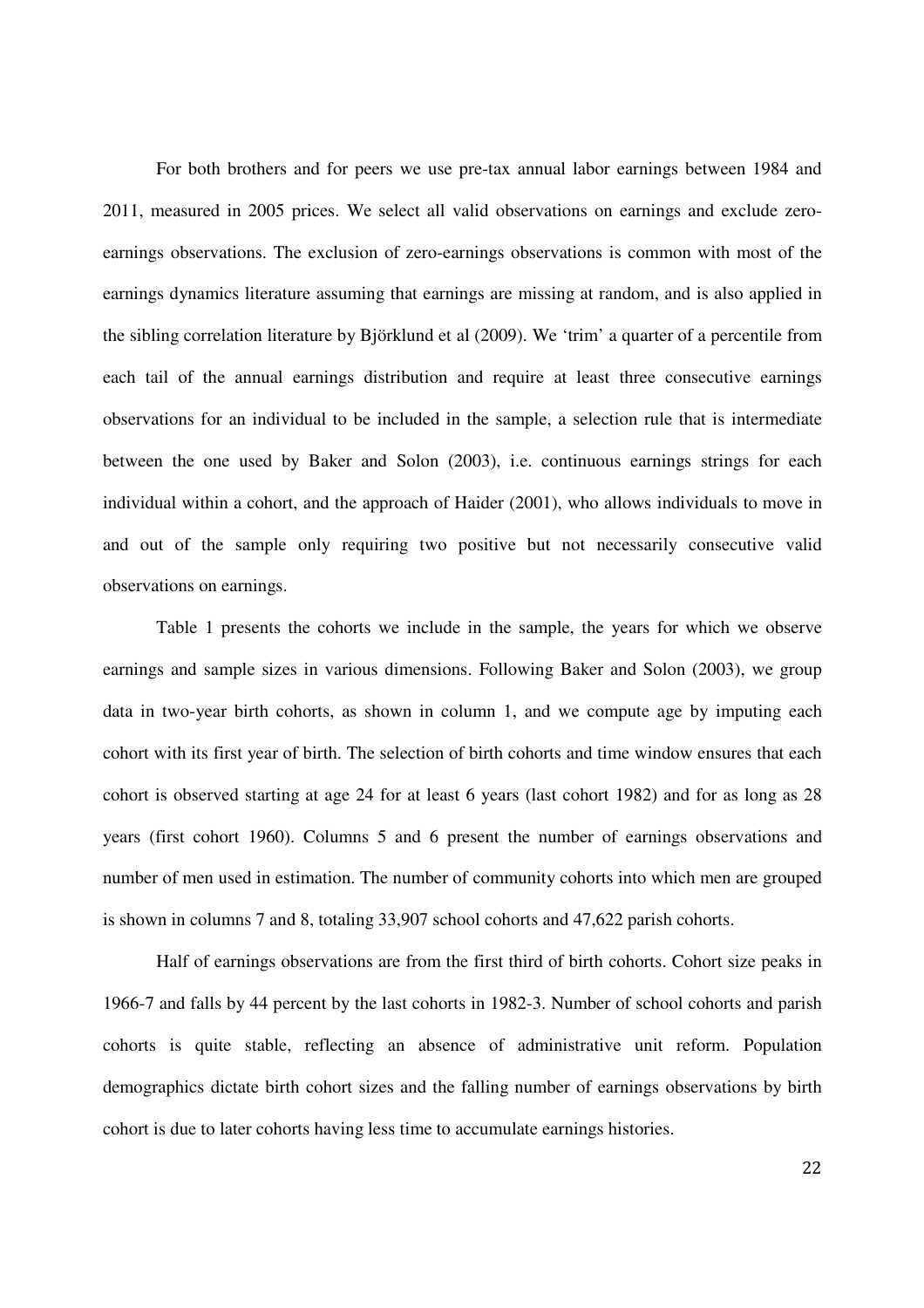#### **3.2 Sample comparison to other studies**

<u>.</u>

It is informative to contrast our neighborhood definition with that used in comparable studies such as Page and Solon (2003), Raaum, Sørensen and Salvanes (2006) and Oreopoulos (2003).<sup>15</sup> Table 2 characterizes ours alongside these three other studies according to characteristics of the different types of neighborhoods and exposures considered, and outcomes observed. Neighborhood geography and exposure group – an area and an age range – together define the cluster of individuals within which later outcomes are correlated. Neighbors in study (3) have the closest proximity because of the medium-to-high density of housing projects, followed by study (1) because of the clustered PSID sampling frame. Interestingly, study (1) finds neighborhood effects only for urban areas, where neighbors are in closest proximity. Our Danish parishes cover a wider area than the neighborhoods used in studies (1) and (3), but are only about half the size of Norwegian census tracts used in study (2). For Denmark in the year 2000 we can calculate the distribution of distances between the different residences of 15 year olds within parish: 25 percent of distances are within 0.5 km, 50 percent within 1.1km, and 75 percent within 1.9km.

The other three studies pool neighbors together of different ages – with up to 9 and 11 years age differences – to form neighborhood clusters. In the main part of the analysis we consider neighbors at 15 years of age as belonging to the same cluster. Neighborhood exposure at age 15 is at the upper end of the 5-16 age range together considered in the other studies. All else equal, if neighbors of the same age are more likely to interact than neighbors of different ages, then we would expect to find stronger neighbor correlations with our definition. In sensitivity checks we show robustness of results to neighborhood definitions based on exposure down to age 10.

<sup>15</sup> In what follows we refer to Page and Solon (2003) as study (1), Raaum, Sørensen and Salvanes (2006) as study (2) and Oreopoulos (2003) as study (3).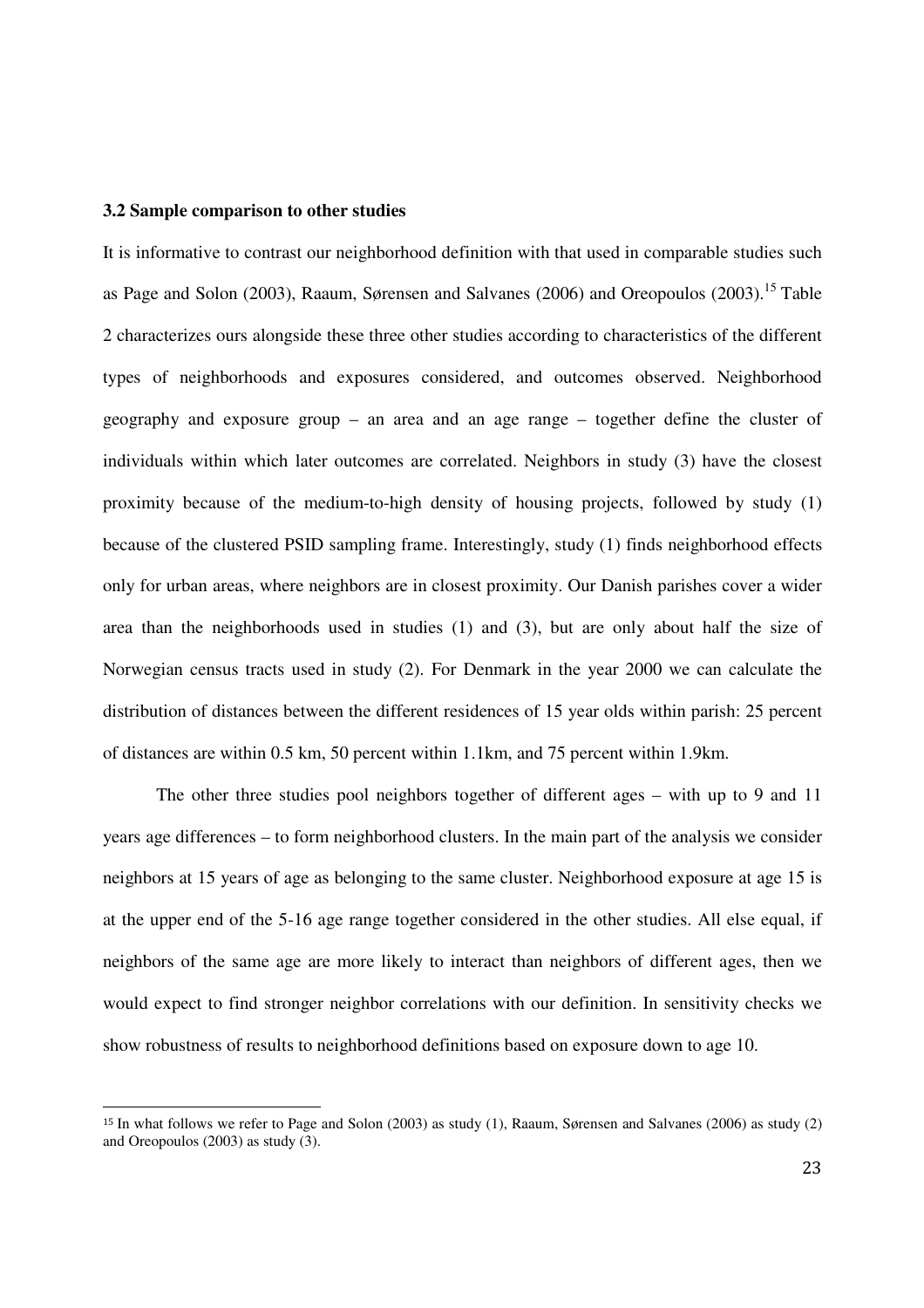The number of men in each of our neighborhood clusters is in the middle of the range for the other studies. The estimation sample in studies  $(1)$  -  $(3)$  comprises a similar percentage of the total population of individuals in each cluster with 4.6, 3.1, and 4.8 percent respectively. Due to our narrower age range for clustering neighbors for Denmark the estimation sample covers only 0.6 percent of the cluster population. Although our neighbors are more homogeneous in terms of age, they represent only between one eighth and one fifth of the within-cluster sampling density of the other studies. However, this sparser sampling would reduce precision rather than introduce any bias.

The duration of neighborhood exposure observed for an individual differs between studies, with only study (3) using more than a single point in time. Although studies (1) and (2) consider a range of ages of exposure, attachment to a neighborhood is only considered at a single point in time, just as in our study. The persistence of neighborhood affiliation is likely to differ between contexts, and this will affect saliency of the neighbor groupings used, but it is difficult to establish how important this might be for explaining differences in findings between studies. In sensitivity analyses, we use alternative definitions for neighbors based on those living in the same parish at each age 14 to 15, at each age 10 to 12, or based on the more frequent parish of residence between ages 14 to 18.

#### **4. Descriptive statistics on earnings of siblings and non-sibling peers**

In this section we provide a description of the interpersonal covariance structure of earnings. There are two types of cross-person relationships that are of interest to our analysis: 1) between siblings (brothers) and 2) between male non-sibling peers attending the same school and/or residing in the same neighborhood (parish) at age 15.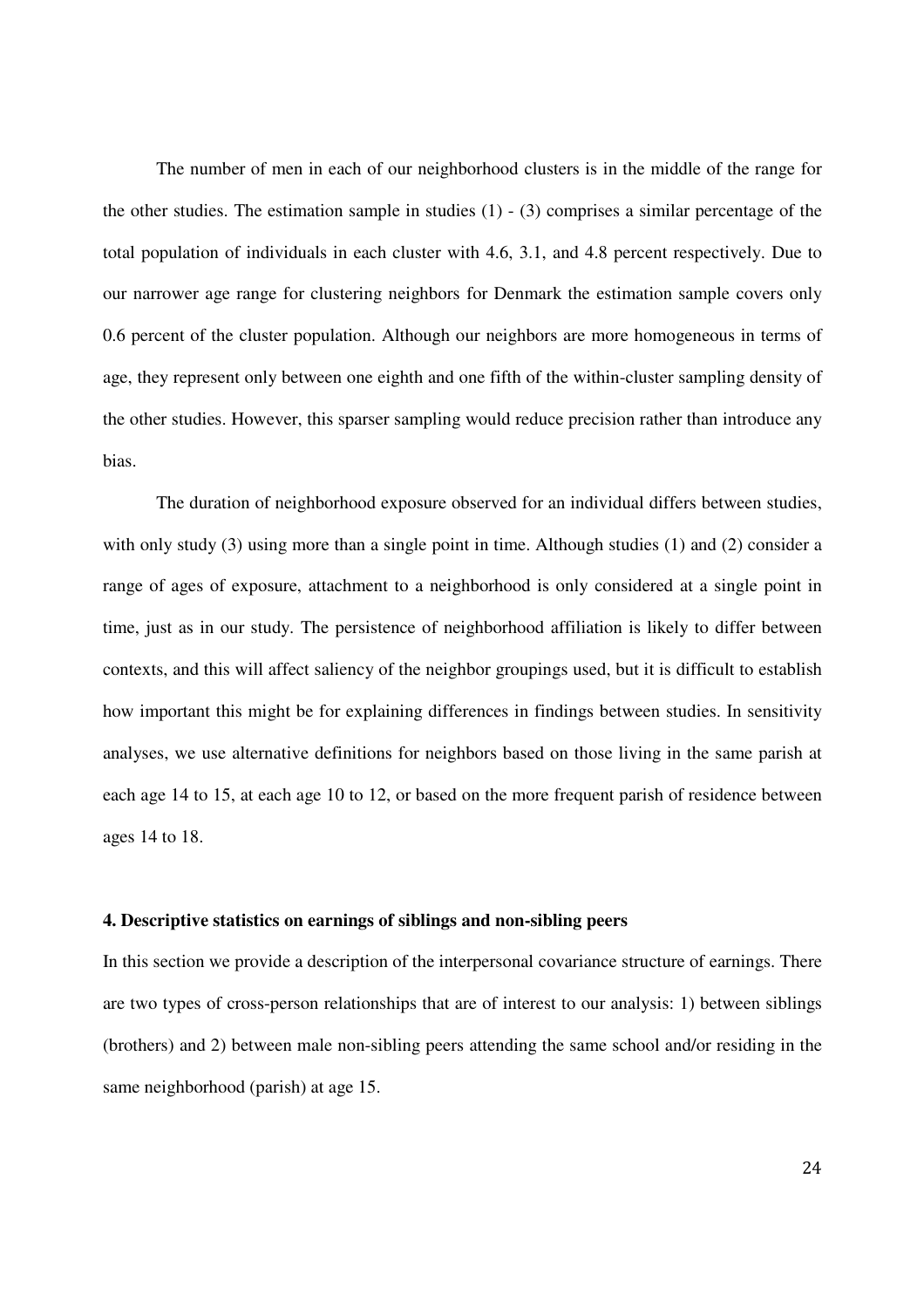For brothers, we compute the covariance of their earnings from families with at least two male children. For male non-sibling peers, we group them in clusters depending on whether they share the school and the neighborhood, only the school, or only the neighborhood. We obtain the between-peers covariance of earnings (at each relevant age) by first computing the within-cluster covariance and then averaging covariances between clusters using the weighting scheme of Page and Solon (2003, pp. 841), which gives more importance to more populated clusters, and makes inference person-representative.

We begin by describing the correlation of sibling earnings by age in Figure 1. The solid line labeled "At same age" reports the computed correlation when the brothers are at the same point in their life cycle, a comparison that is available in our data. The earnings correlation declines between age 24 and 30 and remains stable after age 30. The decline suggests that sources of initial earnings heterogeneity shared between brothers are negatively correlated with heterogeneity in earnings growth. As discussed in Section 2.1, human capital models predict investments in education or training to induce such a negative correlation. The dotted line fixes the age of the older among the two brothers at age 35 and reports the sibling correlation by age of the younger brother. In this case, the earnings correlation is relatively low at age 24 (actually close to zero) and increases sharply so that by the early-30s it matches the "same age" correlation. This pattern illustrates that the earnings correlation between siblings of different ages is an underestimate of the correlation one would obtain observing siblings at the same point in their life cycle. This is a form of life-cycle bias as discussed in Haider and Solon (2006). The figure shows that we can observe this bias in the data, which suggests that we have the information required for controlling it in estimation.

Besides human capital investments, the large contemporaneous associations at the early stage of the life cycle depicted in Figure 1 may also reflect the correlation of transitory shocks. It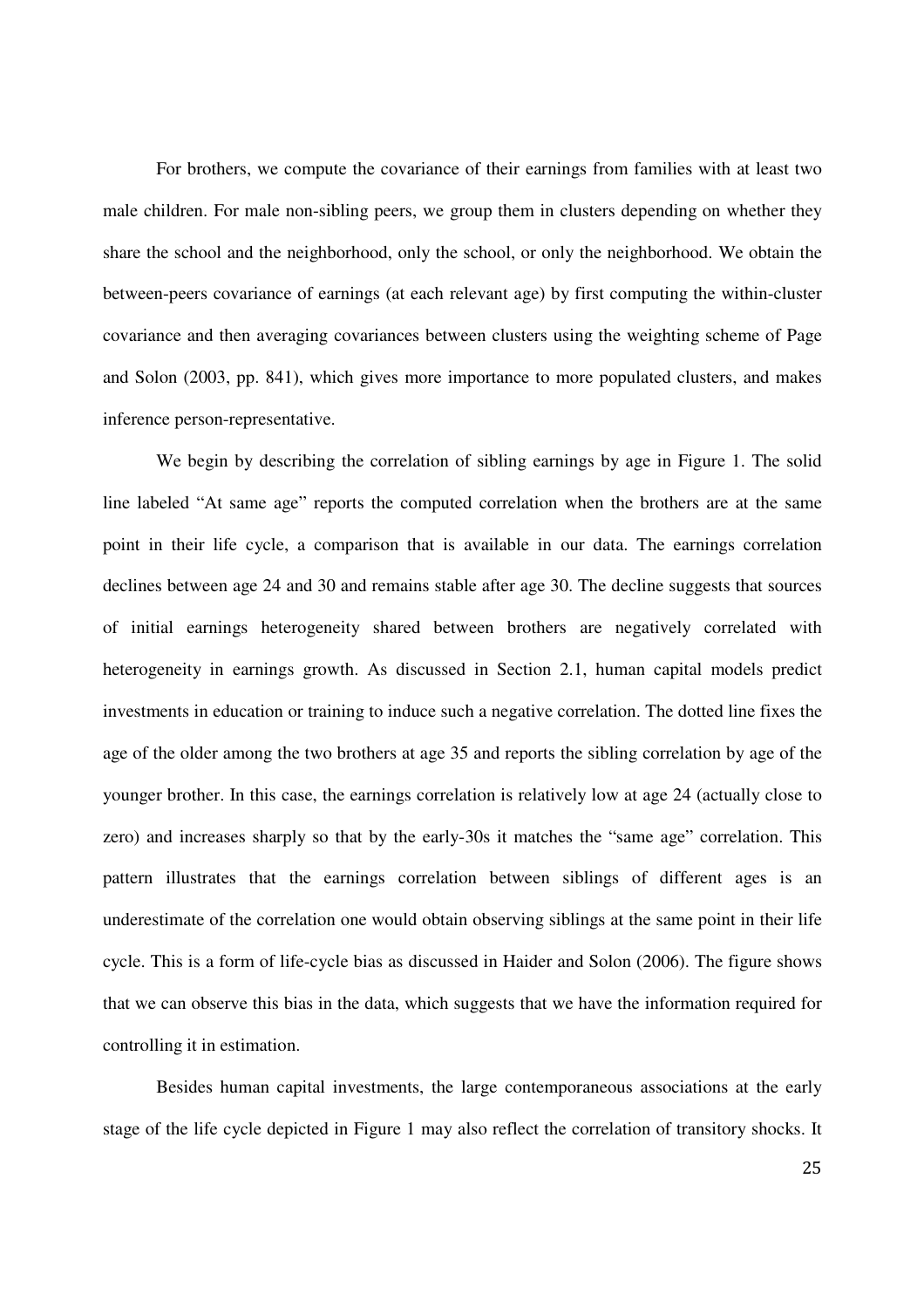is well known that earnings instability is large in the beginning of the working life (see e.g. Baker and Solon, 2003). It is also plausible that siblings may be subject to common shocks; for example due to similar local economic conditions at labor market entry. As a way to assess if the relatively large sibling correlation at labor market entry is driven by permanent earnings differences or transitory fluctuations, in Figure 2 we present the earnings correlation for brothers born at least five, eight or ten years apart. The larger the age difference, the less likely it is for brothers to enter the labor market at the same time and share transitory shocks. Therefore, these samples are less likely to be influenced by transitory fluctuations compared with the samples underlying Figure 1. As Figure 2 shows, the declining pattern of the sibling correlation between the mid-20s and the early-30s persists even after excluding closely-spaced-brothers who are more likely to share transitory earnings fluctuations. This suggests that the source of the convex evolution of sibling correlations shown in Figures 1 and 2 is in the permanent earnings component.

In Figure 3, we plot the earnings correlations for male non-sibling peers at the same point in their life cycle distinguishing between those sharing both the school and the neighborhood, sharing only the school, or only the neighborhood. These empirical correlations pick-up all sources of peer similarity, which include both those correlated with family effects and those independent of them. There are a few points worth highlighting in this figure. The first is related to the magnitude of the earnings correlation of non-sibling peers, which is roughly one tenth of the correlation of sibling earnings reported in Figures 1 and 2. Second, the earnings correlation is higher at the beginning of the life cycle and up to age 30, which implies that after that age the influence of peers appears to be negligible. Third, schools seem to exhibit stronger influence compared to neighborhoods. Finally, Figure 3 also reports the correlation of earnings for "Unrelated" individuals, who do not belong to the same family and who are neither schoolmates nor neighbors in the parish of residence. We compute this correlation by randomly matching each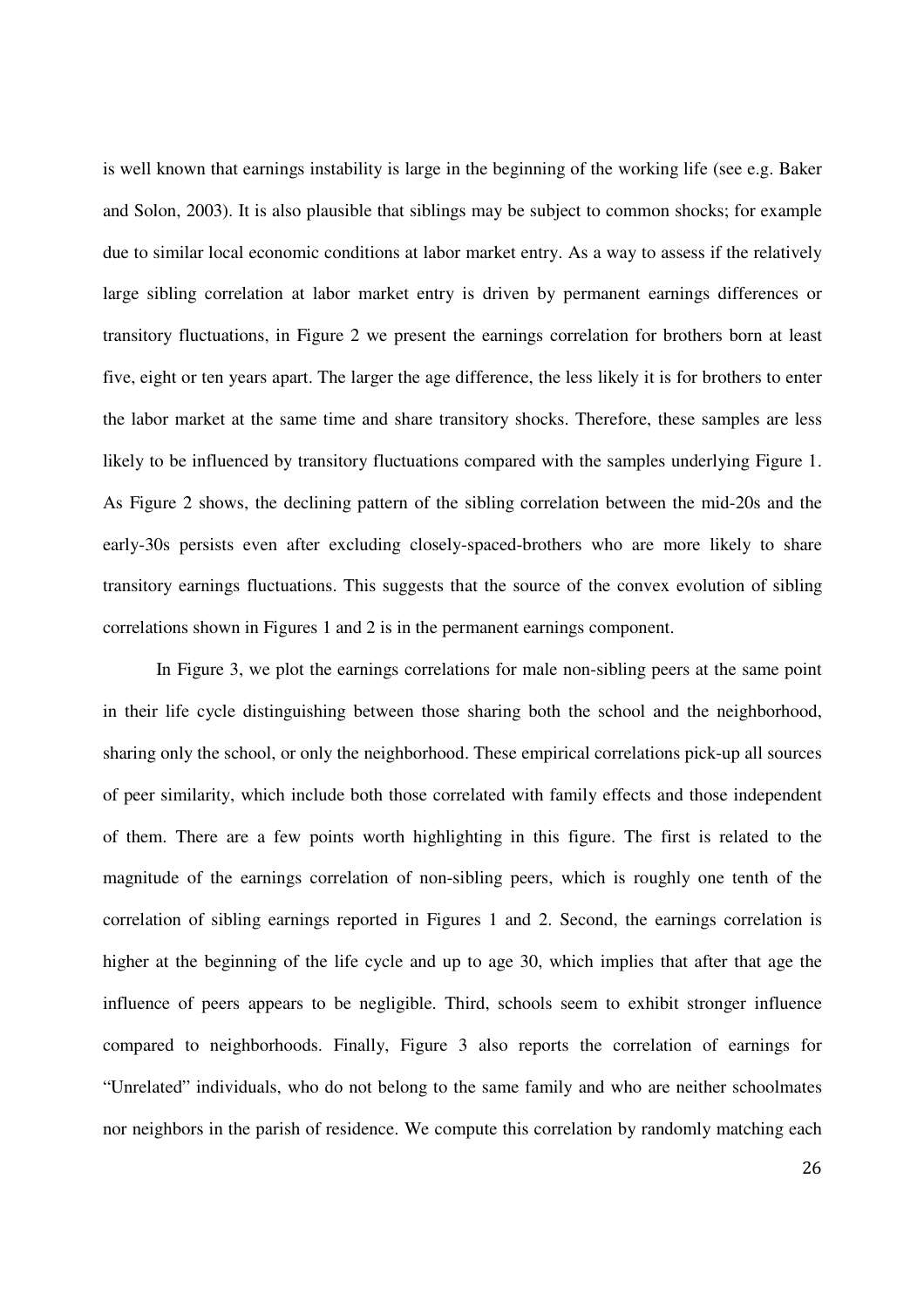individual in the sample with 1000 unrelated individuals of the same age. We find this correlation to be equal to zero for all ages, which suggests that the evolution of sibling and non-sibling peer correlations over the life cycle is picking up some underlying forces due to families, schools and neighborhoods, and is not simply an artifact of age effects.

#### **5. Results**

We concentrate the discussion on estimates for the 'core' parameters of the permanent and transitory components, which we present in Section 5.1. <sup>16</sup> In Section 5.2, we discuss the decomposition of the sibling correlation and compare the main findings with the existing evidence in the literature. In Section 5.3, we provide evidence for the validity of our identification strategy comparing the results of the full sample to those exploiting differences in the timing of family mobility among moving families. Finally, in Section 5.4 we present a set of sensitivity checks related to the sample and the measurement of community membership.

#### **5.1 Parameter estimates**

#### **5.1.1 Permanent earnings**

<u>.</u>

Based on equation (2), permanent earnings depend on *shared* and *idiosyncratic* components. The parameter estimates for the shared components reported in Panel A of Table 3 show that family is by far the most relevant factor for long-term earnings. This is true both for initial earnings

<sup>16</sup> Parameter estimates of the time and cohort effects on both components are reported in Tables A1 and A2 of the Appendix. Their identification requires setting one parameter for each component and each dimension (time and cohort) equal to one. Exceptions are the cohort shifters on the initial condition of the transitory component  $(\psi_c)$ . Because the model includes not only the variance of shocks at age 24 ( $\sigma_{u_{24}b}^2$ , the initial condition) but also a specific parameter for the variance of innovations at age 25  $(\sigma_{\epsilon b}^2)$ , representing the baseline of the age spline, there is an additional cohort shifter that needs to be constrained. Empirically, we find estimates of shifters on the two oldest cohorts to be imprecise and negative, and we constraint also those two shifters.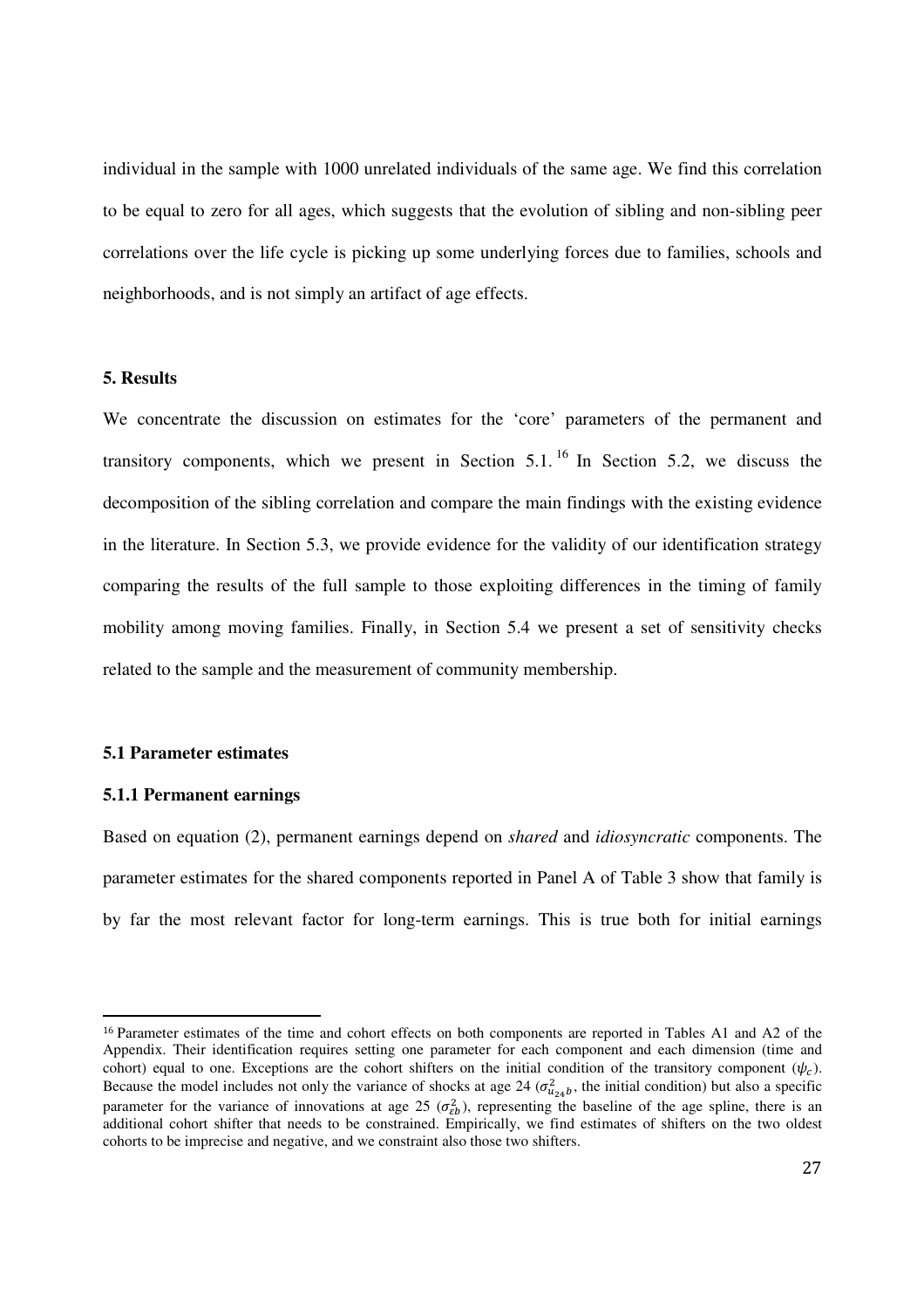(intercept) and for earnings growth rates (slope). The other relevant source of permanent inequality in earnings is the individual idiosyncratic component reported in Panel B of Table 3.

Shared components of long-term earnings in Table 3 display the Mincerian cross-over property. This is indicated by the negative covariance between intercepts and slopes of earnings profiles  $(\sigma_{\mu\nu\Phi}, \sigma_{\mu\nu\Sigma}, \sigma_{\mu\nu\rho})$ , which suggests that families or communities associated with low earnings at age 24 are also associated with faster growth in life-cycle earnings.<sup>17</sup> A corollary of the negative covariance is that the variance of permanent earnings across families or communities is *U-shaped in age* because it falls in the years of catch-up and increases after the point of cross-over. The point of cross-over can be computed as the year in which the earnings variance is minimized, and it is located at age 31 for the between-family earnings distribution, at age 34 for the betweenneighbors earnings distribution, and at age 39 for the between-schoolmates earnings distribution.

The covariances between the three components of shared earnings determinants ( $\sigma_{\Phi\Sigma}$ ,  $\sigma_{\Phi N}$ ) and  $\sigma_{\rm SN}$ ) capture sorting of families into schools and neighborhoods. The estimates in Panel A suggest that sorting is relevant, as the covariances of family effects with school and neighborhood effects ( $\sigma_{\Phi\Sigma}$ ,  $\sigma_{\Phi N}$ ) are positive, sizeable and statistically significant. These effects imply that a high draw from the distribution of family effects in permanent earnings is associated with similarly high draws in the distributions of school and neighborhood effects. We also find a positive covariance among community effects  $(\sigma_{\Sigma N})$ , which suggests that school and neighborhood effects are positively correlated because similar families choose similar schools and neighborhoods.

#### **5.1.2 Transitory earnings**

 $\overline{\phantom{a}}$ 

Parameter estimates of transitory earnings in Table 4 show a clear age pattern of transitory shocks whose variance decreases between the mid-20s and the mid-30s, while the decrease slows down

 $17$  Taking into account that sorting contributes to the variance of intercepts, the correlation between intercept and slope is equal to -0.725.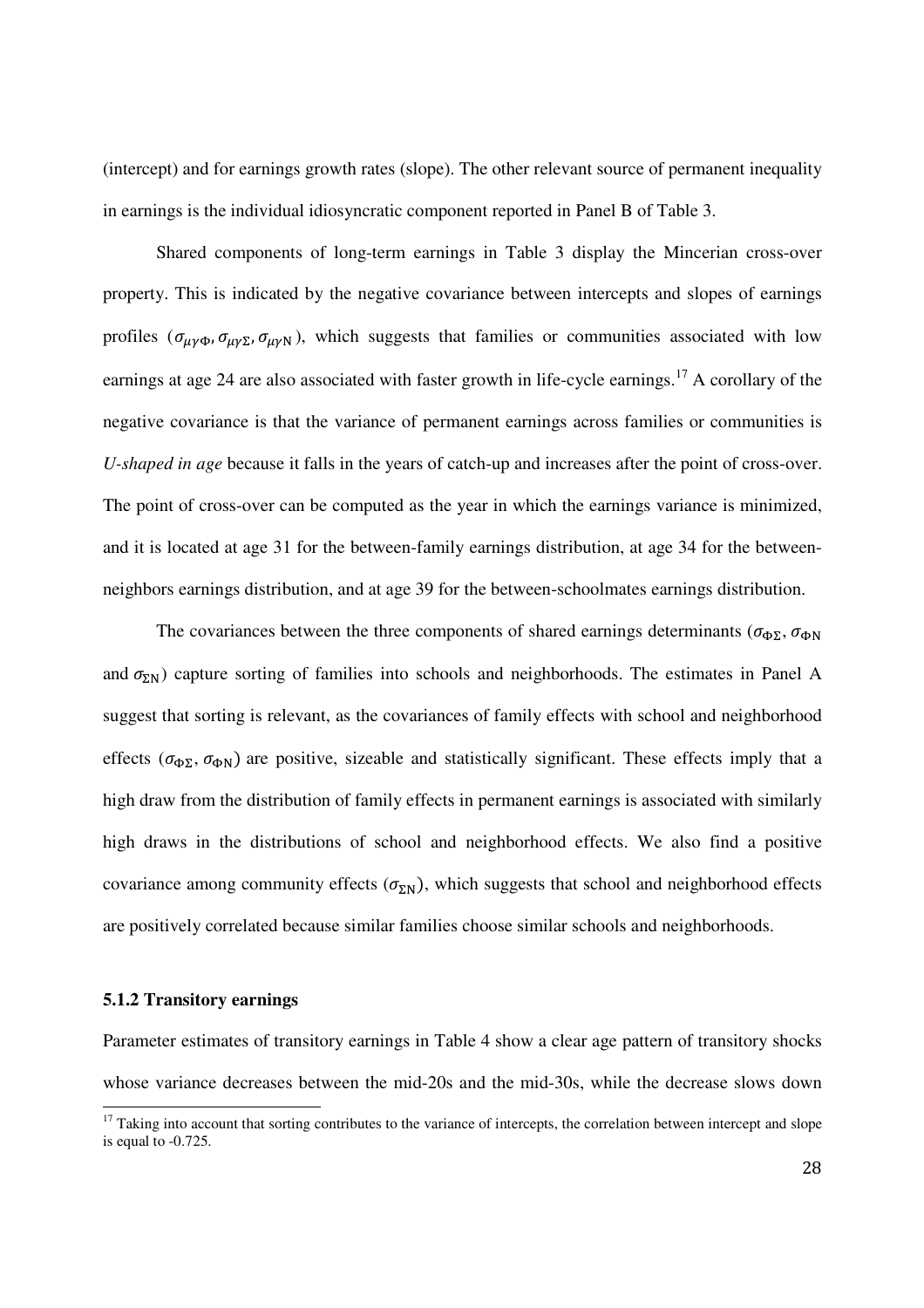around age 35. This sharp decline followed by a leveling-off is consistent with the patterns reported by Baker and Solon (2003) who find that the variance of transitory shocks declines at decreasing rate between the ages of 25 and 45. The patterns that we find by age are very similar between brothers. Autoregressive coefficients are also very similar between brothers, and are of moderate size. Finally, Table 4 shows that the correlation of transitory shocks between siblings or non-sibling peers is generally not statistically significant, with the exception of the correlation among schoolmates.<sup>18</sup>

#### **5.2 Decomposition of sibling correlation**

 $\overline{a}$ 

We can assess the relative importance of family, community and sorting by considering the decomposition of the sibling correlation at age 24. This is because the model allows for sorting of families across communities only within the intercept of the model, and the initial point of the income profile is set at age 24. Using the average of brothers' random walk intercepts as a measure of initial idiosyncratic variance, the overall sibling correlation is equal to 0.75.<sup>19</sup> The part of the sibling correlation that is accounted for by family effects is equal to 0.48, while the part accounted for by community effects and sorting is equal to 0.12 and 0.15, respectively. This suggests that communities alone exert only a small effect on earnings inequality measured at age 24.

We now move to the decomposition of the sibling correlation throughout the life cycle. We use the estimates reported in Table 3 to generate predictions of the sibling correlation and its decomposition into the three factors of interest (family, school and neighborhood) based on the formulae provided in Section 2.4 (equations 10 and 11), imputing estimated sorting parameters to family and community in equal parts. In particular, we consider the case represented by equation

<sup>19</sup> This is computed using the following formula:  $r_{24}^B = \frac{\sigma_{\mu}^2 \Phi + \sigma_{\mu}^2 \Gamma + \sigma_{\mu}^2 \Gamma + \sigma_{\mu}^2 \Gamma + \sigma_{\mu}^2 \Gamma + \sigma_{\mu}^2 \Gamma + \sigma_{\mu}^2 \Gamma + \sigma_{\mu}^2 \Gamma + \sigma_{\mu}^2 \Gamma + \sigma_{\mu}^2 \Gamma + \sigma_{\mu}^2 \Gamma + \sigma_{\mu}^2 \Gamma + \sigma_{\mu}^2 \Gamma + \sigma_{\mu}^2 \Gamma + \sigma_{\mu$  $\frac{\partial_{\mu} \phi}{\partial z_{4,1} + \sigma_{\omega}^2 z_{4,2} + \sigma_{\mu}^2 + \sigma_{\mu}^2 + \sigma_{\mu}^2 + \sigma_{\mu}^2 + \sigma_{\mu}^2 + \sigma_{\mu}^2 + \sigma_{\mu}^2 + \sigma_{\mu}^2 + \sigma_{\mu}^2 + \sigma_{\mu}^2 + \sigma_{\mu}^2 + \sigma_{\mu}^2 + \sigma_{\mu}^2 + \sigma_{\mu}^2 + \sigma_{\mu}^2 + \sigma_{\mu}^2 + \sigma_{\mu}^2 + \sigma_{\mu}^2 + \sigma_{\mu}^2 + \sigma_{\mu}^2 + \sigma_{\mu$ 

<sup>18</sup> Background analysis shows that these parameters are still small but statistically significant if we exclude cohort effects from the model.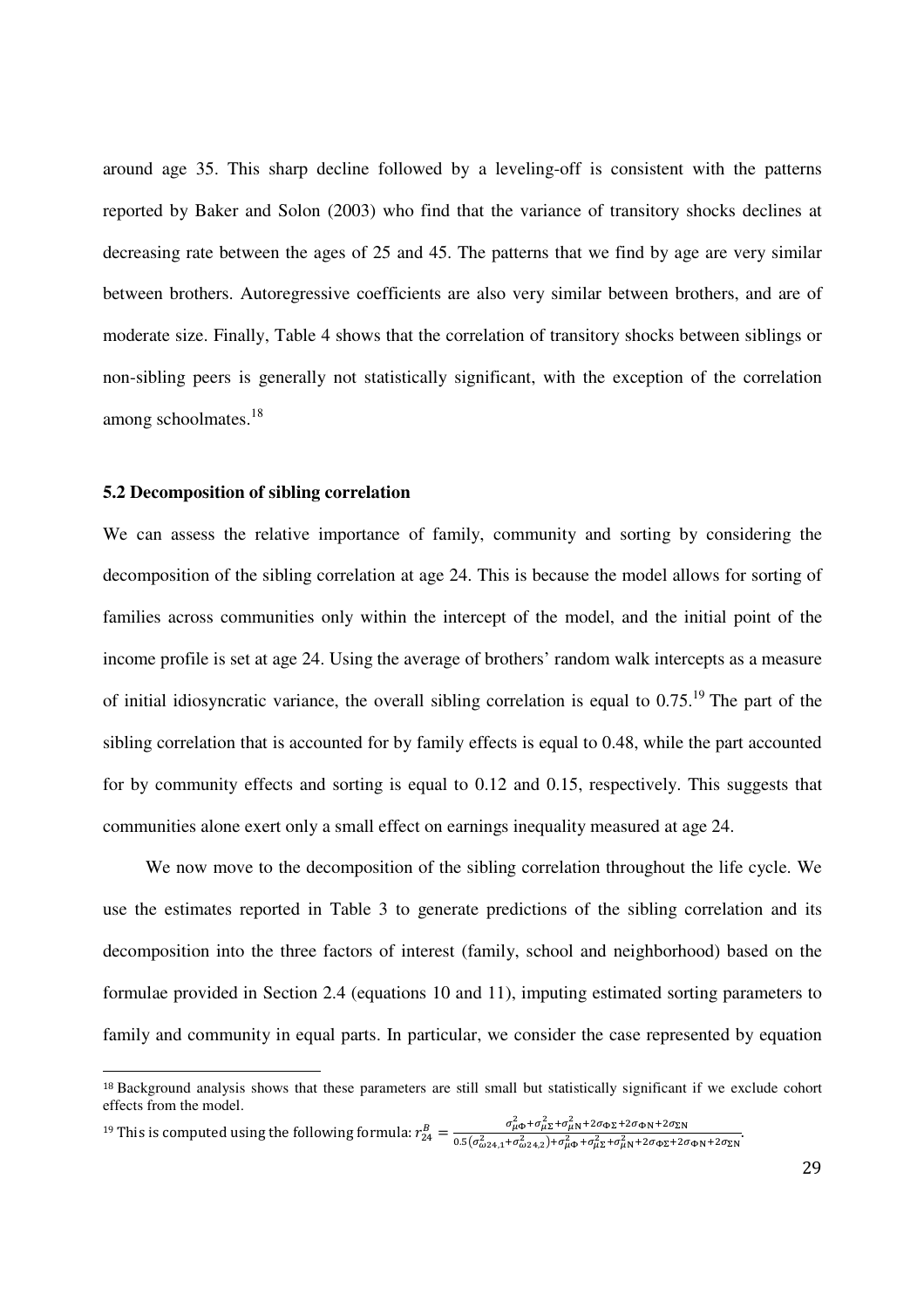(11) of two brothers who attend the same school and live in the same neighborhood at age 15. The resulting sibling correlation is the sum of family, school and neighborhood effects.

As shown in Figure 4, the life-cycle pattern of the sibling correlation is *U-shaped* in age. More specifically, the estimated sibling correlation is equal to 0.57 (s.e. 0.11) at age 25, drops to 0.19 (s.e. 0.121) at age 35, and rises back to 0.43 (s.e. 0.014) by age 49, which is the last age for which we observe younger brothers. The average sibling correlation over the life cycle, reported in Column (1) of Table 5, is equal to 0.32 (s.e. 0.010), which is in line with previous estimates for Denmark.<sup>20</sup> As mentioned earlier, the U-shaped pattern is a symptom of the "Mincerian crossovers" of earnings profiles. That is, the negative estimates of the covariance between the intercept and the slope of the earnings profiles implies that the distribution of shared components, and therefore the siblings and non-sibling peers correlation, first shrinks and then fans out over the life cycle. The same U-shaped pattern is also a feature of the raw cross-person correlations shown in Figures 1 to 3, and especially in Figure 2, which depicts the earnings correlation for brothers born only a few years apart.

Considering the decomposition of the sibling correlation, it is evident from Figure 4 that family is far more important than community in influencing the dispersion of permanent earnings over the life cycle. The community effects are limited and are only significant at the beginning of the working life, while by age 30 they become negligible and not significantly different from zero. In particular, the estimated community correlation of earnings (the sum of neighborhood and school effects) is equal to 0.21 (s.e. 0.021) at age 24, drops to 0.053 (s.e. 0.010) at age 27 and becomes zero at age 30. As reported in Column (1) of Table 5, on average over the life cycle the estimated correlation in permanent earnings is equal to 0.011 (s.e. 0.010) across schoolmates, and

 $20$  Using a model without community effects, Björklund et al. (2002, p. 765) report for men aged 25-42 a sibling correlation of 0.29. We obtain an average estimate of 0.28 if we limit our sample in the same age range.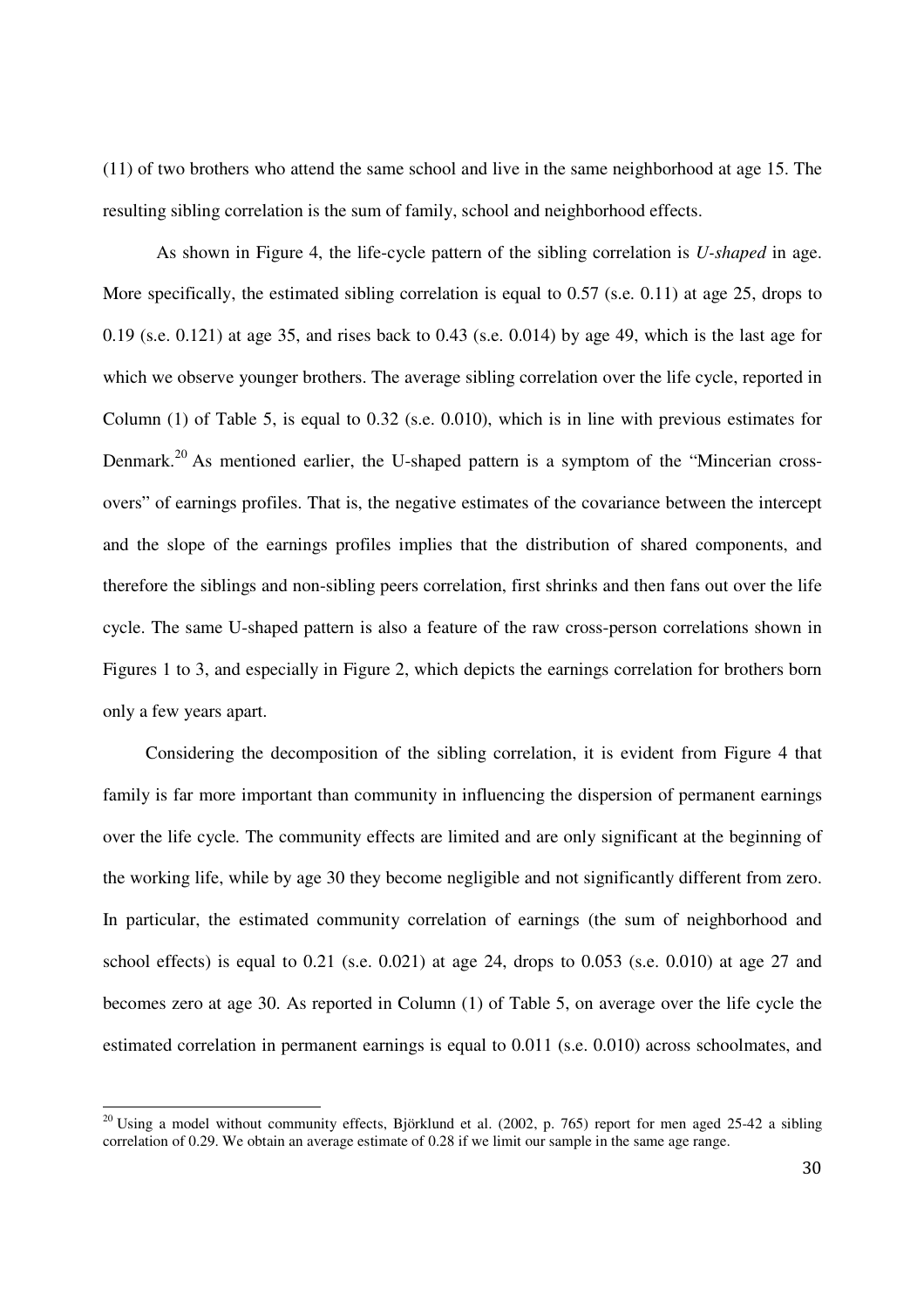0.010 (s.e. 0.010) across neighbors. In both cases, the estimates are close to zero and not statistically significant. The overall correlation for community effects is small (0.021) and marginally significant (s.e. 0.009). These results indicate that there is not much room for community effects in shaping the sibling correlation in the long run. The family is the only factor that generates a substantial correlation in permanent earnings between brothers throughout the life cycle.

One implication of the decomposition depicted in Figure 4 is that measuring earnings at relatively young ages exaggerates the long run relevance of community effects. For example, the share of sibling correlation accounted for by community effects is 27, 24 and 19 percent, if earnings are measured up to ages 25, 27 and 30, respectively. However, the corresponding figure is only 6 percent if we consider the entire available life-cycle profile up to age 49. This shows the importance of analyzing earnings beyond the early part of the working life.

Our findings compare with those of Oreopoulos (2003) who finds a zero correlation of earnings between neighbors after accounting for sorting of families into neighborhoods by using quasi-random assignment of neighbors. Without taking sorting into account, Page and Solon (2003) find a positive correlation of neighbors earnings in the PSID equal to 0.16, which is half of their estimated sibling correlation of 0.32. Raaum, Sørensen and Salvanes (2006) report a youth neighbors' earnings correlation of 0.06 and a sibling correlation of 0.2, implying an incidence of 30 percent of neighborhood effect over the total sibling correlation.

The key feature of our sample design is that we exploit variation of communities within families, which combined with the partial overlap of schools and neighborhoods, enables disentangling family, community and sorting effects. In addition, within our model we can compare our baseline results with the case in which we ignore sorting in the following two ways. First, we can restrict the sample of siblings only to those who share *both* the school and the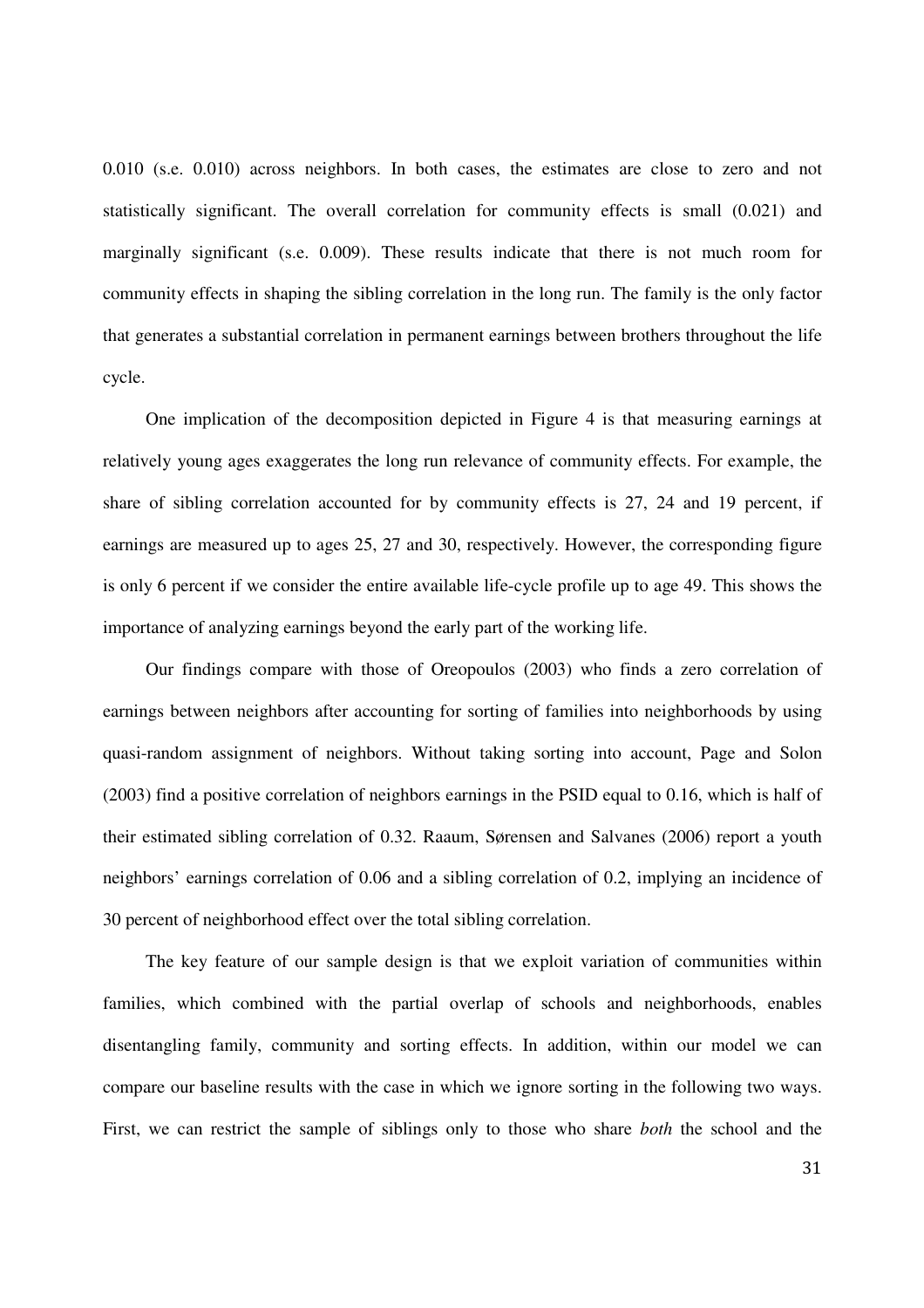neighborhood. In this case only two out of three sets of parameters (family, community, sorting) are identified, so we restrict the sorting effects to zero. Second, we can exclude sibling moments altogether and constrain the family-related model parameters to be zero. In both cases, by ignoring the sorting of families into communities, the community effects should capture not only the effects of communities but also pick up the influence of families.

We present the results from these restricted models in Columns (2) and (3) of Table 5. Column (2) shows that the incidence of the community effect over the overall sibling correlation grows from 6 percent in the baseline  $(=0.02/0.32)$  to 14 percent  $(=0.045/0.31)$  in the sample where siblings always share the community. In Column (3), we present the results when we estimate the model excluding family information altogether. The correlation between non-sibling peers, that includes community and sorting effects, increases to 0.07, or 21 percent of the baseline sibling correlation. These restricted models suggest that, when family is ignored, the community effects are upward biased by a factor of three and are closer to the estimates reported in studies which do not account for sorting.

#### **5.3 Robustness of identification**

In this sub-section, we check the validity of our identification strategy by exploiting differences in the *timing of family mobility* and focusing only on siblings whose families have moved across parishes. Restricting the analysis only to movers can be argued to be less prone to selection. Specifically, we use additional information on the residential location of parents when the siblings were younger than age 15, which is available only for younger cohorts. In particular, the more recent the cohorts we consider, the younger we can first observe parental residence. We focus on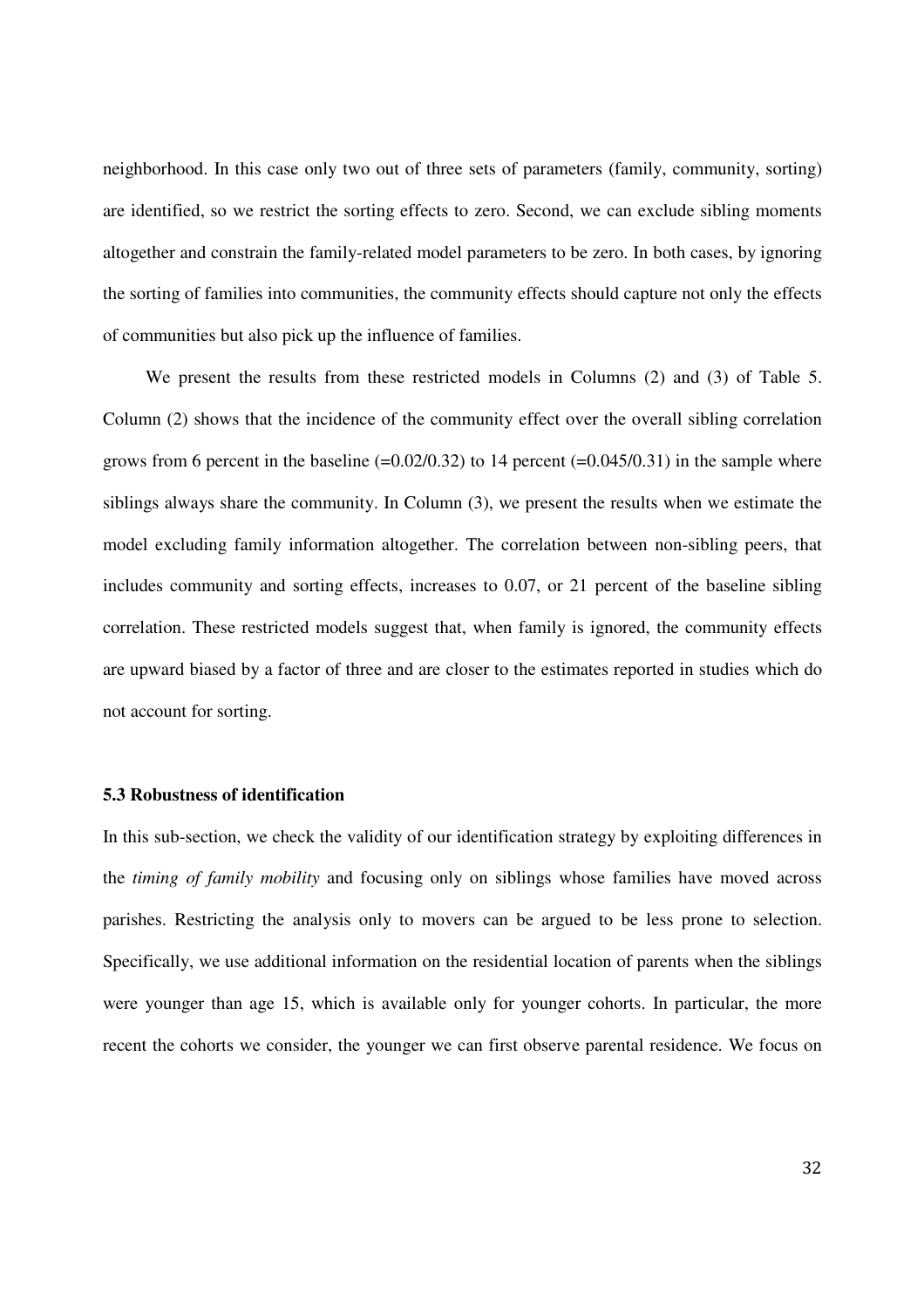cohorts born after 1965 for whom we know the parental parish back to age 10. We use mother's parish and we fill in missing information with father's parish. $^{21}$ 

Using the information on parental parish at age 10, within the selected birth cohorts, we can partition siblings into three groups. The first group consists of siblings who reside in different parishes at age 15. We label them as "*late movers*" because family mobility occurs after the 15<sup>th</sup> birthday of the older brother and before the  $15<sup>th</sup>$  birthday of the younger brother. The second group consists of siblings who reside in the same parish at age 15 but for whom the parental parish of the older brother changed between ages 10 and 15. We label this group of siblings as "*early movers*" because family mobility occurs before the  $15<sup>th</sup>$  birthday of the older brother. This second group of "early movers" differs from the group of "late movers" because of the timing of family mobility. Finally, there is the group in which parental parish of the older brother did not change from age 10 to 15. These are families that never moved, or moved before the older brother turned 10 and we label them as "*stayers*". Arguably, there is more similarity between "early movers" and "late movers" than there is between "late movers" and "stayers". To check the robustness of the identification to selectivity between movers and stayers we repeat the analysis by restricting the sample only to "early" and "late" movers.

We present the results of this robustness analysis in Columns (4) and (5) of Table 5. Column (4) replicates the baseline model but limits the sample to the cohorts born after 1965 to provide the correct benchmark for the robustness check. Column (5) reports results based on the same cohorts as in Column (4) but restricting the sample only to movers.

We find that more recent cohorts are characterized by larger community effects compared to the baseline, but they are still limited below 10 percent of the overall sibling correlation. When we exploit only the contrast between "early movers" and "late movers" we find that the part of sibling

<sup>&</sup>lt;sup>21</sup> Parental parishes when the individual is age 15 coincide with individual parish at the same age for  $95\%$  of the cases.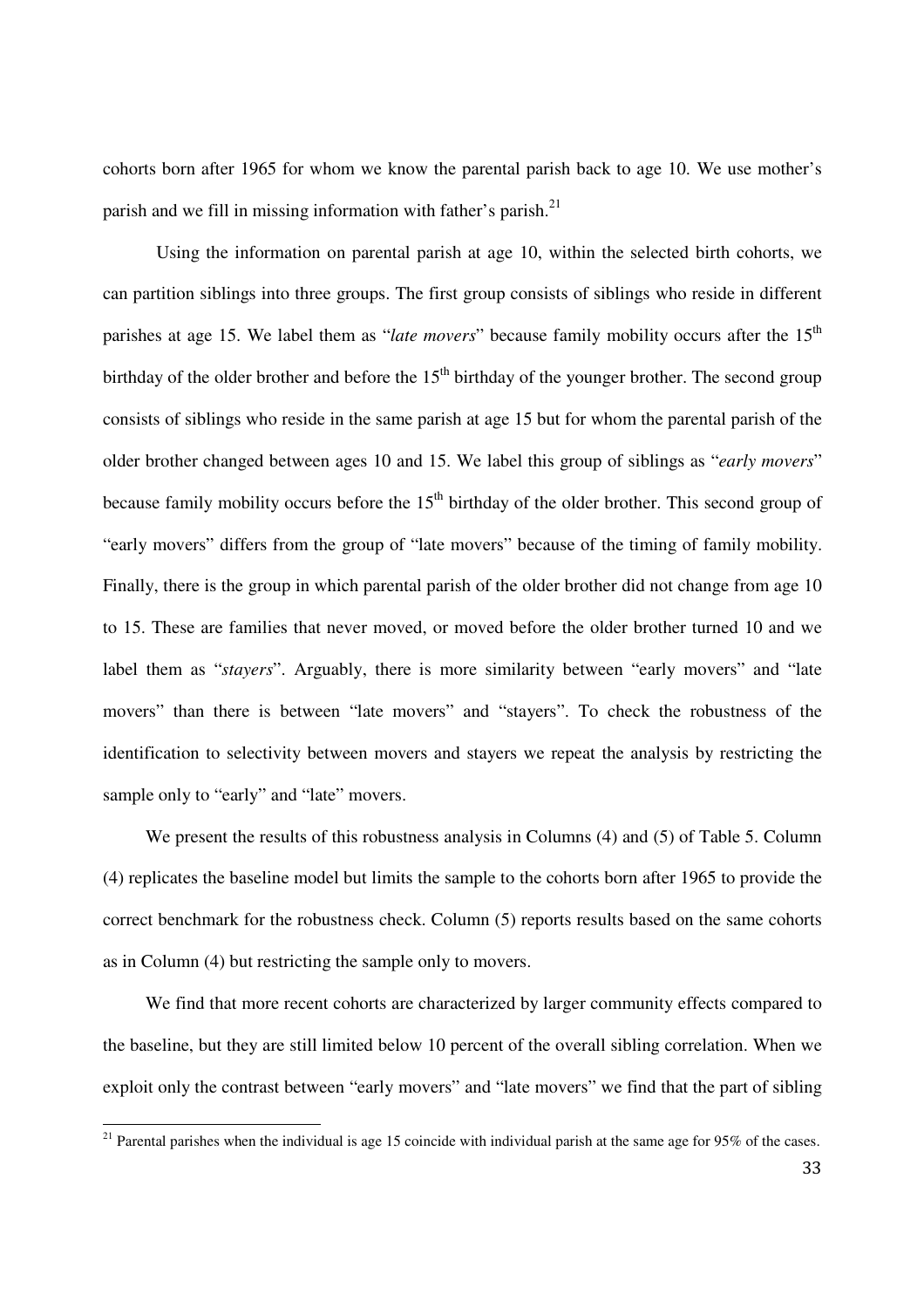correlation accounted for by community effects is equal to 14 percent (0.045/0.32), which is still much lower than previous studies of sibling correlations. This evidence suggests that including "stayer" families in the baseline sample lowers the estimated community effect. However, it does not alter our main result that family accounts for most the sibling correlation and that community effects do not persist in the long run. This conclusion is supported by looking at Figure 5, which reports the life-cycle decomposition of the sibling correlation for cohorts born after 1965, both for the full sample and for the sample of movers. The two graphs are very similar and, in particular, the long-term level of the community effect is essentially zero, no matter which sample one considers.

#### **5.4 Sensitivity analysis**

We subject our results to several sensitivity checks. We first estimate the model for different family sizes (up to 2 or up to 3 children) and we exclude singletons. We report in Table 6 the average over the life cycle sibling correlation and its decomposition for each of these sensitivity checks. Overall, these different sample selections do not alter the main conclusion from the baseline model.

We also check the sensitivity of our findings by varying the degree of exposure and the definition of youth communities. One potential concern with the baseline model may be related to the definition of community, which is based on membership only in one single year. By defining communities only at age 15 we might miss part of the community effects due to potentially limited exposure (see also Gibbons, Silva, Weinhardt, 2013, and Chetty, Hendren and Katz, 2016, for similar discussions). To address this we re-estimate the model using two alternative criteria for community membership, which are characterized by greater exposure to communities relative to the one-year definition used in the baseline model. First, we define schoolmates and neighbors as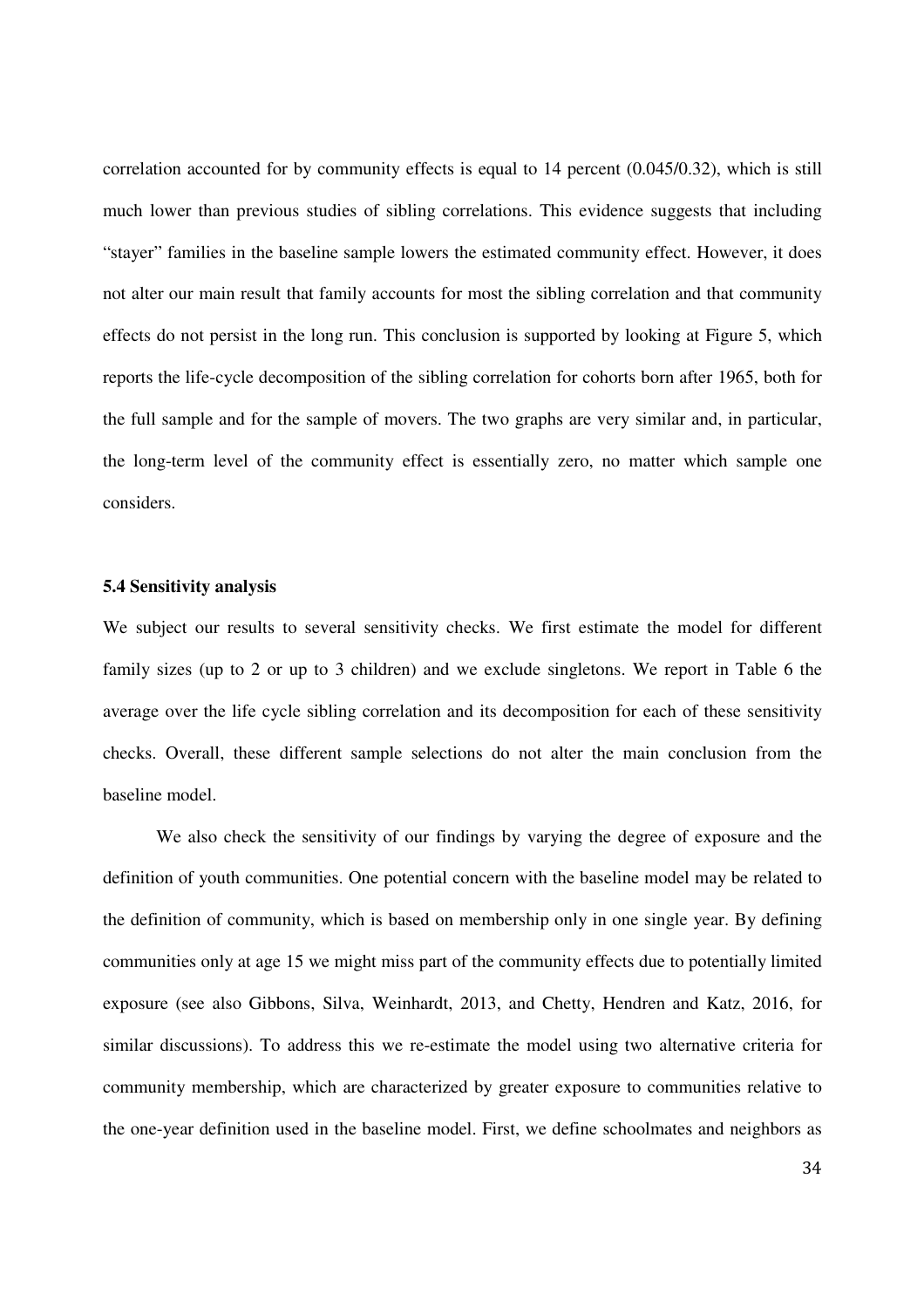those sharing schools and neighborhoods, respectively, during both ages 14 and 15. Second, we define the neighborhood as the prevalent parish of residence between ages 14 and  $18<sup>22</sup>$ 

As we report in Table 6, none of these alternative definitions alters our finding that community effects account for only a limited share of the sibling correlation in earnings. Defining non-sibling peers as those sharing schools and neighborhoods both at age 14 and 15 yields an average correlation of permanent earnings between schoolmates equal to 0.009 (s.e. 0.009), and an average over the life cycle correlation between neighbors equal to 0.011 (s.e. 0.010). Similarly, defining youth neighborhoods as the parish in which individuals lived most frequently between the ages of 14 and 18, we find an average correlation of permanent earnings between neighbors equal to 0.006 (s.e. 0.010), and an average correlation between schoolmates equal to 0.013 (s.e. 0.009). We also report in Table 6 further robustness checks excluding private schools, or using the ZIP code of residence at age 15 to define neighborhoods instead of parishes. In all cases we find our baseline results to be very robust.

Another concern with the community definition might be that age 15 lies at the upper bound of the age ranges that have been used by other papers in the literature. To address this concern, we use the sample of cohorts born after 1965 for which we can observe parental parish back to the year in which the individual was age 10. We report these results in Table 7. Moving progressively back in time, the age in which we define parish affiliation does not affect the main conclusion that the share of sibling correlation accounted for by community effects is generally limited below 10 percent. Alternatively, we can use these cohorts in a model where community is defined as the neighborhood of residence at ages 10 to 12 (excluding cases changing residence in that age range) to see if there is any additional impact of prolonged early exposure. Even with this

<sup>&</sup>lt;sup>22</sup> More than three quarters of individuals in our sample (76.5%) do not change parish of residence between ages 14 and 18. We cannot apply a similar definition to schools because of compulsory schooling ending typically at age 15.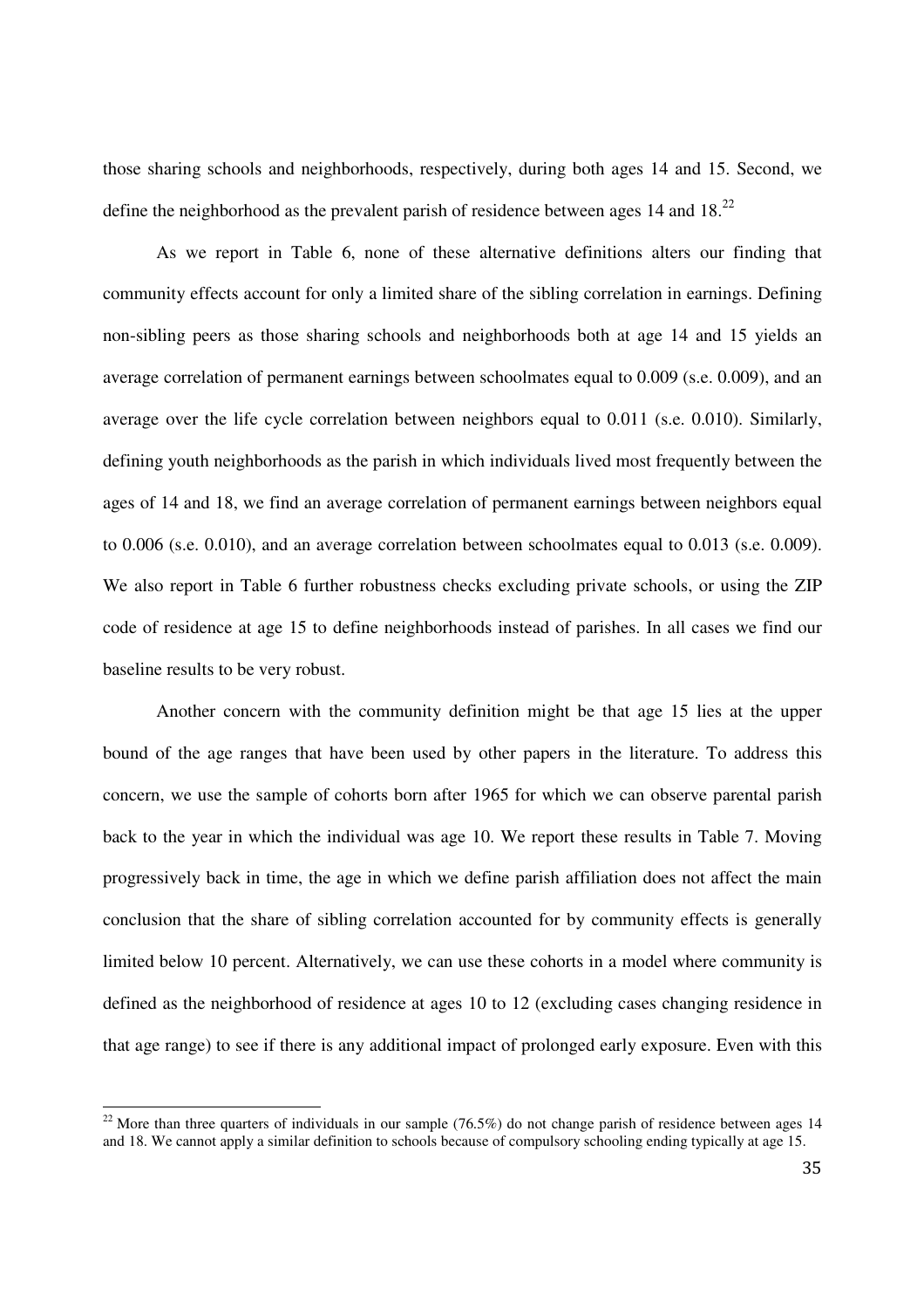definition we find a limited role of community, which accounts for 8% of the overall sibling correlation.

#### **6. Conclusion**

Exploiting population-based administrative data for Denmark, by virtue of which we can link earnings records of siblings, schoolmates and parish neighbors, we analyze the relative influence of family, schools and youth neighborhoods on earnings inequality. We develop and estimate a model of the joint earnings dynamics of multiple groups of individuals, which accounts for sorting and allows us to decompose for the first time the sibling correlation of earnings into family, neighborhood and school effects over the life cycle. To separate the influence of family and community attributes from sorting we exploit two sources of plausibly exogenous variation: i) variation in community exposure, which arises because of family mobility, and more specifically, due to differences in the timing of family mobility across siblings, and ii) variation due to the partial overlap of schools and neighborhoods, which implies that neighbors may be enrolled in different schools and schoolmates may come from different parishes.

This research design shows that, within the environment individuals grow up and live, family is the most important factor in accounting for the inequality of permanent earnings over the life cycle. Neighborhoods and schools influence earnings only early in the working life in an almost equal way, but this influence falls rapidly and becomes negligible after age 30. This implies that, when earnings can only be observed while relatively young, the influence of community on long run earnings inequality is overstated.

Our findings are based on data from Denmark, which, because of its welfare system, is typically considered to promote equality of opportunity. However, as highlighted recently by Landersø and Heckman (2016), there is much less educational mobility than income mobility in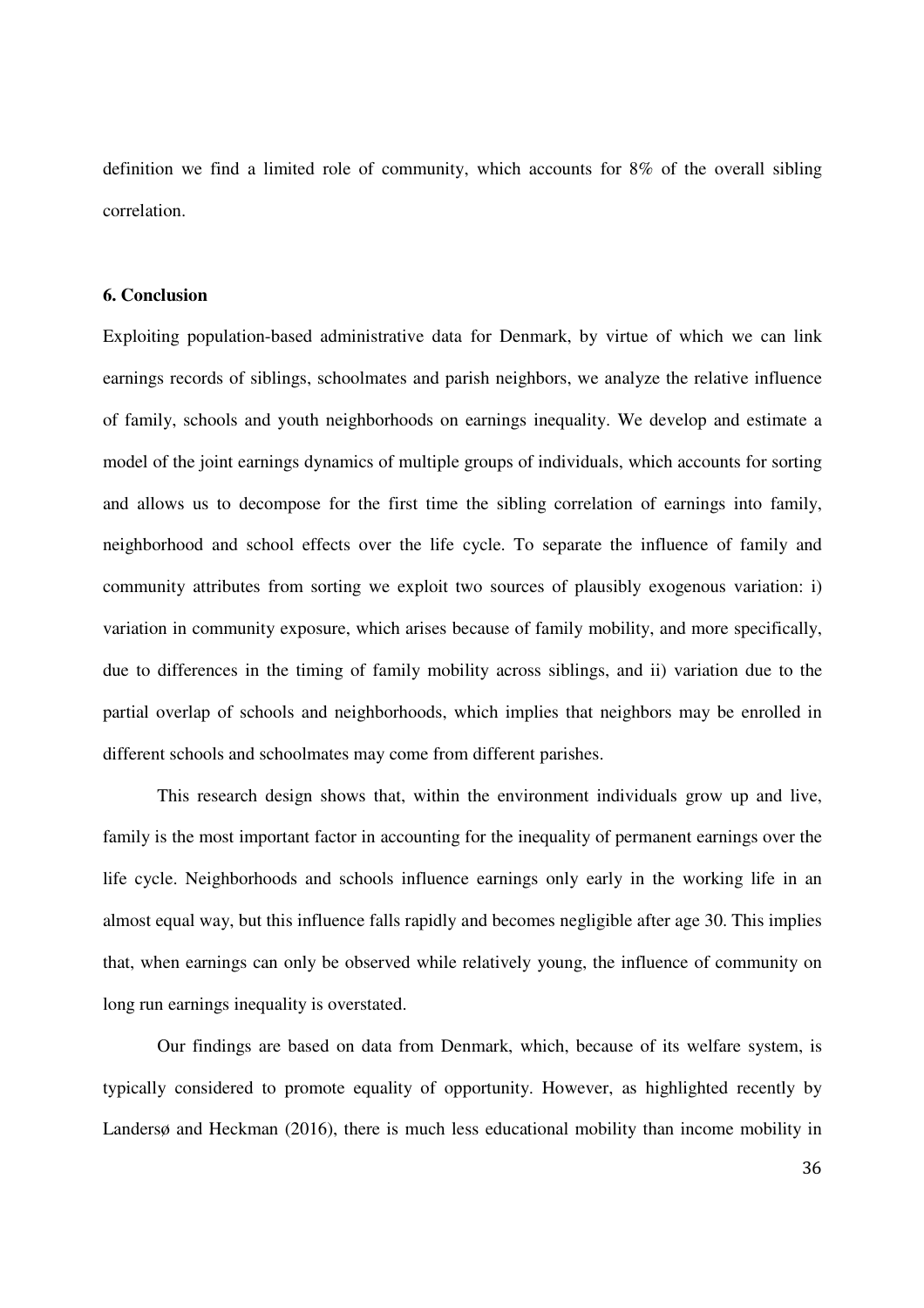Denmark. Low private financial returns to schooling fail to incentivize educational investments among the children of less educated parents. This is consistent with our finding that family is the most important determinant of long run earnings similarities across siblings. Communities seem to affect earnings early in the working life, for example through peers influencing educational choices or youth behaviors, but these influences determine only short term deviations from an earnings profile that – apart from idiosyncratic abilities – mainly reflects characteristics and choices of the family. As administrative datasets and cohort studies mature in other countries, our approach could be applied to measure family and community effects on long run outcomes in other contexts.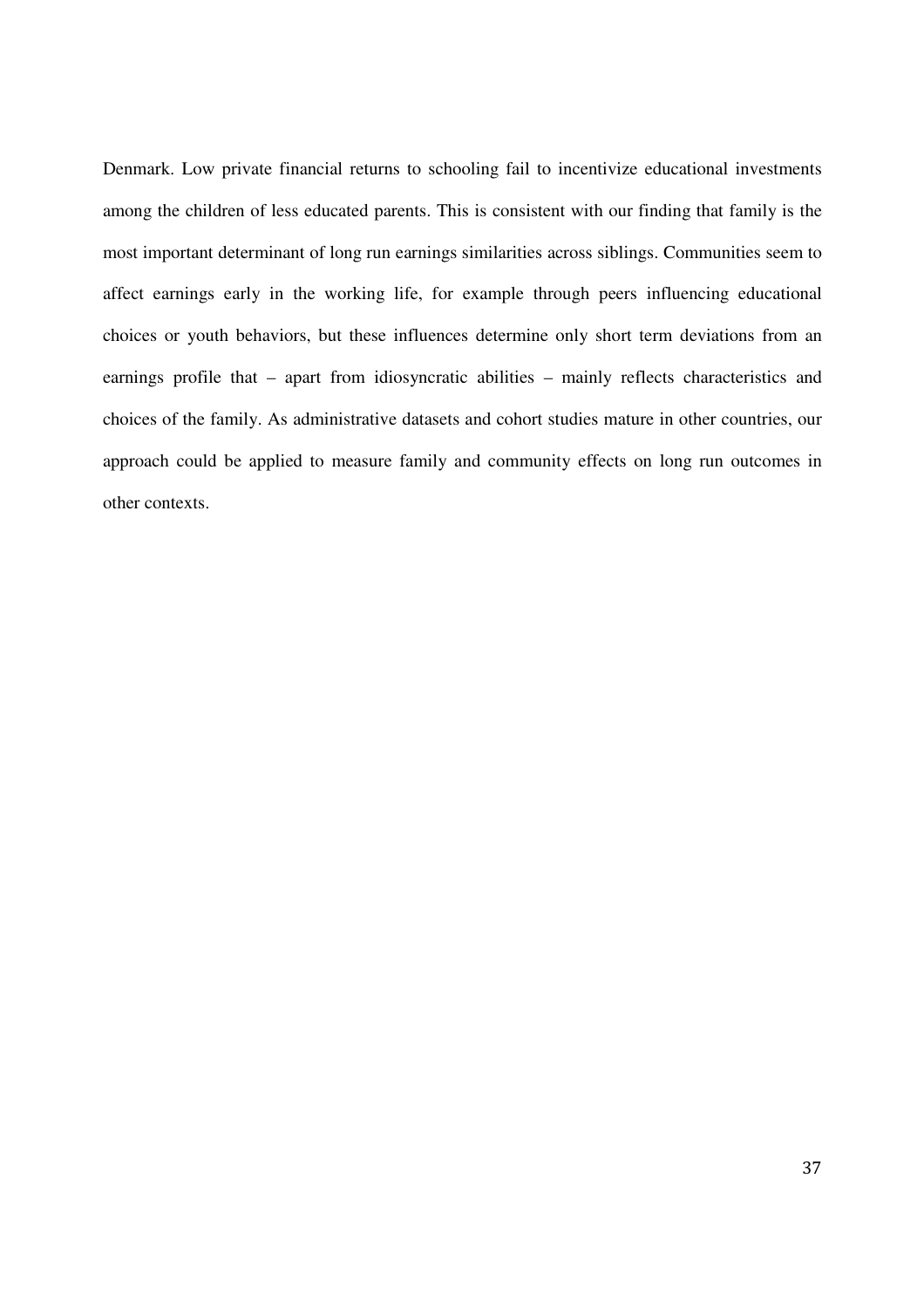#### **References**

- Baker, Michael, and Gary Solon. 2003. "Earnings Dynamics and Inequality among Canadian Men, 1976-1992: Evidence from Longitudinal Income Tax Records." *Journal of Labor Economics*, 21 (2): 267-88.
- Becker, Gary S., and Nigel Tomes. 1979. "An Equilibrium Theory of the Distribution of Income and Intergenerational Mobility." *Journal of Political Economy*, 87 (6): 1153-89.
- Ben-Porath, Yoram. 1967. "The Production of Human Capital and the Life Cycle of Earnings." *Journal of Political Economy*, 75 (4): 352-65.
- Bingley, Paul, and Lorenzo Cappellari. 2013. "Correlations of Brothers' Earnings and Intergenerational Transmission." Dipartimento di Economia e Finanza, Università Cattolica Working Paper No. 6.
- Björklund, Anders, and Markus Jännti. 2009. "Intergenerational Income Mobility and the Role of Family Background." in *Oxford Handbook of Economic Inequality*, edited by Wiemer Salverda, Brian Nolan, and Timothy Smeeding, 491-521. Oxford: Oxford University Press.
- Björklund, Anders, Tor Eriksson, Markus Jännti, Oddbjrön Raaum and Eva Österbacka. 2002. "Brother Correlations in Earnings in Denmark, Finland, Norway and Sweden Compared to the United States." *Journal of Population Economics*, 15:757–72.
- Black, Sandra E., Paul J. Devereux. 2011. "Recent Developments in Intergenerational Mobility." in *Handbook of Labor Economics, Vol. 4A*, edited by Orley Ashenfelter and David Card, 1487-541. Amsterdam: Elsevier Science, North Holland.
- Black, Sandra E., Paul J. Devereux, and Kjell G. Salvanes. 2005. "The More the Merrier? The Effect of Family Size and Birth Order on Children's Education." *The Quarterly Journal of Economics*, 120 (2): 669-700.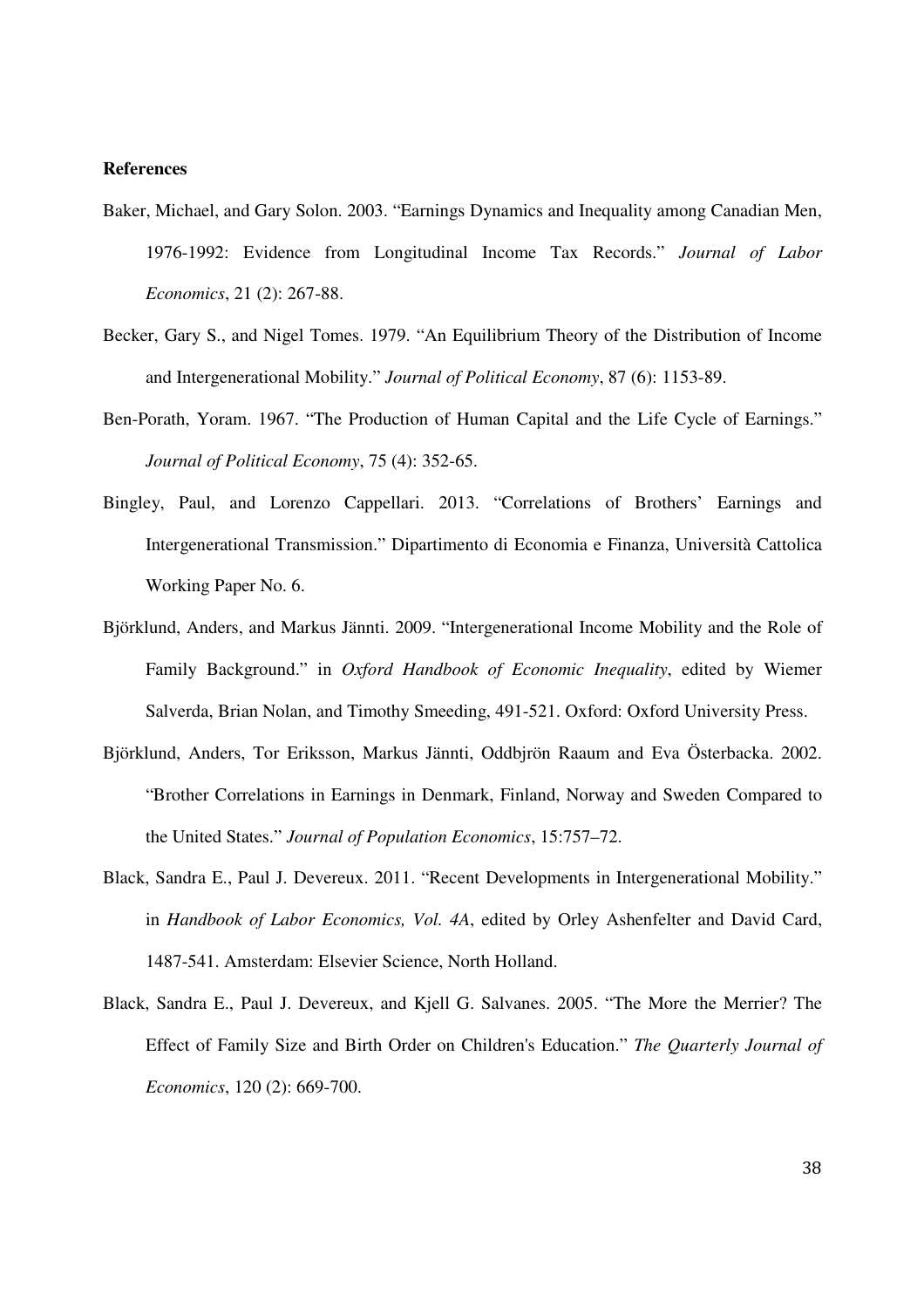- Black, Sandra E., Paul J. Devereux, and Kjell G. Salvanes. 2013. "Under Pressure? The Effect of Peers on Outcomes of Young Adults." *Journal of Labor Economics*, 31 (1): 119-153.
- Blundell, Richard, Luigi Pistaferri, and Ian Preston. 2008. "Consumption Inequality and Partial Insurance." *American Economic Review*, 98 (5): 1887-1921.
- Bohlmark, Anders, and Matthew J. Lindquist. 2006. "Life-Cycle Variations in the Association between Current and Lifetime Income: Replication and Extension for Sweden." *Journal of Labor Economics*, 24 (4): 879-900.
- Card, David, and Alan B. Krueger. 1992. "Does School Quality Matter? Returns to Education and the Characteristics of Public Schools in the United States." *Quarterly Journal of Economics*, 100 (1): 1-40.
- Chetty, Raj, and Nathalien Hendren. 2015. "The Impacts of Neighborhoods on Intergenerational Mobility: Childhood Exposure Effects and County-Level Estimates." Harvard University, mimeo.
- Chetty, Raj, Nathalien Hendren, and Lawrence F. Katz. 2016. "The Effects of Exposure to Better Neighborhoods on Children: New Evidence from the Moving to Opportunity Experiment." *American Economic Review*, 106(4): 855-902.
- Chetty, Raj, John N, Friedman, Nathaniel Hilger, Emmanuel Saez, Diane Whitmore Schanzenbach, and Danny Yagan. 2011. "How Does Your Kindergarten Classroom Affect Your Earnings? Evidence from Project STAR." *Quarterly Journal of Economics*, 126 (4): 1593-660.
- Dearden, Lorraine, Javier Ferri, and Costas Meghir. "The Effect of School Quality on Educational Attainment and Wages." 2002. *Review of Economics and Statistics*, 84: 1-20.
- Falch, T., B. Strom, and A.M.J. Sandsor (2015), "Do Smaller Classes Always Improve Students' Long Run Outcomes?" Norwegian University of Science and Technology Working Paper 3.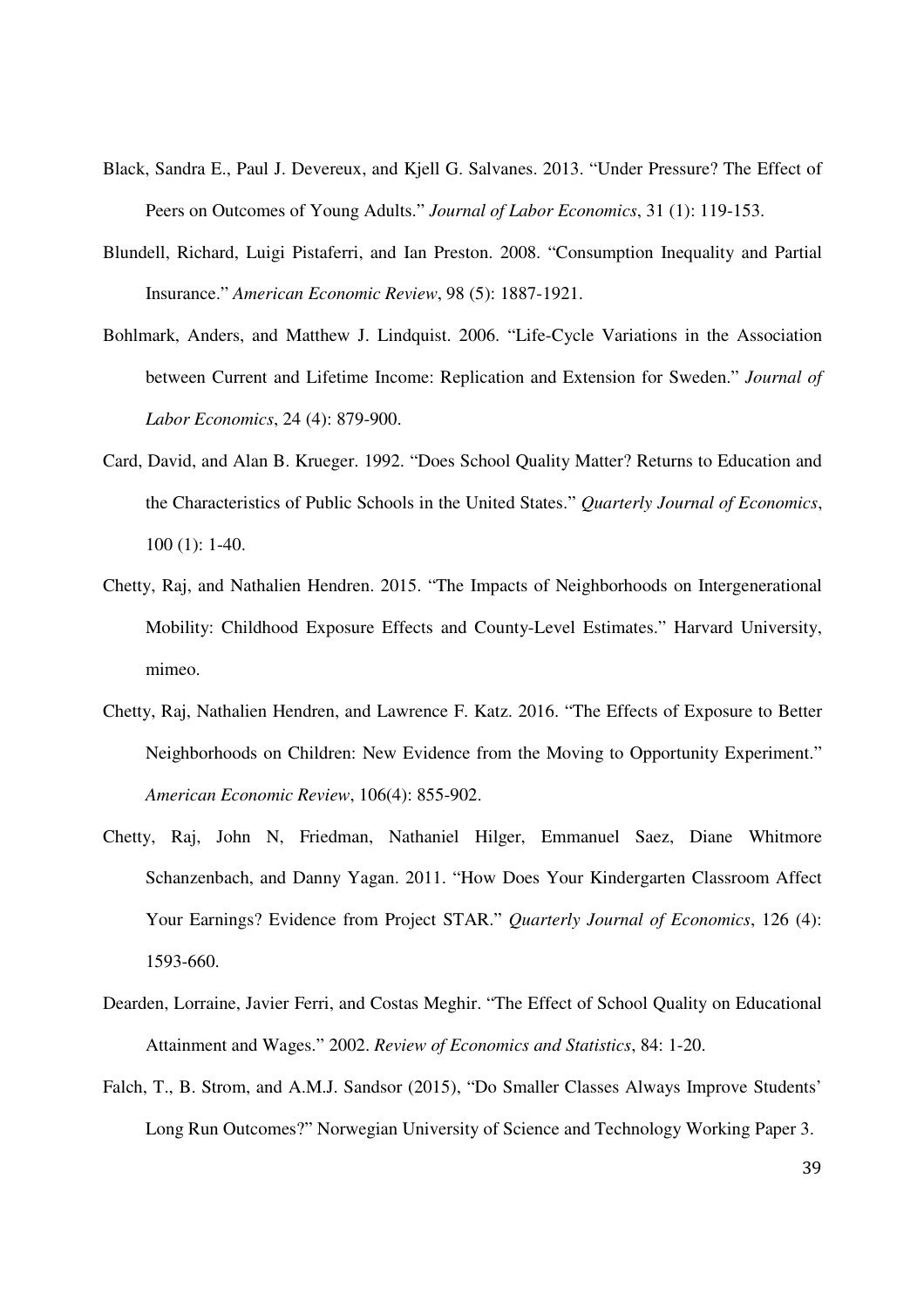- Francesconi, Marco, and James J. Heckman. 2016. "Symposium on Child Development and Parental Investment: Introduction." Institute for the Study of Labor Discussion Paper No. 9977.
- Fredriksson, Peter, Björn Öckert, and Hessel Oosterbeek. 2013. "Long-Term Effects of Class Size." *Quarterly Journal of Economics*, 128 (1): 249-85.
- Gibbons, Stephen, Olmo Silva, and Felix Weinhardt. 2013. "Everybody Needs Good Neighbours? Evidence from Students' Outcomes in England." *Economic Journal*, 123: 831-74.
- Gould, Eric D., Victor Lavy, and M. Daniele Paserman. 2011. "Sixty Years after the Magic Carpet Ride: The Long-Run Effect of the Early Childhood Environment on Social and Economic Outcomes." *Review of Economic Studies*, 78: 938-73.
- Haider, Steven J. 2001. "Earnings Instability and Earnings Inequality of Males in the United States: 1967-1991." *Journal of Labor Economics*, 19 (4): 799-836.
- Haider, Steven J., and Gary Solon. 2006. "Life-Cycle Variation in the Association between Current and Lifetime Earnings." *American Economic Review*, 96 (4): 1308-20.
- Hanushek, Erik A. 2006. "School Resources." In *Handbook of the Economics of Education, Volume* 2, ed. Eric A. Hanushek, and Finis Welch, 865-908. Amsterdam: Elsevier Science, North Holland.
- Jacob, Brian. 2004. "Public Housing, Housing Vouchers, and Student Achievement: Evidence from Public Housing Demolitions in Chicago." *American Economic Review*, 94 (1): 233-58.
- Jenkins, Stephen J. 1987. "Snapshots vs. Movies: 'Lifecycle biases' and the Estimation of Intergenerational Earnings Inheritance." *European Economic Review*, 31 (5): 1149–58.
- Landersø, Rasmus and James J. Heckman. 2016. "The Scandinavian Fantasy: The Sources of Intergenerational Mobility in Denmark and the U.S." Forthcoming, *Scandinavian Journal of Economics*.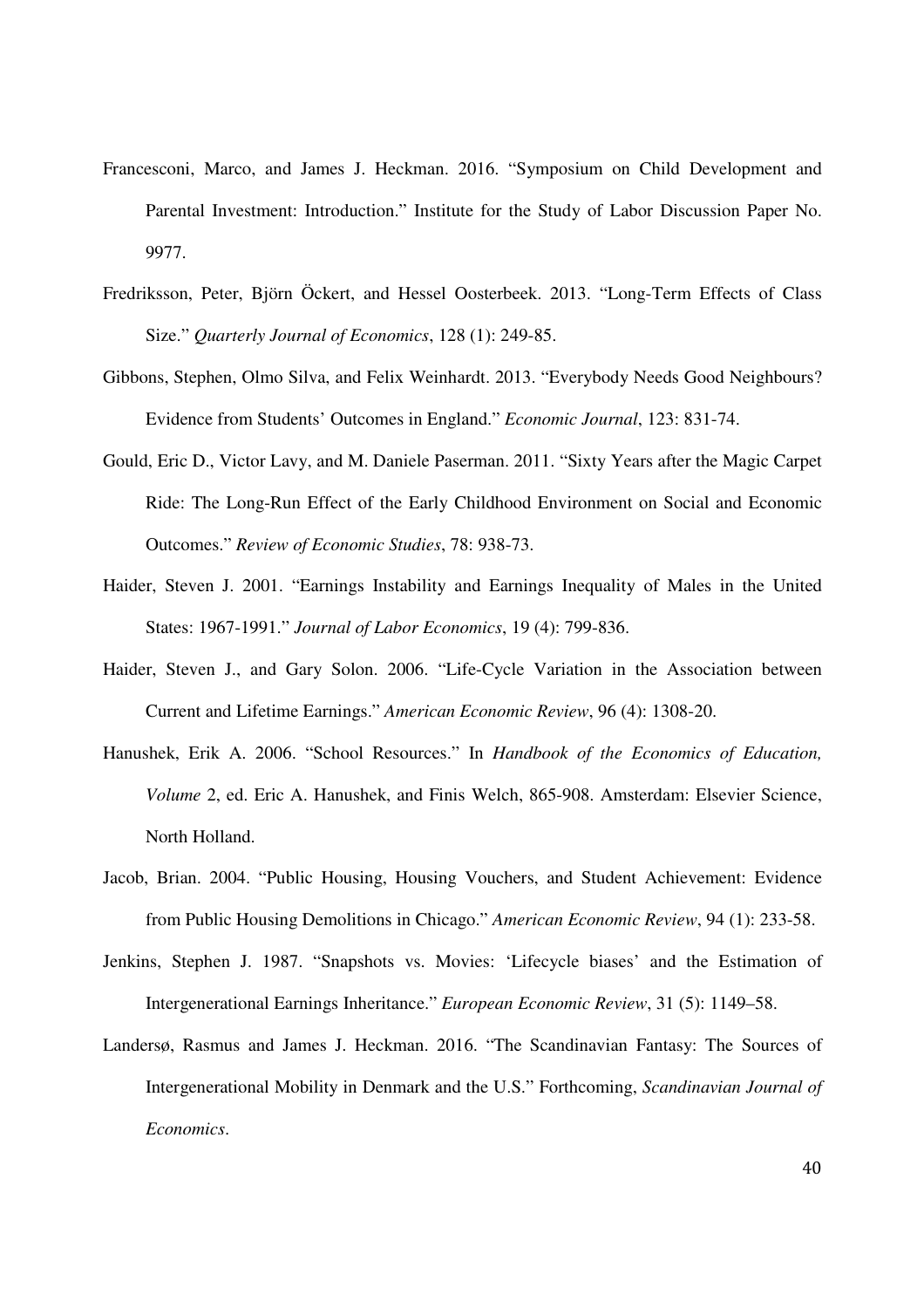- Leuven, Edwin and Sturla A. Løkken. 2015. "Long Term Impacts of Class Size in Compulsory Schooling." University of Oslo mimeo.
- Ludwig, Jens, Greg J. Duncan, Lisa A. Gennetian, Lawrence F. Katz, Ronald C. Kessler, Jefrey R. Kling, and Lisa Sanbonmatsu. 2013. "Long-term Neighborhood Effects on Low-Income Families: Evidence from Moving to Opportunity." *American Economic Review: Papers & Proceedings*, 103 (3): 226–31.
- Mincer, Jacob. 1958. "Investment in Human Capital and Personal Income Distribution" *Journal of Political Economy*, 66 (4): 281-302.
- Nybom, Martin, and Jan Stuhler. 2016. "Heterogeneous Income Profiles and Life-Cycle Bias in Intergenerational Mobility Estimation." *Journal of Human Resources*, 51 (1): 239-68.
- Oreopoulos, Philip. 2003. "The Long-Run Consequences of Living in a Poor Neighborhood." *Quarterly Journal of Economics*, 118 (4): 1533-75.
- Page, Marianne, and Gary Solon. 2003. "Correlations between Brothers and Neighboring Boys in their Adult Earnings: The Importance of Being Urban." *Journal of Labor Economics*, 21 (4): 831-56.
- Carsten Bøcker Pedersen, Heine Gøtzsche, Jørgen Østrup Møller and Preben Bo Mortensen. 2006. "The Danish Civil Registration System. A cohort of eight million persons." *Danish Medical Bulletin*, 53 (4): 441-9.
- Raaum, Oddbjrön, Erik Sörensen, and Kjell G. Salvanes 2006. "The Neighbourhood Is Not What It Used to Be." *Economic Journal*, 116 (1): 200-22.
- Solon, Gary. 1999. "Intergenerational Mobility in the Labor Market." In *Handbook of Labor Economics, Vol. 3A*, ed. Orley Ashenfelter, and David Card, 1761-1800. Amsterdam: Elsevier Science, North Holland.

Wilson, William J. 1987. "The Truly Disadvantaged." Chicago: Chicago University Press.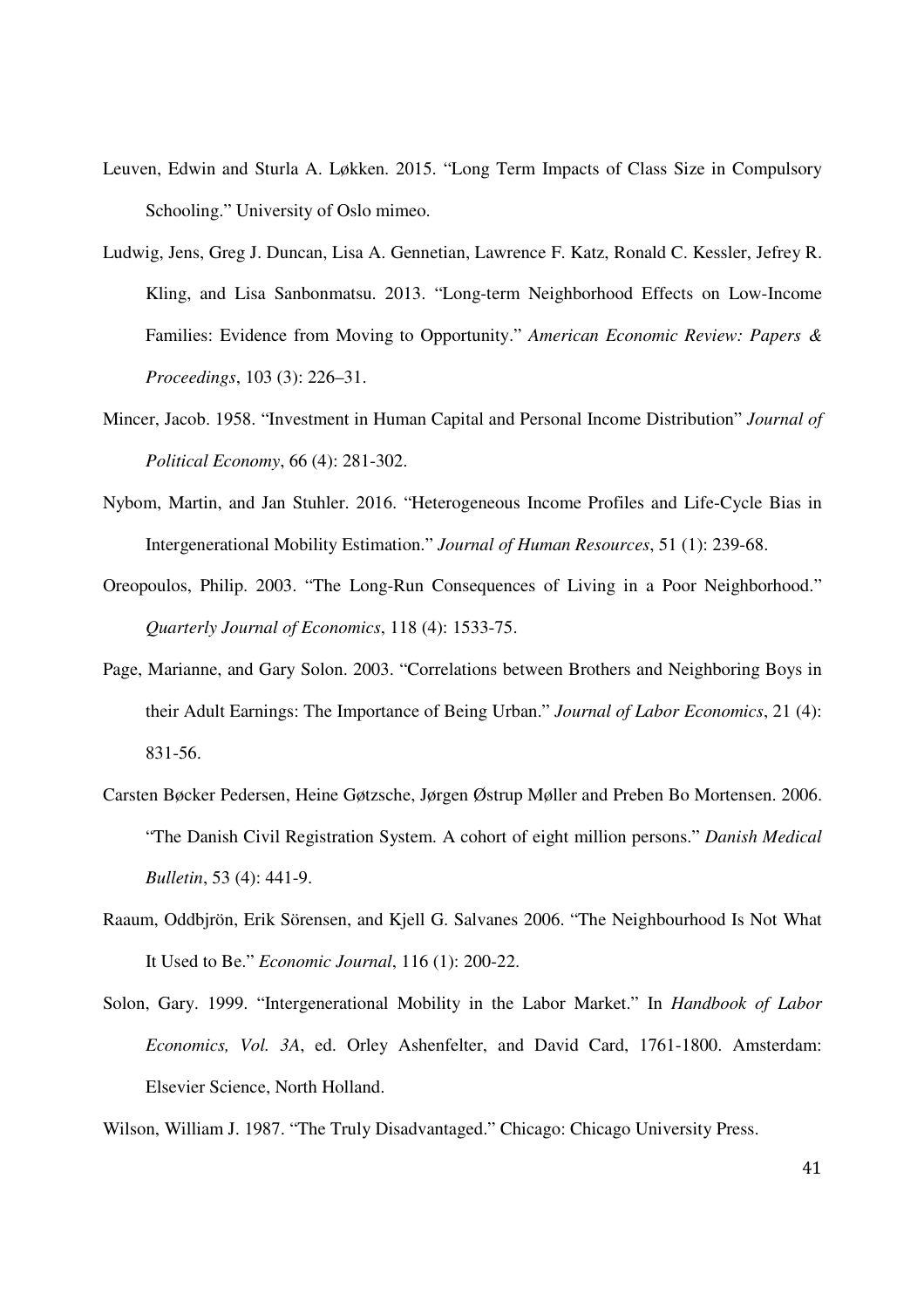| <b>Table 1</b>                 |            |          |          |                     |         |         |         |
|--------------------------------|------------|----------|----------|---------------------|---------|---------|---------|
| Cohorts included in the sample |            |          |          |                     |         |         |         |
| (1)                            | (2)        | (3)      | (4)      | (5)                 | (6)     | (7)     | (8)     |
| <b>Birth</b>                   | First year | # years  | Last age | Earnings            | Persons | School  | Parish  |
| cohorts                        | observed   | observed | observed | <b>Observations</b> |         | cohorts | cohorts |
| 1960-61                        | 1984       | 28       | 51       | 1,468,021           | 61,366  | 2,402   | 3,762   |
| 1962-63                        | 1986       | 26       | 49       | 1,438,443           | 64,167  | 2,514   | 3,950   |
| 1964-65                        | 1988       | 24       | 47       | 1,432,075           | 68,440  | 2,724   | 4,081   |
| 1966-67                        | 1990       | 22       | 45       | 1,326,020           | 69,213  | 2,873   | 4,078   |
| 1968-69                        | 1992       | 20       | 43       | 1,077,084           | 61,503  | 2,896   | 4,052   |
| 1970-71                        | 1994       | 18       | 41       | 981,639             | 61,724  | 2,933   | 4,033   |
| 1972-73                        | 1996       | 16       | 39       | 879,885             | 61,720  | 2,964   | 4,005   |
| 1974-75                        | 1998       | 14       | 37       | 749,119             | 59,731  | 2,958   | 3,991   |
| 1976-77                        | 2000       | 12       | 35       | 579,591             | 53,530  | 2,909   | 3,958   |
| 1978-79                        | 2002       | 10       | 33       | 452,792             | 49,850  | 2,903   | 3,954   |
| 1980-81                        | 2004       | 8        | 31       | 327,221             | 44,426  | 2,913   | 3,900   |
| 1982-83                        | 2006       | 6        | 29       | 227,969             | 40,320  | 2,918   | 3,858   |
| 1960-83                        | 1984-2006  | $6 - 28$ | 29-51    | 10,930,859          | 695,960 | 33,907  | 47,622  |

The table reports sample characteristics by birth cohort for men born 1960-1983. Schools are defined using school of enrollment at age 15; neighborhoods are defined using the parish of residence at age 15. Column  $\frac{1}{7}$ reports the number of year-of-birth-by-school clusters within each birth cohort; Column 8 reports the number of year-of-birth-by-parish clusters within each birth cohort.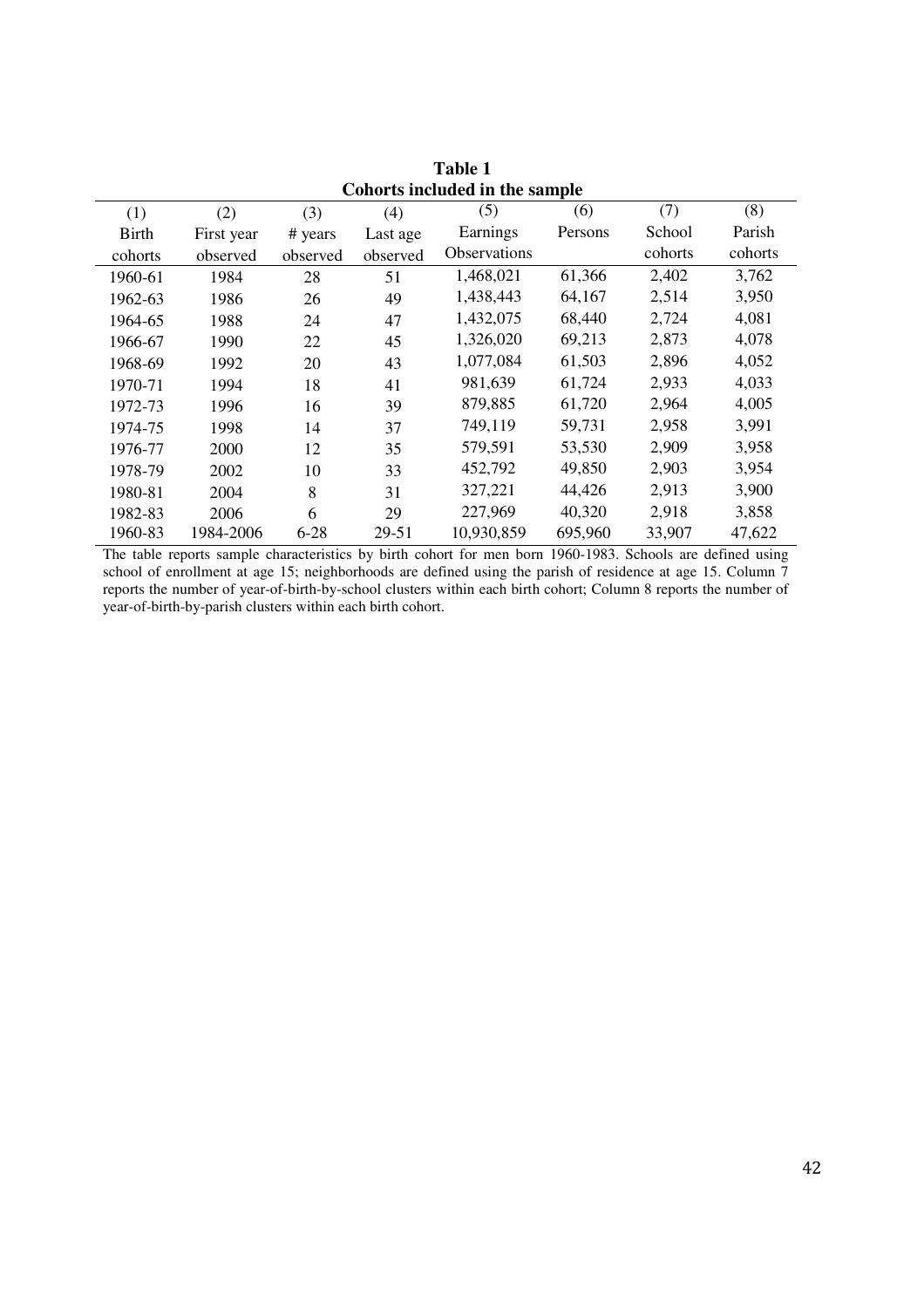|                      |                                                                 | 1 avit 4                |                      |                   |  |  |  |
|----------------------|-----------------------------------------------------------------|-------------------------|----------------------|-------------------|--|--|--|
|                      | Neighborhood and long run earnings - key study characteristics. |                         |                      |                   |  |  |  |
|                      | (1)                                                             | (2)                     | (3)                  | (4)               |  |  |  |
|                      | Page and Solon<br>(2003)                                        | Raaum, et.al.<br>(2006) | Oreopoulos<br>(2003) | Our study         |  |  |  |
| Location             | <b>United States</b>                                            | Norway                  | Toronto, Canada      | Denmark           |  |  |  |
| Neighborhood         | PSID cluster                                                    | Census tract            | Housing project      | Parish            |  |  |  |
| Proximity            | 20-30 dwellings                                                 | $44 \text{ km}^2$       | 20 buildings         | $20 \text{ km}^2$ |  |  |  |
| #Clusters            | 120                                                             | 7,996 and 8,818         | 81                   | 47,622            |  |  |  |
| #Men observed        | 443                                                             | 228,700                 | 4,060                | 695,960           |  |  |  |
| Men/cluster          | 4                                                               | 14                      | 50                   | 15                |  |  |  |
| Others/cluster       | 86                                                              | 450                     | 1,036                | 2,443             |  |  |  |
| Exposures            |                                                                 |                         |                      |                   |  |  |  |
| <b>Birth cohorts</b> | 1952-62                                                         | 1946-65                 | 1963-70              | 1960-84           |  |  |  |
| Years                | 1968                                                            | 1960 and 1970           | 1978-86              | 1975-99           |  |  |  |
| Ages                 | $6 - 16$                                                        | $5-15$                  | $8 - 16$             | 15                |  |  |  |
| Duration             | snapshot                                                        | snapshot                | 1-9 years            | snapshot          |  |  |  |
| Outcomes             |                                                                 |                         |                      |                   |  |  |  |
| Measure              | Earnings                                                        | Residual earnings       | Income               | Residual earnings |  |  |  |
| Duration (years)     | 5                                                               | 6                       | 3                    | 6-28 (mean 16)    |  |  |  |
| Transformation       | total mean                                                      | total mean              | total mean           | untransformed     |  |  |  |
| Years observed       | 1987-91                                                         | 1990-95                 | 1997-99              | 1984-2011         |  |  |  |
| Ages observed        | 25-39                                                           | $25 - 50$               | 27-36                | $24 - 51$         |  |  |  |
|                      |                                                                 |                         |                      |                   |  |  |  |

**Table 2**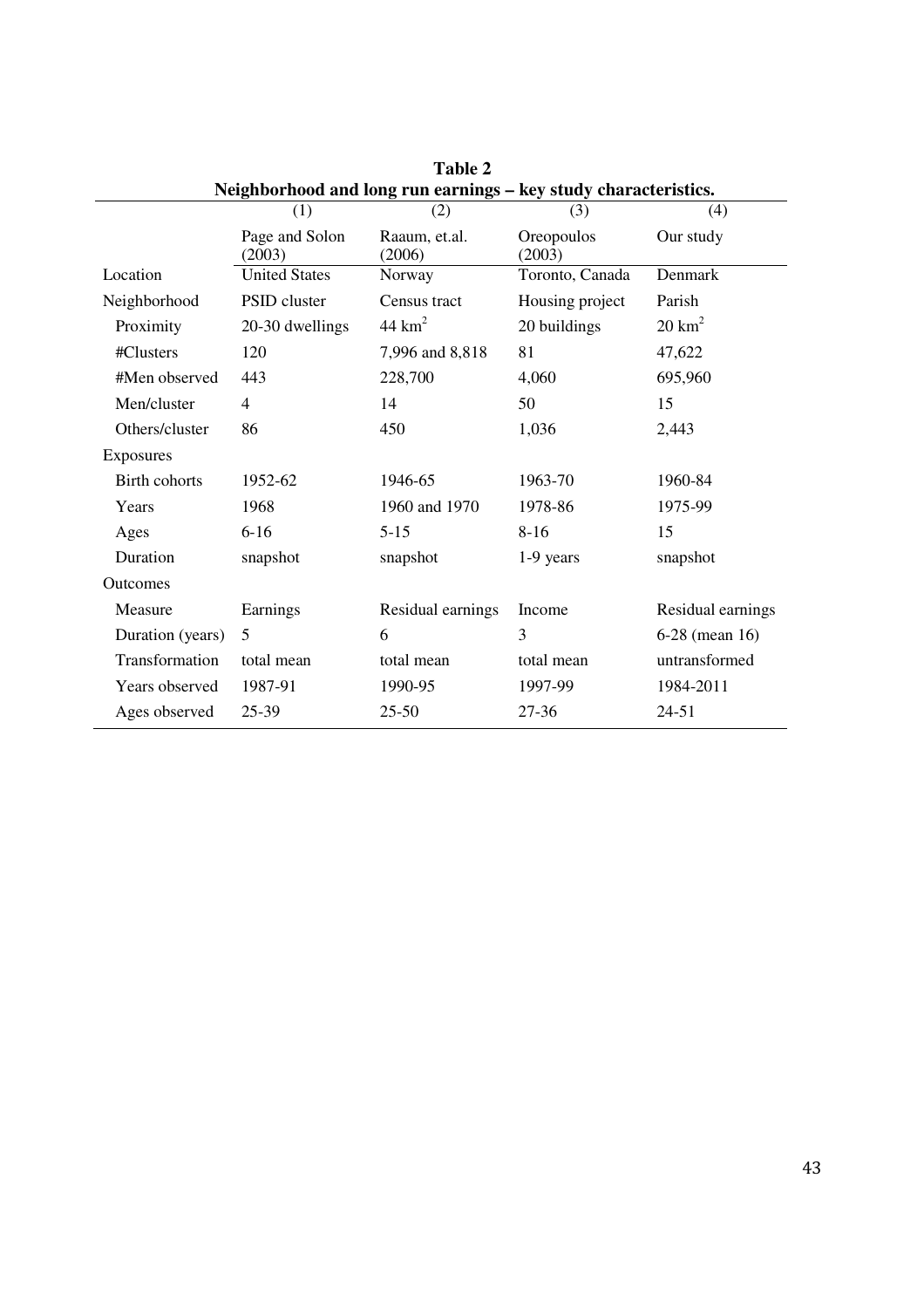| Table 3 |  |                                           |  |  |  |  |  |
|---------|--|-------------------------------------------|--|--|--|--|--|
|         |  | Parameter estimates of permanent earnings |  |  |  |  |  |

| $\mu$ and $\mu$ - shared components (neterogeneous income projue $\rightarrow$ andom growin) |                               |        |  |  |  |  |
|----------------------------------------------------------------------------------------------|-------------------------------|--------|--|--|--|--|
|                                                                                              | Coeff.                        | s.e.   |  |  |  |  |
|                                                                                              |                               |        |  |  |  |  |
|                                                                                              | Variance of intercepts        |        |  |  |  |  |
| Family $(\sigma_{\mu\Phi}^2)$                                                                | 0.1482                        | 0.0241 |  |  |  |  |
| School $(\sigma_{\mu\Sigma}^2)$                                                              | 0.0174                        | 0.0083 |  |  |  |  |
| Neighborhood $(\sigma_{\mu N}^2)$                                                            | 0.0203                        | 0.0095 |  |  |  |  |
|                                                                                              | Variance of slopes            |        |  |  |  |  |
| Family $(\sigma_{\gamma \Phi}^2)$                                                            | 0.0026                        | 0.0004 |  |  |  |  |
| School $(\sigma_{\gamma\Sigma}^2)$                                                           | 0.0002                        | 0.0001 |  |  |  |  |
| Neighborhood $(\sigma_{\nu N}^2)$                                                            | 0.0005                        | 0.0002 |  |  |  |  |
|                                                                                              | Covariance intercepts-slopes  |        |  |  |  |  |
| Family $(\sigma_{\mu\nu\Phi})$                                                               | $-0.0117$                     | 0.0020 |  |  |  |  |
| School $(\sigma_{\mu\gamma\Sigma})$                                                          | $-0.0030$                     | 0.0009 |  |  |  |  |
| Neighborhood $(\sigma_{\mu\gamma N})$                                                        | $-0.0053$                     | 0.0012 |  |  |  |  |
|                                                                                              | Covariance between components |        |  |  |  |  |
| Family-School ( $\sigma_{\Phi\Sigma}$ )                                                      | 0.0074                        | 0.0034 |  |  |  |  |
| Family-Neighborhood ( $\sigma_{\Phi N}$ )                                                    | 0.0101                        | 0.0039 |  |  |  |  |
| School-Neighborhood ( $\sigma_{\Sigma N}$ )                                                  | 0.0050                        | 0.0009 |  |  |  |  |
|                                                                                              |                               |        |  |  |  |  |
| Panel B - Idiosyncratic components (restricted income profile-random walk)                   |                               |        |  |  |  |  |
|                                                                                              | Coef.                         | s.e.   |  |  |  |  |
| Initial condition (age 24)                                                                   |                               |        |  |  |  |  |
| Brother 1 $(\sigma_{\omega 24,1}^2)$                                                         | 0.0822                        | 0.0134 |  |  |  |  |
| Brother2 ( $\sigma_{\omega 24,2}^2$ )                                                        | 0.0731                        | 0.0129 |  |  |  |  |
| Variance of innovations                                                                      |                               |        |  |  |  |  |
| Brother 1 $(\sigma_{\xi_1}^2)$                                                               | 0.0730                        | 0.0127 |  |  |  |  |
| Brother 2 ( $\sigma_{\xi_2}^2$ )                                                             | 0.0593                        | 0.0101 |  |  |  |  |

*Panel A - Shared components (heterogeneous income profile –random growth)* 

The table reports Equally-Weighted Minimum Distance estimates for the parameters of the permanent component of the earnings process. Panel A reports parameter estimates for the earnings components shared by siblings, whereas Panel B reports parameter estimates for sibling-specific components. Estimates are derived using 65,199 empirical variances and covariances.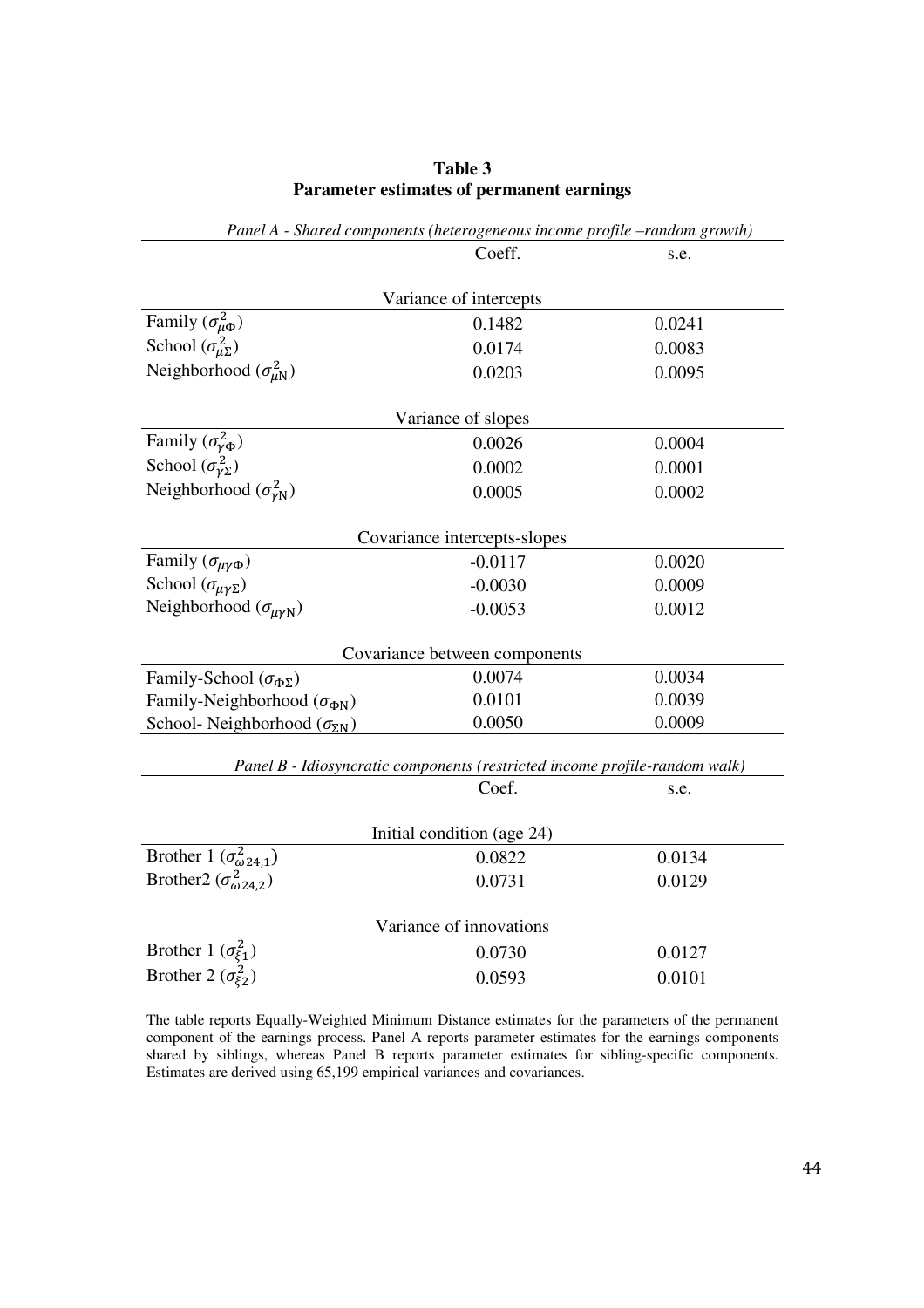|                                                  | Coeff.                                 | s.e.   |  |  |  |  |  |
|--------------------------------------------------|----------------------------------------|--------|--|--|--|--|--|
|                                                  | Initial condition (age 24)             |        |  |  |  |  |  |
| Brother 1 $(\sigma_{24,1}^2)$                    | 0.6385                                 | 0.0298 |  |  |  |  |  |
| Brother 2 ( $\sigma_{24,2}^2$ )                  | 0.6062                                 | 0.0293 |  |  |  |  |  |
|                                                  | Variance of innovations at 25          |        |  |  |  |  |  |
| Brother 1 ( $\sigma_{\epsilon_1}^2$ )            | 0.4786                                 | 0.0246 |  |  |  |  |  |
| Brother 2 ( $\sigma_{\epsilon 2}^2$ )            | 0.4655                                 | 0.0248 |  |  |  |  |  |
|                                                  |                                        |        |  |  |  |  |  |
|                                                  | Age splines in variance of innovations |        |  |  |  |  |  |
| Brother 1                                        |                                        |        |  |  |  |  |  |
| $26 - 28$                                        | $-0.1595$                              | 0.0047 |  |  |  |  |  |
| 29-33                                            | $-0.1318$                              | 0.0035 |  |  |  |  |  |
| 34-38                                            | 0.0447                                 | 0.0060 |  |  |  |  |  |
| 39-43                                            | 0.0507                                 | 0.0045 |  |  |  |  |  |
| $44 - 51$                                        | 0.0255                                 | 0.0041 |  |  |  |  |  |
| Brother 2                                        |                                        |        |  |  |  |  |  |
| 26-28                                            | $-0.1575$                              | 0.0067 |  |  |  |  |  |
| 29-33                                            | $-0.1290$                              | 0.0057 |  |  |  |  |  |
| 34-38                                            | 0.0294                                 | 0.0084 |  |  |  |  |  |
| 39-43                                            | 0.0580                                 | 0.0084 |  |  |  |  |  |
| 44-51                                            | 0.0314                                 | 0.0117 |  |  |  |  |  |
|                                                  | Autoregressive coefficient             |        |  |  |  |  |  |
| Brother 1 $(\rho_1)$                             | 0.4418                                 | 0.0035 |  |  |  |  |  |
| Brother 2 $(\rho_2)$                             | 0.4511                                 | 0.0045 |  |  |  |  |  |
| Cross-person associations in transitory earnings |                                        |        |  |  |  |  |  |
| Sibling covariance of innovations $(\sigma_f)$   | 0.0009                                 | 0.0014 |  |  |  |  |  |
| Peers covariance of transitory earnings          |                                        |        |  |  |  |  |  |
| (catch-all components)                           |                                        |        |  |  |  |  |  |
| Sharing both school and neighborhood             |                                        |        |  |  |  |  |  |
| $(\lambda_{sn})$                                 | $-0.0010$                              | 0.0008 |  |  |  |  |  |
| Sharing only school $(\lambda_s)$                | 0.0019                                 | 0.0009 |  |  |  |  |  |
| Sharing only neighborhood $(\lambda_n)$          | $-0.0010$                              | 0.0010 |  |  |  |  |  |

### **Table 4 Parameter estimates of transitory earnings**

The table reports Equally-Weighted Minimum Distance estimates for the parameters of the permanent component of the earnings process. Estimates are derived using 65,199 empirical variances and covariances.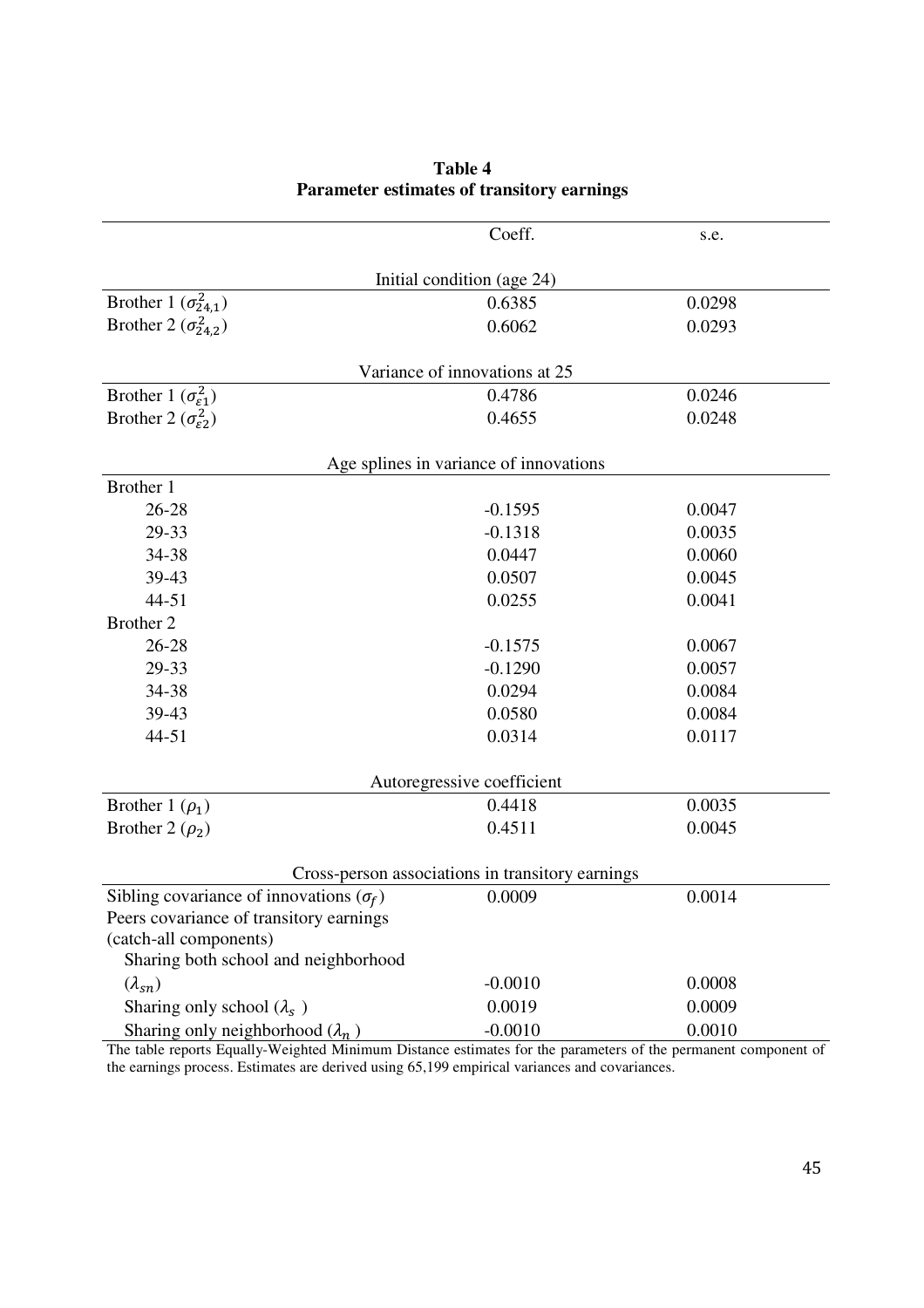|                      | (1)<br><b>Baseline</b> |       | (2)<br><b>Only Siblings</b><br><b>Sharing Community</b> |       | (3)<br><b>Without Siblings</b> |       | (4)<br>Cohorts 1966-1983 |       | (5)<br>Cohorts 1966-1983<br>With only Movers |       |
|----------------------|------------------------|-------|---------------------------------------------------------|-------|--------------------------------|-------|--------------------------|-------|----------------------------------------------|-------|
|                      | Corr.                  | s.e.  | Corr.                                                   | s.e.  | Corr.                          | s.e.  | Corr.                    | s.e.  | Corr.                                        | s.e.  |
| Siblings             | 0.319                  | 0.010 | 0.313                                                   | 0.011 |                                |       | 0.299                    | 0.008 | 0.316                                        | 0.013 |
| Family               | 0.298                  | 0.012 | 0.268                                                   | 0.011 |                                |       | 0.272                    | 0.011 | 0.271                                        | 0.013 |
| Neighborhood<br>(N)  | 0.010                  | 0.010 | 0.015                                                   | 0.001 | 0.026                          | 0.001 | 0.004                    | 0.011 | 0.011                                        | 0.012 |
| School (S)           | 0.011                  | 0.010 | 0.029                                                   | 0.001 | 0.044                          | 0.001 | 0.023                    | 0.010 | 0.034                                        | 0.011 |
| Community<br>$(N+S)$ | 0.021                  | 0.009 | 0.045                                                   | 0.001 | 0.071                          | 0.001 | 0.027                    | 0.010 | 0.045                                        | 0.012 |

| Table 5                                                                                                   |
|-----------------------------------------------------------------------------------------------------------|
| Decomposition of average sibling correlation: baseline, ignoring sorting and robustness to identification |

The table reports the predicted sibling correlation for the case of siblings sharing the community and its decomposition into family and community effects, for the main estimating sample in Column 1 and in various subsampl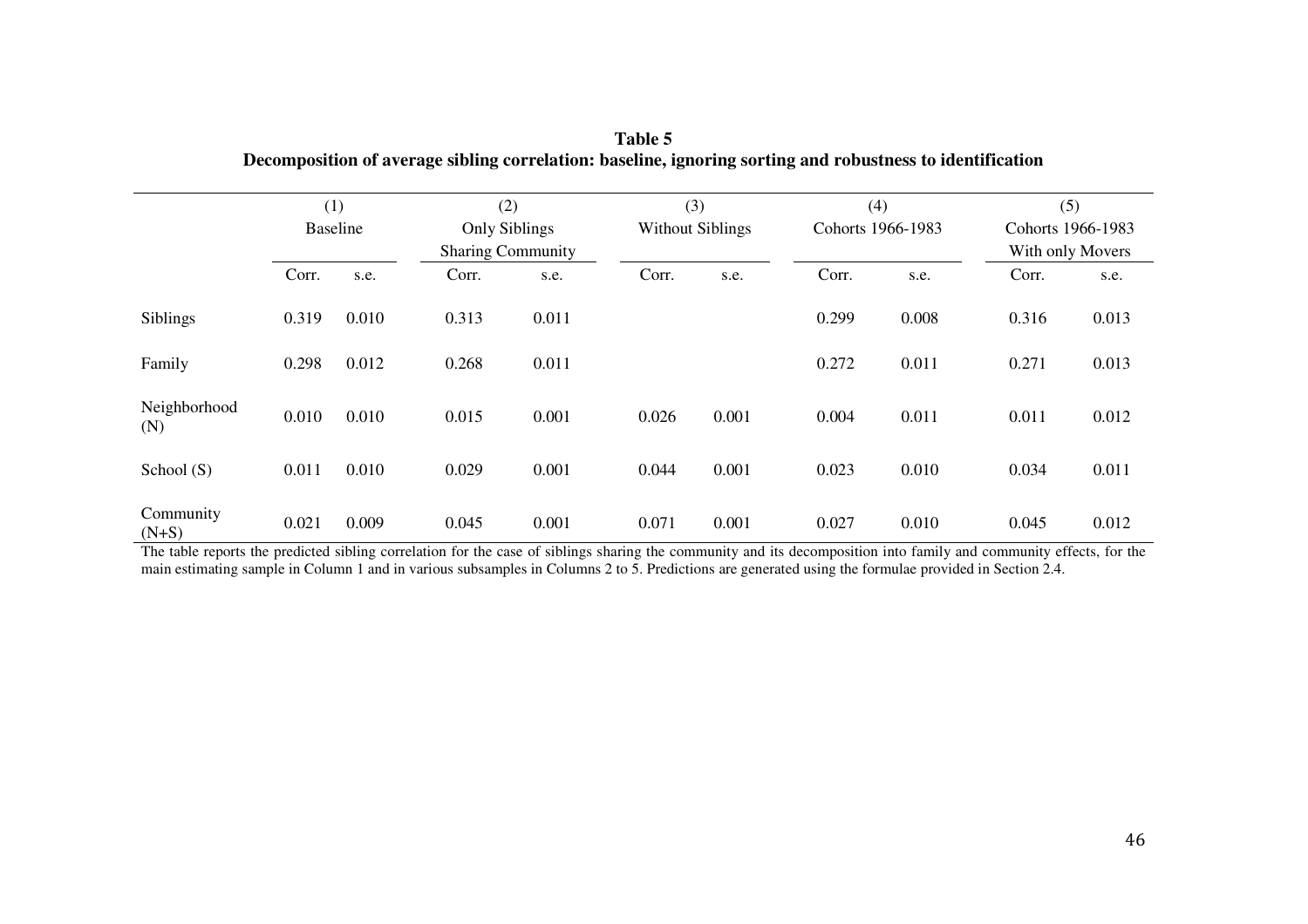|                          | (1)      | (2)     | (3)          | (4)      | (5)       |
|--------------------------|----------|---------|--------------|----------|-----------|
|                          | Siblings | Family  | Neighborhood | School   | Community |
|                          |          |         |              |          |           |
| <b>Baseline</b>          | 0.319    | 0.298   | 0.01         | 0.011    | 0.021     |
|                          | (0.010)  | (0.012) | (0.010)      | (0.010)  | (0.009)   |
| Up to $2$                | 0.344    | 0.318   | 0.017        | 0.009    | 0.026     |
| children                 | (0.016)  | (0.021) | (0.015)      | (0.012)  | (0.015)   |
|                          |          |         |              |          |           |
| Up to $3$                | 0.296    | 0.286   | 0.020        | $-0.010$ | 0.010     |
| children                 | (0.013)  | (0.016) | (0.015)      | (0.012)  | (0.012)   |
|                          |          |         |              |          |           |
| Excluding                | 0.329    | 0.308   | 0.010        | 0.011    | 0.021     |
| singletons               | (0.011)  | (0.013) | (0.010)      | (0.009)  | (0.009)   |
| <b>Excluding private</b> | 0.311    | 0.291   | 0.005        | 0.015    | 0.020     |
| schools                  | (0.011)  | (0.013) | (0.011)      | (0.010)  | (0.010)   |
|                          |          |         |              |          |           |
| Peers at 14 and 15       | 0.319    | 0.299   | 0.011        | 0.009    | 0.021     |
|                          | (0.010)  | (0.012) | (0.010)      | (0.009)  | (0.009)   |
|                          | 0.319    | 0.300   | 0.006        | 0.013    | 0.019     |
| Main parish of           |          |         |              |          |           |
| residence 14-18          | (0.011)  | (0.013) | (0.010)      | (0.009)  | (0.009)   |
| ZIP codes                | 0.322    | 0.313   | $-0.015$     | 0.024    | 0.008     |
|                          | (0.011)  | (0.014) | (0.012)      | (0.010)  | (0.010)   |

| Table 6                                                                                     |
|---------------------------------------------------------------------------------------------|
| Decomposition of average sibling correlation: robustness to sample selection and definition |
| of community                                                                                |

The table reports the predicted sibling correlation for the case of siblings sharing the community and its decomposition into family and community effects, providing a sensitivity analysis of the main decomposition to various sample selections and community definitions. Predictions are generated using the formulae provided in Section 2.4. Standard errors in parentheses.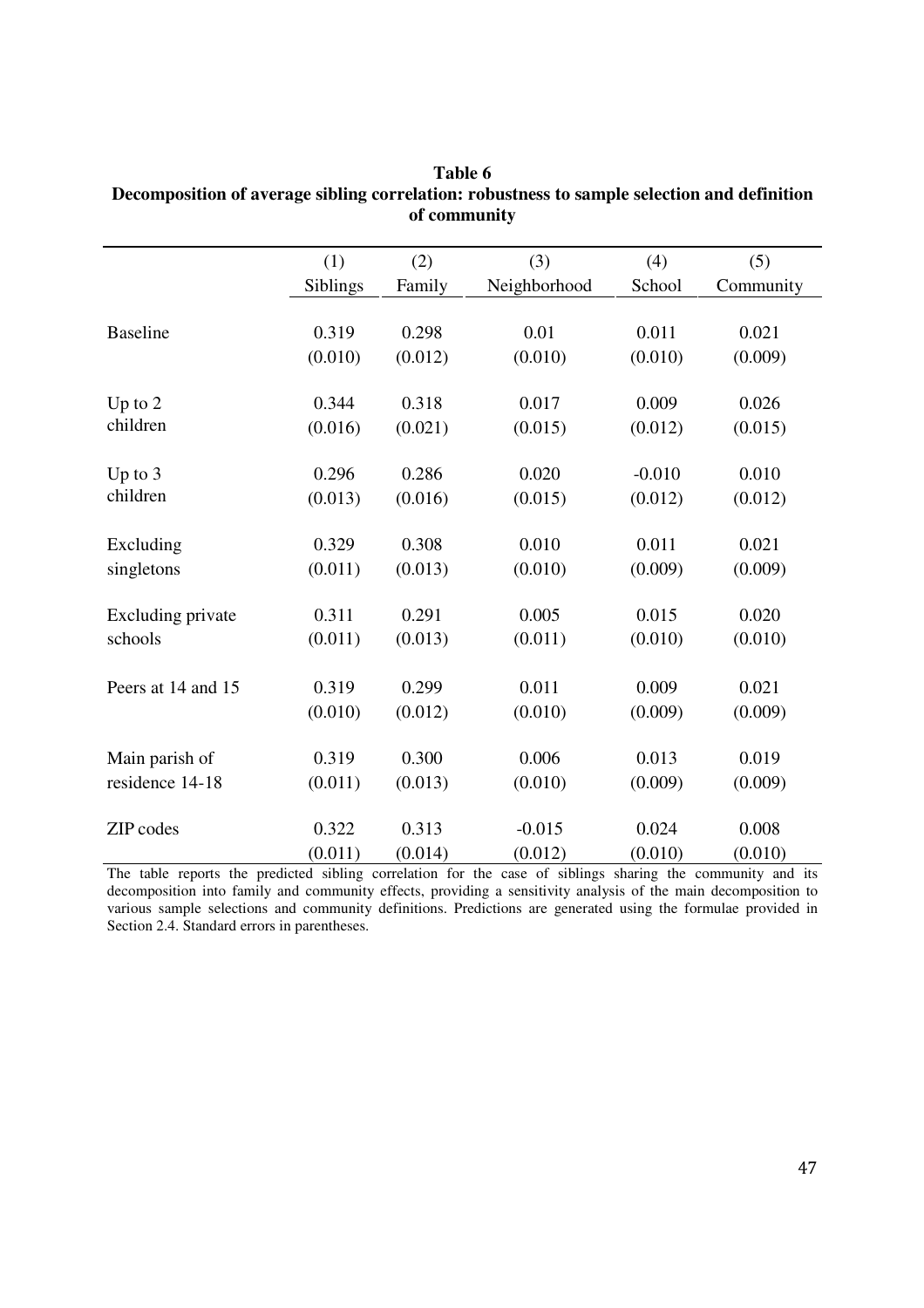| Community                                                               |
|-------------------------------------------------------------------------|
|                                                                         |
|                                                                         |
| (0.010)                                                                 |
|                                                                         |
| 0.022                                                                   |
|                                                                         |
|                                                                         |
|                                                                         |
|                                                                         |
|                                                                         |
|                                                                         |
|                                                                         |
|                                                                         |
|                                                                         |
|                                                                         |
|                                                                         |
|                                                                         |
|                                                                         |
|                                                                         |
|                                                                         |
|                                                                         |
| (0.013)<br>(0.014)<br>0.030<br>(0.014)<br>(0.013)<br>(0.015)<br>(0.015) |

#### **Table 7 Decomposition of average sibling correlation: robustness to age used to define neighborhoods**

The table reports the predicted sibling correlation for the case of siblings sharing the community and its decomposition into family and community effects, providing a sensitivity analysis of the main decomposition to the age used to define neighborhoods. Predictions are generated using the formulae provided in Section 2.4. Standard errors in parentheses.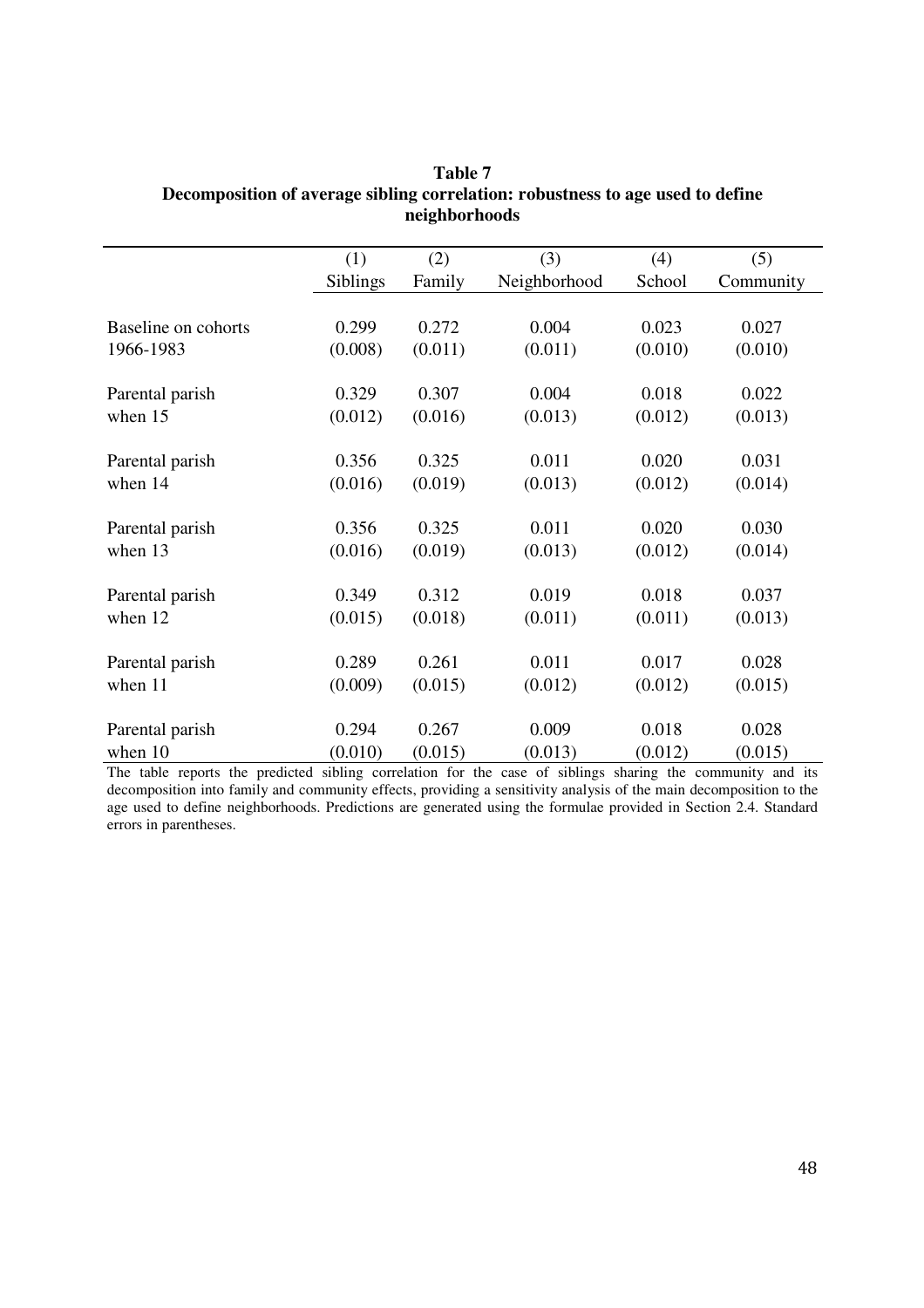

**Figure 1 Sibling correlation of annual earnings** 

The figure shows raw sibling correlations of earnings over the life cycle. The line labelled "At same age" is obtained by computing the sibling correlation when the brothers are at the same point in their life cycle, while the line labelled "Age of older brother fixed at 35" is obtained by computing the sibling correlation when the older brother is 35.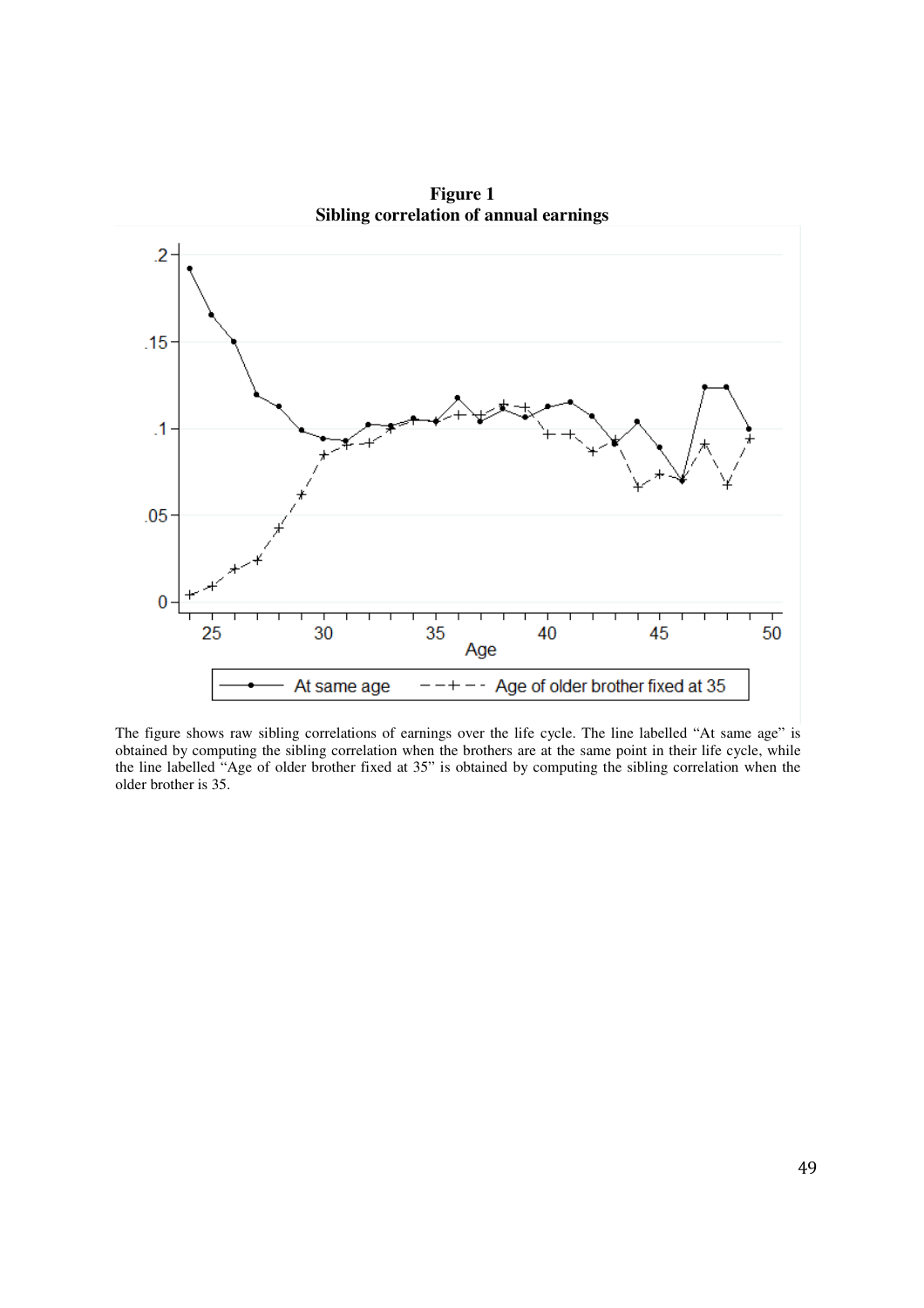

**Figure 2 Sibling correlation of annual earnings by siblings' age gap**

The figure shows raw sibling correlations of earnings over the life cycle. The lines are obtained by computing the sibling correlation when the brothers are at the same point in their life cycle, and refer to sibling pairs with an age gap of 5, 8 and 10 years.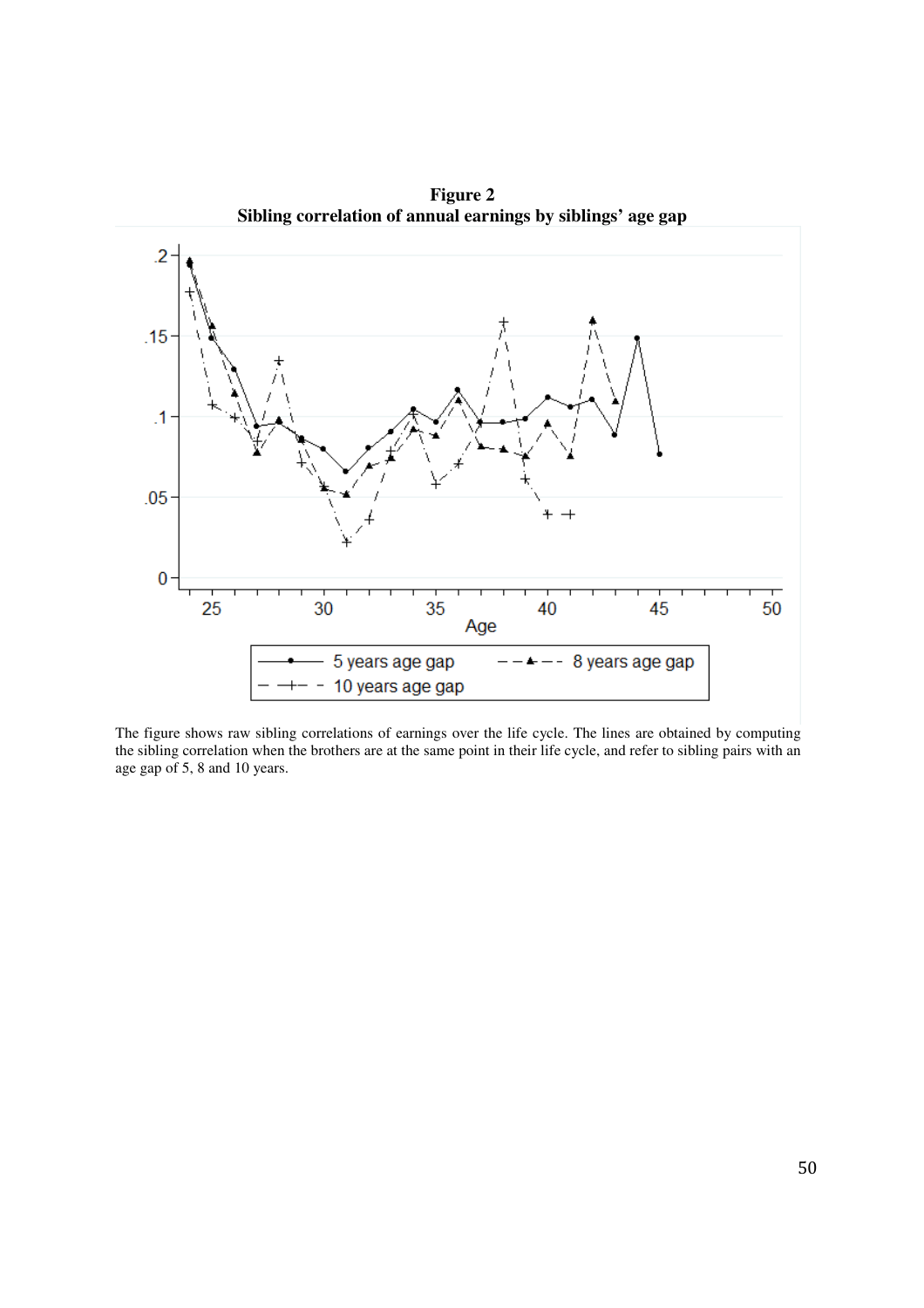

**Figure 3 Correlation of annual earnings for members of youth communities** 

The figure shows raw correlations of earnings for non-sibling peers over the life cycle. Schoolmates are defined as individuals attending the same school at age 15. Neighbors are defined as individuals residing in the same parish at age 15. Unrelated are defined as individuals sharing neither the family nor the school at age 15; in this case correlations are computed after generating 1000 random matches from the sub-population satisfying that definition.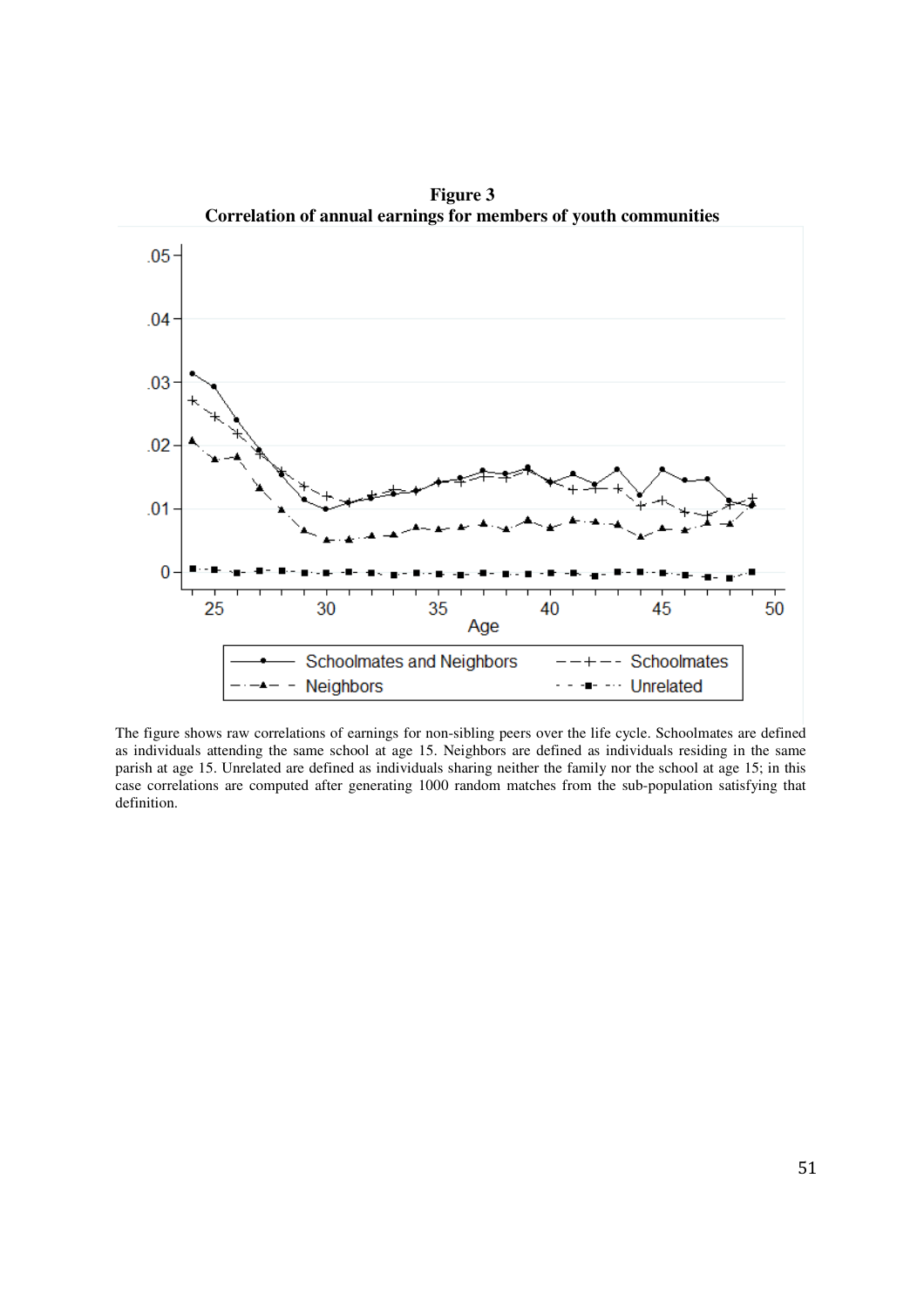**Figure 4 Predicted sibling correlation of permanent earnings and factor decomposition** 



The figure shows the predicted sibling correlation over the life cycle for the case of siblings sharing the community and its decomposition into family and community effects. Predictions are generated using the formulae provided in Section 2.4.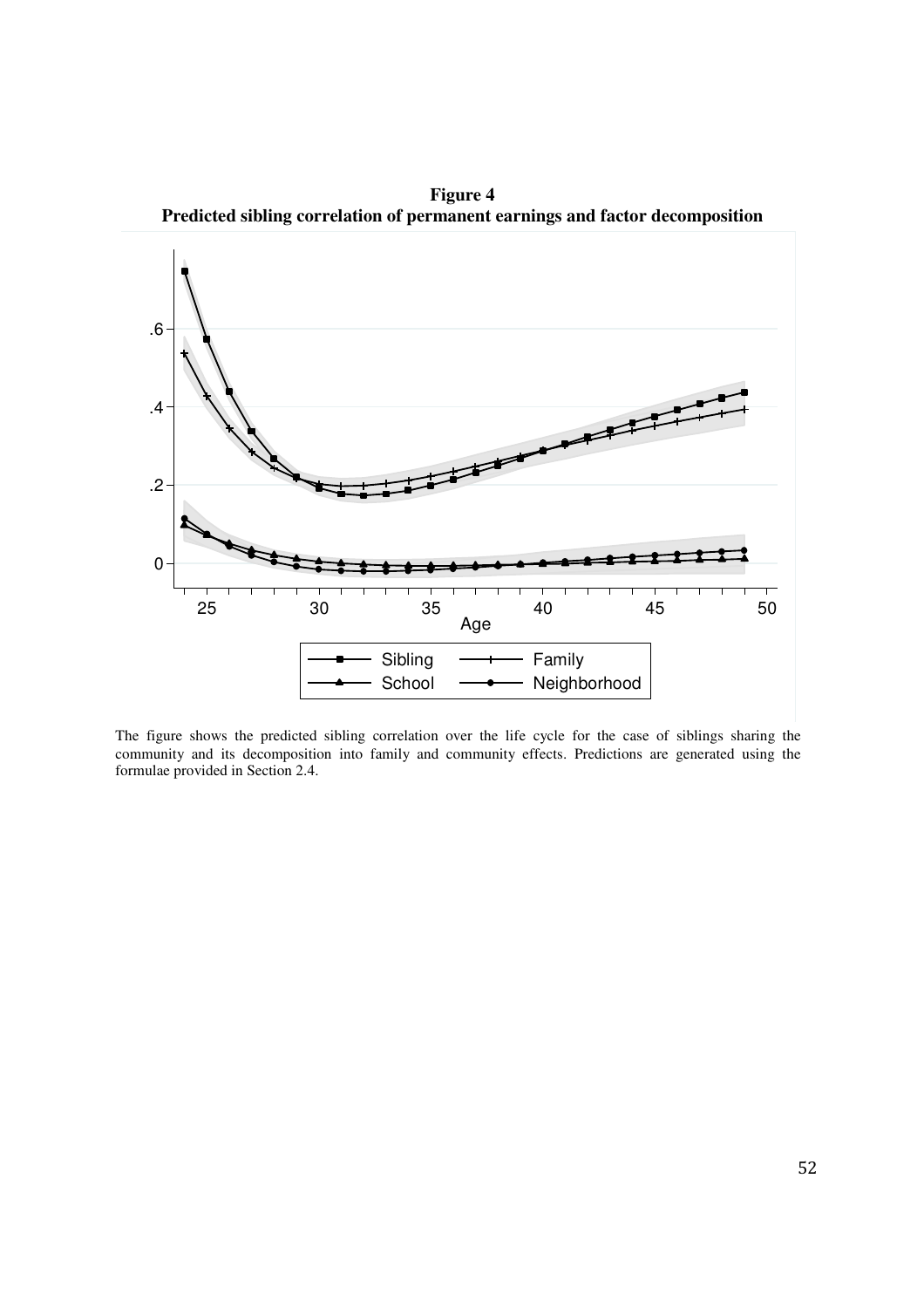**Figure 5 Predicted sibling correlation of permanent earnings and factor decomposition: full sample vs. sample of movers** 



The figure shows the predicted sibling correlation over the life cycle for the case of siblings sharing the community and its decomposition into family and community effects. Predictions are generated using the formulae provided in Section 2.4. Predictions are obtained for the full sample of cohorts born 1966 or later (left panel), or for the subsample among those cohorts whose family moved parish after the older brother turned 10 (right panel).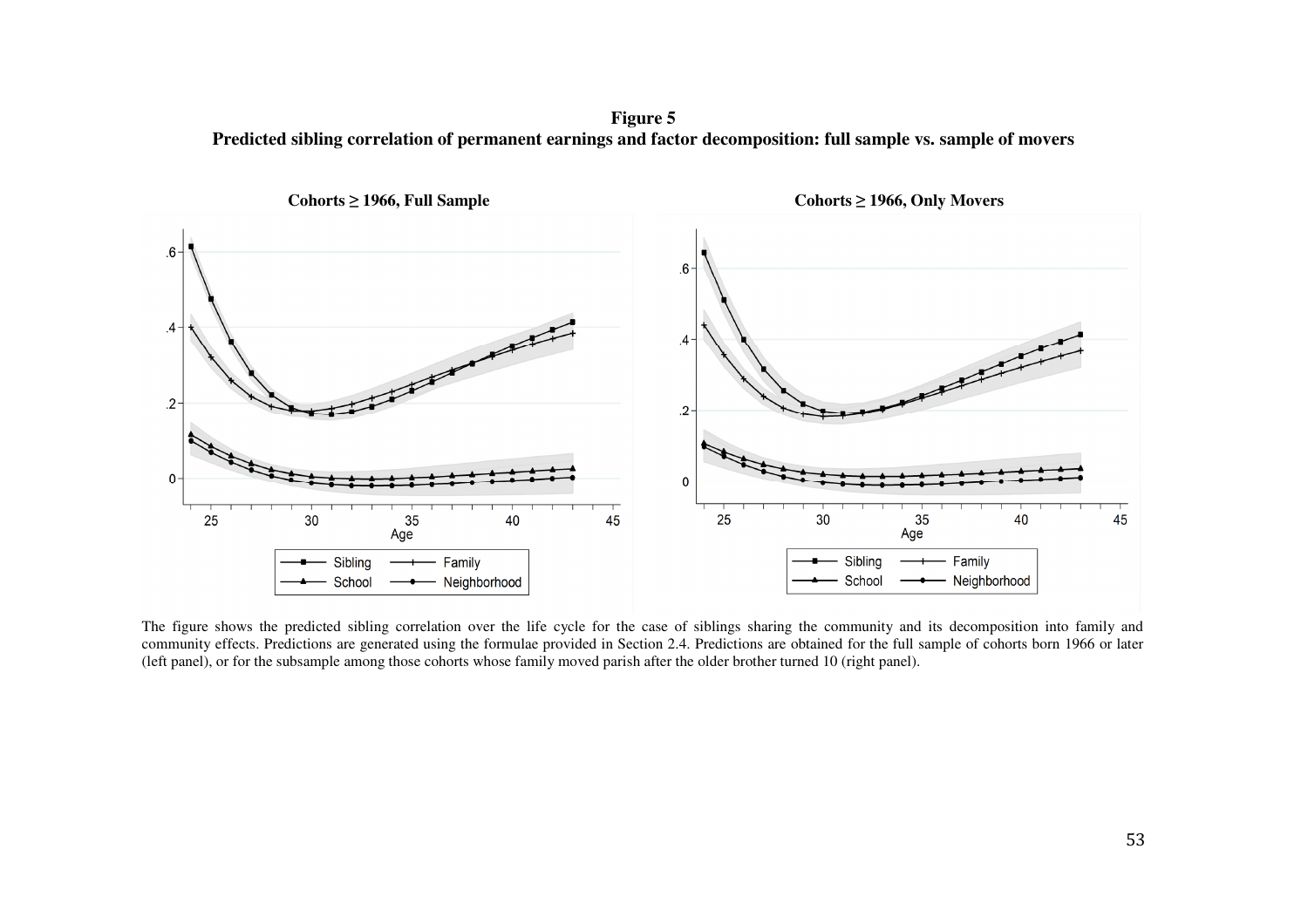#### **Appendix A Moment restrictions for transitory earnings**

Considering two non-necessarily different age levels  $a$  and  $a'$ , the intertemporal covariance structure of the transitory component of *individual* earnings from the birth order specific AR(1) process is as follows:

$$
E(v_{ifsna}v_{ifsna'}) = [I(a = a' = 24)\psi_c \sigma_{24b}^2 +
$$
  
\n
$$
I(a = a' > 24) \Big( \exp(g_b(a)) + \text{var}(u_{ifs n(a-1)})\rho_b^2 \Big) +
$$
  
\n
$$
I(a \neq a') \Big( E(u_{ifs n(a-1)}u_{ifs na'})\rho_b \Big) ] \eta_t \eta_{t'}.
$$
\n(A.1)

Allowing for correlation of AR(1) innovations across brothers, the model yields restrictions on transitory earnings also for cross-brothers moments:

$$
E\left(v_{ifsna}v_{i'fs'n'a'}\right) =
$$
\n
$$
\sigma_f \left(\frac{\left(1-\left(\rho_1 \rho_2^{|t-t'|}\right)^p\right)}{1-\rho_1 \rho_2^{|t-t'|}}\right)^{I(t \le t')} \left(\frac{\left(1-\left(\rho_2 \rho_1^{|t-t'|}\right)^p\right)}{1-\rho_2 \rho_1^{|t-t'|}}\right)^{I(t > t')} \eta_t \eta_{t'}; \ \forall s, s', n, n',
$$
\n(A.2)

where *P* is the number of overlapping years the two brothers are observed in the data.

We also model the correlation of transitory earnings across *non-sibling peers*. Differently from the case of brothers, we do not model the correlation of AR(1) innovations among peers because it would require distinguishing idiosyncratic components of transitory earnings for each member of school or neighborhood clusters, generating dimensionality issues. We, therefore, collapse all the cross-peers covariance structure of the transitory component into catch-all "mass point" factors absorbing all the parameters of the underlying stochastic process. For any two nonnecessarily different age levels  $a$  and  $a'$ , covariances of transitory earnings across non-sibling peers are as follows:

$$
E(v_{ifsna}, v_{i'f'sna'}) = \lambda_{sn}^{1+|t-t'|} \eta_t \eta_{t'}
$$
  

$$
E(v_{ifsna}, v_{i'f'sn'a'}) = \lambda_s^{1+|t-t'|} \eta_t \eta_{t'} \quad \forall \ n \neq n'
$$
 (A.3)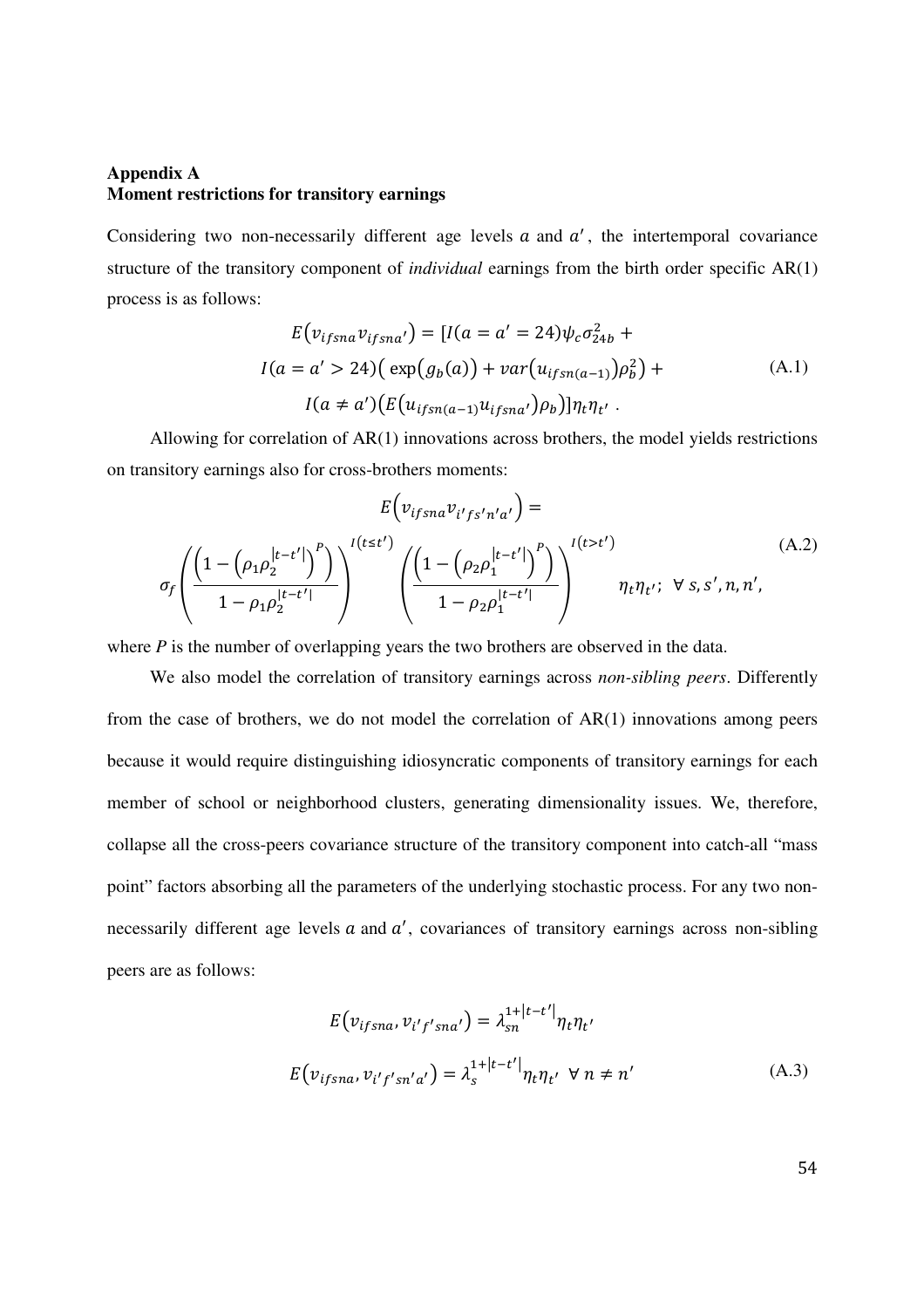$$
E(v_{ifsna}, v_{i'f's'na'}) = \lambda_n^{1+|t-t'|} \eta_t \eta_{t'} \quad \forall \ s \neq s'.
$$

The moment restrictions above characterize the inter-temporal distribution of transitory earnings for each individual and between siblings and peers. The orthogonality assumption between permanent and transitory earnings in equation (1) implies that moment restrictions of the full model are the sum of moment restrictions for permanent and transitory earnings, the former being discussed in Section 2.3 of the paper. In general, these restrictions are a non-linear function of a parameter vector  $\theta$ . We estimate  $\theta$  by Minimum Distance (see Chamberlain, 1984; Haider, 2001). We use Equally-Weighted Minimum Distance (EWMD) and a robust variance estimator  $Var(\theta) = (G'G)^{-1}G'VG(G'G)^{-1}$ , where V is the fourth moments matrix and G is the gradient matrix evaluated at the solution of the minimization problem.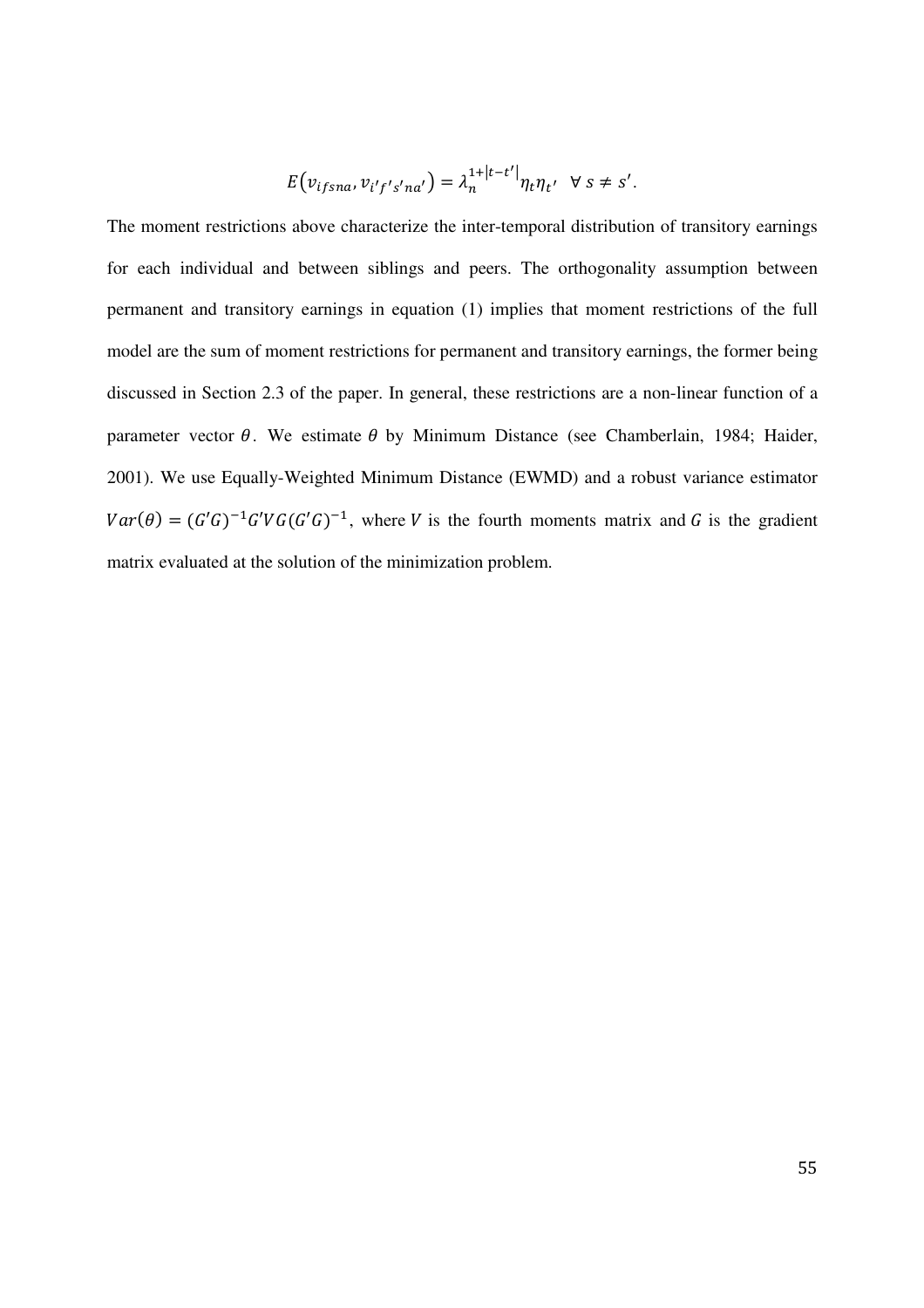|       | Permanent Component $(\pi_t)$ |        | Transitory Component $(\eta_t)$ |        |
|-------|-------------------------------|--------|---------------------------------|--------|
|       | Coeff.                        | s.e.   | Coeff.                          | s.e.   |
| $t =$ |                               |        |                                 |        |
| 1985  | 0.9038                        | 0.0712 | 0.9666                          | 0.0255 |
| 1986  | 0.8603                        | 0.0700 | 0.9769                          | 0.0258 |
| 1987  | 0.8695                        | 0.0725 | 0.9699                          | 0.0292 |
| 1988  | 0.8500                        | 0.0705 | 1.0053                          | 0.0281 |
| 1989  | 0.8395                        | 0.0707 | 1.0463                          | 0.0313 |
| 1990  | 0.8479                        | 0.0700 | 1.0680                          | 0.0300 |
| 1991  | 0.8736                        | 0.0713 | 1.0505                          | 0.0326 |
| 1992  | 0.7734                        | 0.0628 | 1.1302                          | 0.0346 |
| 1993  | 0.7512                        | 0.0615 | 1.1441                          | 0.0348 |
| 1994  | 0.7178                        | 0.0586 | 1.1453                          | 0.0353 |
| 1995  | 0.6622                        | 0.0545 | 1.0580                          | 0.0330 |
| 1996  | 0.6406                        | 0.0524 | 1.0678                          | 0.0337 |
| 1997  | 0.5888                        | 0.0482 | 1.0533                          | 0.0317 |
| 1998  | 0.5636                        | 0.0461 | 1.0386                          | 0.0325 |
| 1999  | 0.5342                        | 0.0440 | 1.0665                          | 0.0321 |
| 2000  | 0.5115                        | 0.0424 | 1.0972                          | 0.0335 |
| 2001  | 0.4779                        | 0.0398 | 1.1174                          | 0.0326 |
| 2002  | 0.4643                        | 0.0390 | 1.1588                          | 0.0341 |
| 2003  | 0.4558                        | 0.0384 | 1.1859                          | 0.0349 |
| 2004  | 0.4230                        | 0.0358 | 1.1488                          | 0.0350 |
| 2005  | 0.3917                        | 0.0333 | 1.1061                          | 0.0337 |
| 2006  | 0.3481                        | 0.0297 | 1.0931                          | 0.0338 |
| 2007  | 0.3147                        | 0.0269 | 1.0610                          | 0.0329 |
| 2008  | 0.2914                        | 0.0252 | 1.0676                          | 0.0345 |
| 2009  | 0.2896                        | 0.0250 | 1.1795                          | 0.0386 |
| 2010  | 0.2764                        | 0.0239 | 1.2178                          | 0.0410 |
| 2011  | 0.2667                        | 0.0232 | 1.1668                          | 0.0401 |

**Table A1: Parameter estimates of time effects (1984=1**)

The table reports Equally-Weighted Minimum Distance estimates for the time shifters. Estimates are derived using 65,199 empirical variances and covariances.